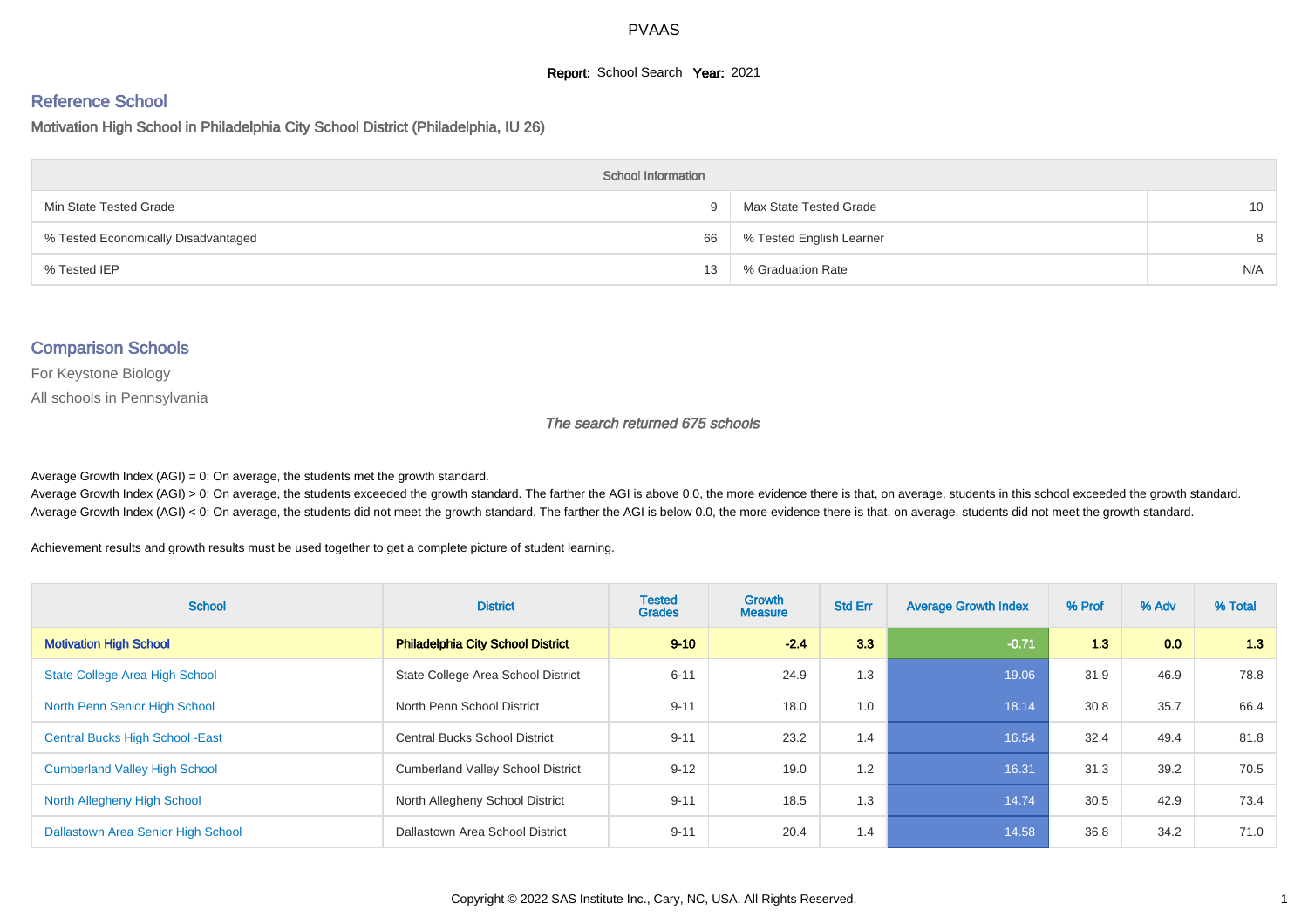| <b>School</b>                                | <b>District</b>                                  | <b>Tested</b><br><b>Grades</b> | <b>Growth</b><br><b>Measure</b> | <b>Std Err</b> | <b>Average Growth Index</b> | % Prof | % Adv | % Total |
|----------------------------------------------|--------------------------------------------------|--------------------------------|---------------------------------|----------------|-----------------------------|--------|-------|---------|
| <b>Motivation High School</b>                | <b>Philadelphia City School District</b>         | $9 - 10$                       | $-2.4$                          | 3.3            | $-0.71$                     | 1.3    | 0.0   | 1.3     |
| Spring-Ford Senior High School 9-12 Center   | Spring-Ford Area School District                 | $9 - 11$                       | 17.0                            | 1.2            | 14.46                       | 30.4   | 45.3  | 75.7    |
| Plymouth-Whitemarsh Senior High School       | <b>Colonial School District</b>                  | $9 - 11$                       | 22.6                            | 1.6            | 13.93                       | 27.2   | 43.5  | 70.6    |
| Souderton Area Senior High School            | Souderton Area School District                   | $9 - 11$                       | 19.0                            | 1.4            | 13.32                       | 39.2   | 31.2  | 70.4    |
| <b>Tyrone Area High School</b>               | Tyrone Area School District                      | $9 - 12$                       | 29.8                            | 2.3            | 13.19                       | 36.6   | 29.1  | 65.7    |
| <b>Lower Merion High School</b>              | Lower Merion School District                     | $8 - 10$                       | 21.5                            | 1.7            | 12.55                       | 31.1   | 48.2  | 79.3    |
| <b>Littlestown Senior High School</b>        | Littlestown Area School District                 | $9 - 11$                       | 29.5                            | 2.4            | 12.16                       | 38.4   | 29.3  | 67.7    |
| <b>Warwick Senior High School</b>            | <b>Warwick School District</b>                   | $9 - 11$                       | 22.2                            | 1.8            | 12.11                       | 27.7   | 36.3  | 64.0    |
| <b>Hempfield Senior High School</b>          | <b>Hempfield School District</b>                 | $9 - 11$                       | 13.8                            | 1.3            | 10.94                       | 29.9   | 36.8  | 66.7    |
| Downingtown Stem Academy                     | Downingtown Area School District                 | $9 - 10$                       | 21.4                            | 2.0            | 10.84                       | 24.5   | 70.9  | 95.4    |
| <b>Hershey High School</b>                   | Derry Township School District                   | $9 - 10$                       | 20.6                            | 2.0            | 10.49                       | 32.8   | 46.9  | 79.7    |
| <b>Central Bucks High School -South</b>      | <b>Central Bucks School District</b>             | $10 - 11$                      | 13.2                            | 1.3            | 10.25                       | 38.1   | 36.3  | 74.4    |
| <b>Loyalsock Township Senior High School</b> | Loyalsock Township School District               | $8 - 12$                       | 27.3                            | 2.7            | 10.16                       | 36.8   | 35.1  | 71.9    |
| New Hope-Solebury High School                | New Hope-Solebury School District                | $9 - 11$                       | 29.4                            | 2.9            | 10.00                       | 31.6   | 50.0  | 81.6    |
| <b>Delaware Valley High School</b>           | Delaware Valley School District                  | $9 - 11$                       | 16.2                            | 1.6            | 9.99                        | 36.7   | 32.1  | 68.8    |
| Fox Chapel Area High School                  | Fox Chapel Area School District                  | $9 - 11$                       | 18.1                            | 1.9            | 9.75                        | 22.9   | 52.0  | 74.9    |
| <b>Unionville High School</b>                | Unionville-Chadds Ford School<br><b>District</b> | $8 - 11$                       | 16.3                            | 1.7            | 9.43                        | 31.2   | 48.0  | 79.2    |
| <b>Honesdale High School</b>                 | Wayne Highlands School District                  | $9 - 11$                       | 23.1                            | 2.5            | 9.41                        | 33.8   | 40.4  | 74.2    |
| <b>Council Rock High School South</b>        | <b>Council Rock School District</b>              | $9 - 11$                       | 13.3                            | 1.4            | 9.36                        | 35.2   | 29.8  | 65.0    |
| Palmyra Area Senior High School              | Palmyra Area School District                     | $9 - 11$                       | 16.6                            | 1.8            | 9.33                        | 38.8   | 34.0  | 72.8    |
| Council Rock High School - North             | <b>Council Rock School District</b>              | $9 - 11$                       | 14.3                            | 1.5            | 9.28                        | 28.3   | 41.8  | 70.1    |
| <b>Marple Newtown Senior High School</b>     | Marple Newtown School District                   | $9 - 11$                       | 21.1                            | 2.3            | 9.18                        | 31.1   | 42.7  | 73.8    |
| <b>Central York High School</b>              | <b>Central York School District</b>              | $9 - 12$                       | 13.4                            | 1.5            | 9.03                        | 31.4   | 24.1  | 55.5    |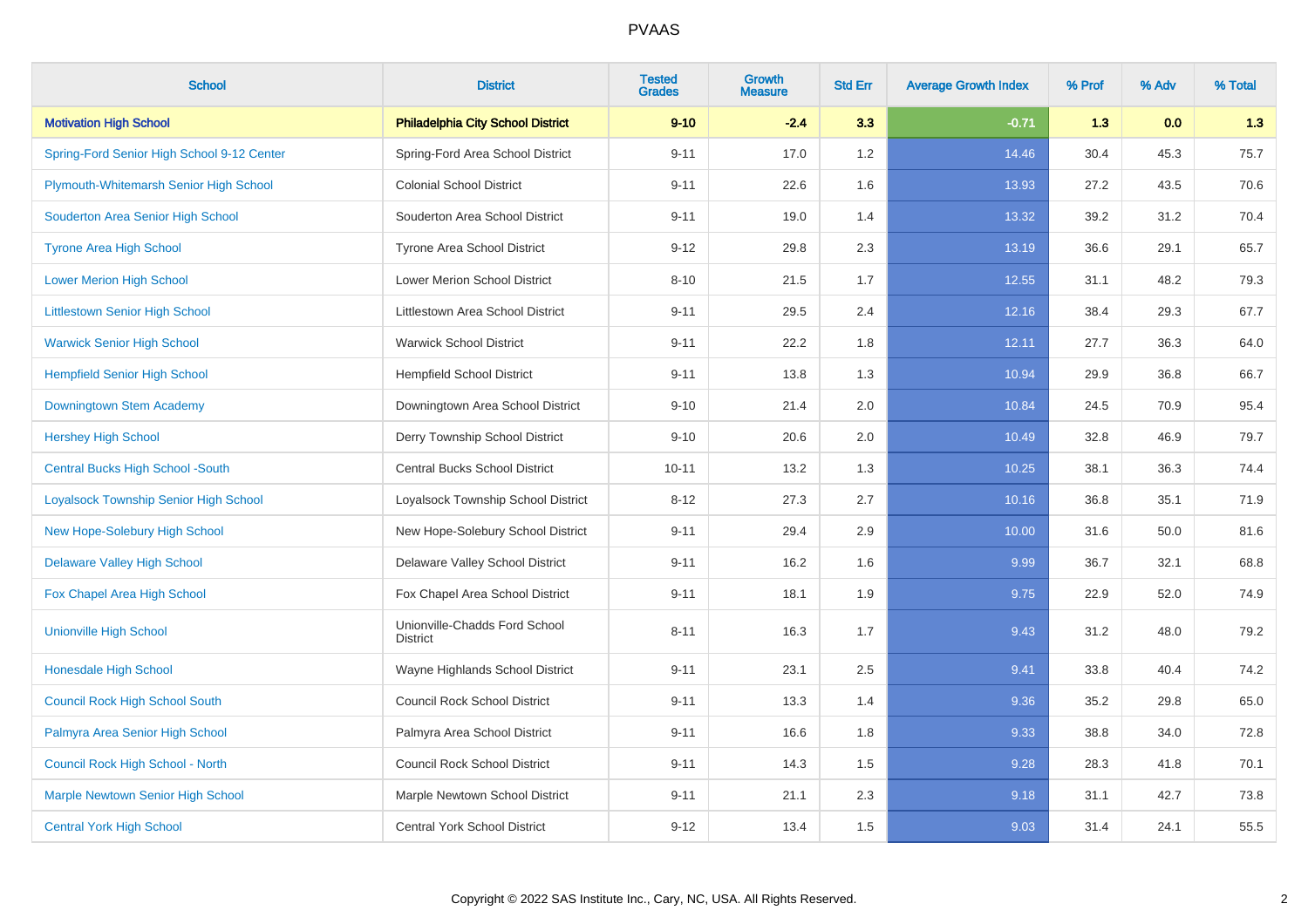| <b>School</b>                             | <b>District</b>                                | <b>Tested</b><br><b>Grades</b> | <b>Growth</b><br><b>Measure</b> | <b>Std Err</b> | <b>Average Growth Index</b> | % Prof | % Adv | % Total |
|-------------------------------------------|------------------------------------------------|--------------------------------|---------------------------------|----------------|-----------------------------|--------|-------|---------|
| <b>Motivation High School</b>             | <b>Philadelphia City School District</b>       | $9 - 10$                       | $-2.4$                          | 3.3            | $-0.71$                     | 1.3    | 0.0   | 1.3     |
| <b>Upper Darby Senior High School</b>     | <b>Upper Darby School District</b>             | $9 - 12$                       | 11.9                            | 1.3            | 8.84                        | 23.8   | 11.8  | 35.6    |
| <b>Susquehannock High School</b>          | Southern York County School<br><b>District</b> | $9 - 11$                       | 15.9                            | 1.8            | 8.77                        | 37.6   | 29.2  | 66.8    |
| <b>Saucon Valley Senior High School</b>   | Saucon Valley School District                  | $9 - 11$                       | 19.4                            | 2.2            | 8.74                        | 26.0   | 39.6  | 65.6    |
| <b>Peters Township High School</b>        | Peters Township School District                | $8 - 11$                       | 14.4                            | 1.7            | 8.42                        | 35.2   | 41.6  | 76.8    |
| <b>Collegium Charter School</b>           | Collegium Charter School                       | $3 - 10$                       | 21.2                            | 2.6            | 8.18                        | 25.4   | 16.4  | 41.8    |
| <b>Upper Saint Clair High School</b>      | Upper Saint Clair School District              | $9 - 11$                       | 14.2                            | 1.7            | 8.14                        | 32.2   | 44.5  | 76.7    |
| <b>Emmaus High School</b>                 | East Penn School District                      | $9 - 11$                       | 9.4                             | 1.2            | 8.11                        | 32.8   | 26.4  | 59.2    |
| <b>Manheim Township High School</b>       | Manheim Township School District               | $8 - 12$                       | 11.3                            | 1.4            | 7.85                        | 30.9   | 31.0  | 61.9    |
| <b>Bala-Cynwyd Middle School</b>          | <b>Lower Merion School District</b>            | $6 - 8$                        | 28.2                            | 3.7            | 7.68                        | 15.6   | 79.7  | 95.3    |
| <b>Central Bucks High School - West</b>   | <b>Central Bucks School District</b>           | $10 - 11$                      | 10.5                            | 1.4            | 7.52                        | 34.0   | 38.0  | 72.0    |
| <b>Whitehall High School</b>              | Whitehall-Coplay School District               | $9 - 11$                       | 12.4                            | 1.7            | 7.46                        | 32.3   | 21.7  | 54.0    |
| <b>Upper Merion High School</b>           | Upper Merion Area School District              | $9 - 11$                       | 14.5                            | 1.9            | 7.43                        | 34.4   | 32.6  | 67.0    |
| Danville Area Senior High School          | Danville Area School District                  | $9 - 11$                       | 18.9                            | 2.6            | 7.39                        | 32.0   | 46.1  | 78.1    |
| Mountain View Junior/Senior High School   | Mountain View School District                  | $7 - 11$                       | 24.8                            | 3.4            | 7.38                        | 45.8   | 37.3  | 83.0    |
| <b>Methacton High School</b>              | <b>Methacton School District</b>               | $9 - 11$                       | 11.4                            | 1.6            | 7.24                        | 36.0   | 33.6  | 69.6    |
| <b>Camp Hill Senior High School</b>       | Camp Hill School District                      | $9 - 12$                       | 21.3                            | 2.9            | 7.22                        | 32.3   | 41.4  | 73.7    |
| Mifflin County Junior High School         | Mifflin County School District                 | $8 - 9$                        | 13.5                            | 1.9            | 7.17                        | 43.6   | 21.2  | 64.8    |
| <b>Harriton Senior High School</b>        | Lower Merion School District                   | $9 - 11$                       | 13.0                            | 1.8            | 7.06                        | 31.5   | 39.6  | 71.1    |
| <b>Neshaminy High School</b>              | <b>Neshaminy School District</b>               | $9 - 11$                       | 9.1                             | 1.3            | 6.99                        | 31.3   | 23.9  | 55.2    |
| <b>Mcdowell High School</b>               | Millcreek Township School District             | $9 - 11$                       | 9.5                             | 1.4            | 6.98                        | 34.5   | 30.1  | 64.6    |
| <b>Cocalico Senior High School</b>        | <b>Cocalico School District</b>                | $9 - 11$                       | 12.8                            | 1.9            | 6.79                        | 28.2   | 32.3  | 60.5    |
| <b>Manheim Central Senior High School</b> | Manheim Central School District                | $9 - 11$                       | 13.3                            | 2.0            | 6.79                        | 27.8   | 35.4  | 63.2    |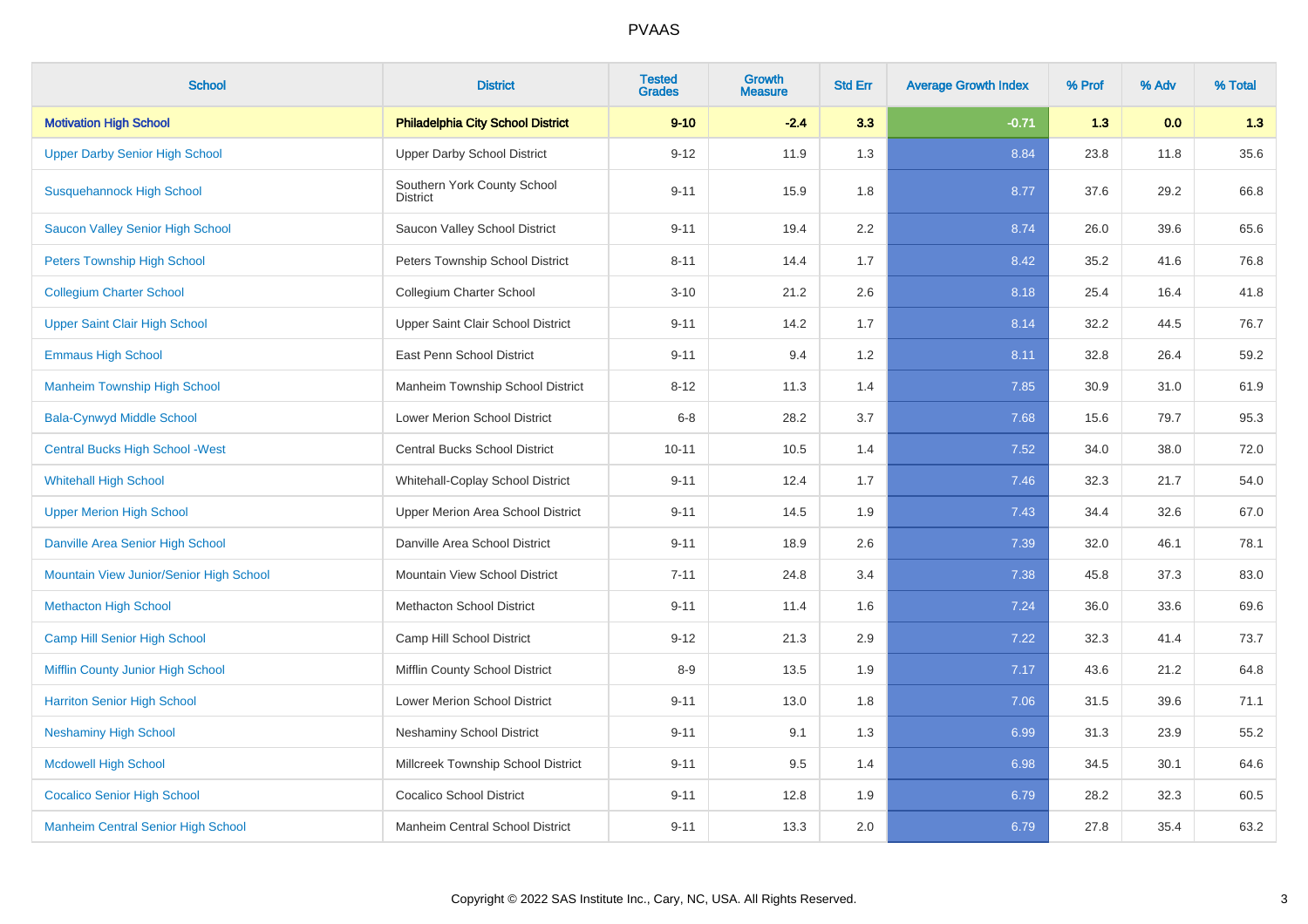| <b>School</b>                               | <b>District</b>                          | <b>Tested</b><br><b>Grades</b> | Growth<br><b>Measure</b> | <b>Std Err</b> | <b>Average Growth Index</b> | % Prof | % Adv | % Total |
|---------------------------------------------|------------------------------------------|--------------------------------|--------------------------|----------------|-----------------------------|--------|-------|---------|
| <b>Motivation High School</b>               | <b>Philadelphia City School District</b> | $9 - 10$                       | $-2.4$                   | 3.3            | $-0.71$                     | 1.3    | 0.0   | 1.3     |
| <b>James Buchanan High School</b>           | <b>Tuscarora School District</b>         | $9 - 11$                       | 14.0                     | 2.1            | 6.52                        | 37.1   | 26.3  | 63.4    |
| Armstrong Junior/Senior High School         | Armstrong School District                | $6 - 11$                       | 12.0                     | 1.9            | 6.46                        | 32.6   | 27.7  | 60.3    |
| <b>Franklin Regional Senior High School</b> | Franklin Regional School District        | $9 - 11$                       | 11.7                     | 1.8            | 6.40                        | 30.0   | 35.0  | 65.0    |
| Indiana Area Senior High School             | Indiana Area School District             | $9 - 11$                       | 12.6                     | 2.0            | 6.28                        | 30.0   | 30.4  | 60.3    |
| Juniata Senior High School                  | Juniata County School District           | $8 - 11$                       | 14.9                     | 2.4            | 6.25                        | 23.5   | 22.0  | 45.4    |
| <b>Punxsutawney Area High School</b>        | Punxsutawney Area School District        | $7 - 11$                       | 16.4                     | 2.7            | 6.08                        | 18.6   | 29.0  | 47.6    |
| <b>Blue Mountain High School</b>            | <b>Blue Mountain School District</b>     | $9 - 10$                       | 12.6                     | 2.1            | 6.07                        | 30.7   | 26.1  | 56.8    |
| <b>Agora Cyber Charter School</b>           | Agora Cyber Charter School               | $3 - 11$                       | 14.6                     | 2.4            | 6.03                        | 24.7   | 19.5  | 44.2    |
| Harbor Creek Senior High School             | Harbor Creek School District             | $8 - 11$                       | 13.8                     | 2.3            | 5.98                        | 34.5   | 40.7  | 75.2    |
| Lampeter-Strasburg Senior High School       | Lampeter-Strasburg School District       | $9 - 12$                       | 11.4                     | 1.9            | 5.92                        | 35.4   | 32.3  | 67.7    |
| <b>Pequea Valley High School</b>            | Pequea Valley School District            | $9 - 11$                       | 18.5                     | 3.1            | 5.92                        | 29.2   | 37.5  | 66.7    |
| <b>Pine-Richland High School</b>            | <b>Pine-Richland School District</b>     | $8 - 11$                       | 9.7                      | 1.7            | 5.84                        | 42.3   | 35.8  | 78.1    |
| <b>Hickory High School</b>                  | Hermitage School District                | $7 - 12$                       | 14.6                     | 2.5            | 5.82                        | 34.0   | 27.0  | 61.0    |
| <b>Cedar Crest High School</b>              | Cornwall-Lebanon School District         | $9 - 11$                       | 8.7                      | 1.6            | 5.63                        | 28.0   | 20.5  | 48.6    |
| <b>Avon Grove High School</b>               | Avon Grove School District               | $9 - 10$                       | 8.0                      | 1.4            | 5.61                        | 33.7   | 33.2  | 67.0    |
| Lake-Lehman Junior/Senior High School       | Lake-Lehman School District              | $7 - 11$                       | 15.5                     | 2.8            | 5.57                        | 25.8   | 22.5  | 48.3    |
| Penns Valley Area Junior/Senior High School | Penns Valley Area School District        | $6 - 12$                       | 14.6                     | 2.6            | 5.55                        | 29.6   | 23.3  | 52.9    |
| Pennridge High School                       | Pennridge School District                | $9 - 10$                       | 7.9                      | 1.4            | 5.48                        | 32.0   | 27.6  | 59.6    |
| <b>Easton Area High School</b>              | Easton Area School District              | $9 - 12$                       | 7.0                      | 1.3            | 5.43                        | 24.1   | 13.0  | 37.1    |
| <b>Fleetwood Senior High School</b>         | Fleetwood Area School District           | $9 - 10$                       | 10.8                     | 2.0            | 5.43                        | 31.7   | 25.8  | 57.5    |
| West Branch Area High School                | West Branch Area School District         | $9 - 11$                       | 17.6                     | 3.3            | 5.39                        | 47.1   | 19.1  | 66.2    |
| Shikellamy Middle School (8372)             | Shikellamy School District               | $6 - 8$                        | 30.2                     | 5.6            | 5.38                        | 5.0    | 95.0  | 100.0   |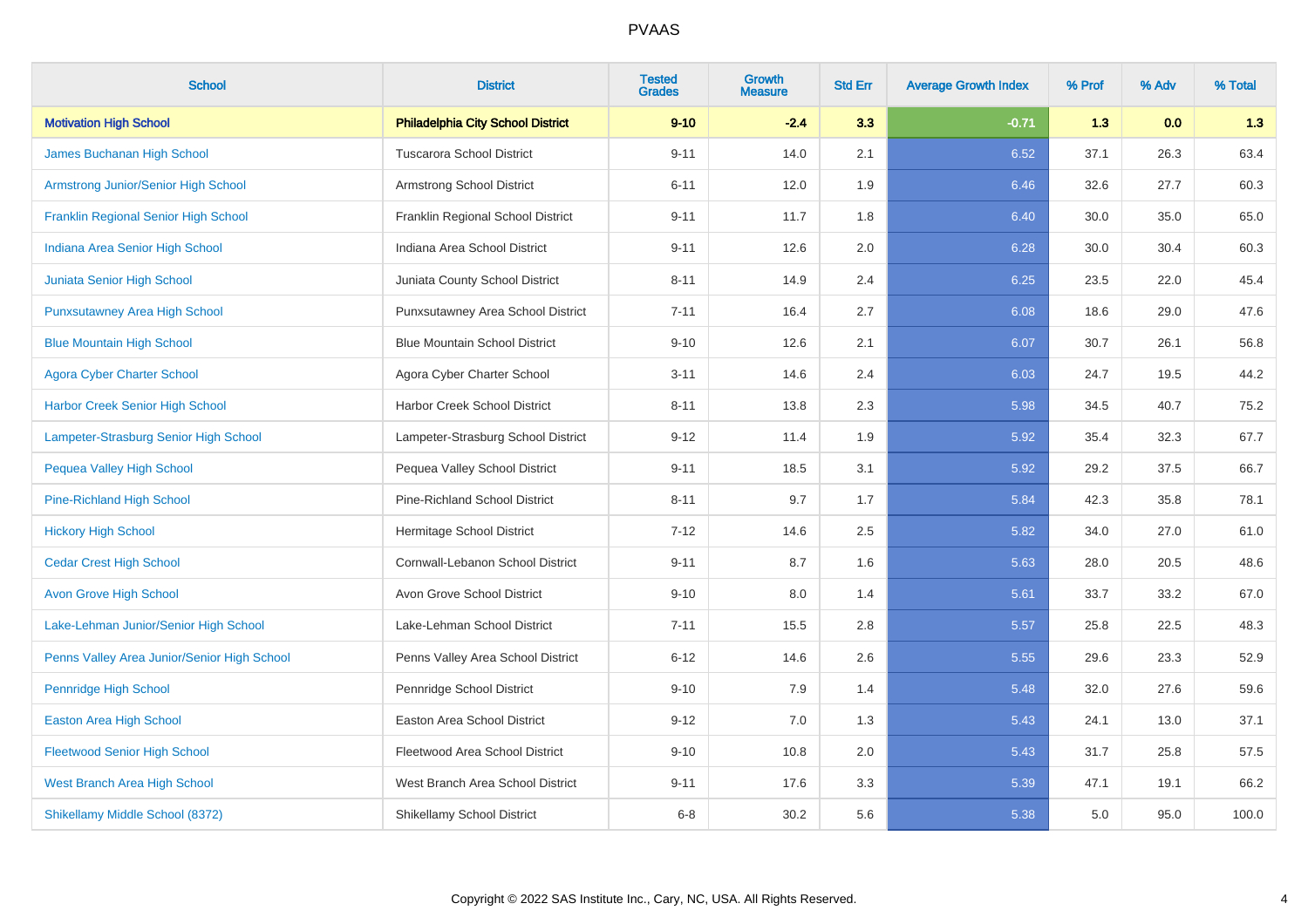| <b>School</b>                                     | <b>District</b>                                   | <b>Tested</b><br><b>Grades</b> | <b>Growth</b><br><b>Measure</b> | <b>Std Err</b> | <b>Average Growth Index</b> | % Prof | % Adv | % Total |
|---------------------------------------------------|---------------------------------------------------|--------------------------------|---------------------------------|----------------|-----------------------------|--------|-------|---------|
| <b>Motivation High School</b>                     | <b>Philadelphia City School District</b>          | $9 - 10$                       | $-2.4$                          | 3.3            | $-0.71$                     | 1.3    | 0.0   | 1.3     |
| Pen Argyl Area High School                        | Pen Argyl Area School District                    | $8 - 12$                       | 13.4                            | 2.5            | 5.34                        | 28.5   | 23.8  | 52.3    |
| Penn Manor High School                            | Penn Manor School District                        | $7 - 11$                       | 7.5                             | 1.5            | 5.15                        | 26.7   | 20.5  | 47.2    |
| <b>Belle Vernon Area High School</b>              | Belle Vernon Area School District                 | $9 - 11$                       | 11.7                            | 2.3            | 5.14                        | 31.6   | 25.4  | 57.1    |
| <b>Quaker Valley High School</b>                  | Quaker Valley School District                     | $9 - 11$                       | 12.7                            | 2.5            | 5.13                        | 39.5   | 26.4  | 65.9    |
| Lehighton Area High School                        | Lehighton Area School District                    | $9 - 11$                       | 12.0                            | 2.3            | 5.10                        | 30.5   | 24.9  | 55.3    |
| <b>Berlin Brothersvalley Senior High School</b>   | Berlin Brothersvalley School District             | $9 - 11$                       | 20.3                            | 4.0            | 5.09                        | 28.3   | 41.3  | 69.6    |
| <b>West Perry Senior High School</b>              | West Perry School District                        | $7 - 11$                       | 11.6                            | 2.3            | 5.04                        | 26.9   | 20.5  | 47.4    |
| <b>Iroquois Junior/Senior High School</b>         | <b>Iroquois School District</b>                   | $7 - 11$                       | 14.1                            | 2.8            | 5.03                        | 33.3   | 16.0  | 49.4    |
| <b>Lakeland Junior/Senior High School</b>         | <b>Lakeland School District</b>                   | $7 - 11$                       | 13.9                            | 2.8            | 5.00                        | 22.2   | 21.2  | 43.4    |
| Northern High School                              | Northern York County School District              | $9 - 11$                       | 9.0                             | 1.8            | 4.95                        | 24.3   | 23.1  | 47.4    |
| <b>New Oxford Senior High School</b>              | Conewago Valley School District                   | $7 - 12$                       | 8.2                             | 1.7            | 4.79                        | 41.3   | 19.4  | 60.6    |
| <b>Pennsbury High School</b>                      | Pennsbury School District                         | $7 - 11$                       | 6.0                             | 1.3            | 4.73                        | 37.7   | 27.7  | 65.4    |
| Montrose Area Junior/Senior High School           | Montrose Area School District                     | $7 - 10$                       | 12.8                            | 2.8            | 4.62                        | 37.8   | 28.9  | 66.7    |
| West Allegheny Senior High School                 | West Allegheny School District                    | $9 - 12$                       | 9.1                             | 2.0            | 4.58                        | 37.3   | 27.2  | 64.5    |
| <b>Wallenpaupack Area High School</b>             | Wallenpaupack Area School District                | $8 - 11$                       | 9.3                             | 2.1            | 4.54                        | 28.5   | 18.9  | 47.4    |
| <b>Lower Moreland High School</b>                 | Lower Moreland Township School<br><b>District</b> | $8 - 11$                       | 9.0                             | 2.0            | 4.54                        | 38.2   | 33.2  | 71.4    |
| <b>Coudersport Area Junior/Senior High School</b> | Coudersport Area School District                  | $7 - 11$                       | 15.5                            | 3.4            | 4.53                        | 34.7   | 28.0  | 62.7    |
| <b>Stroudsburg High School</b>                    | Stroudsburg Area School District                  | $10 - 11$                      | 7.5                             | 1.7            | 4.51                        | 29.6   | 14.3  | 43.8    |
| Elizabethtown Area Senior High School             | Elizabethtown Area School District                | $9 - 12$                       | 7.4                             | 1.7            | 4.44                        | 36.4   | 27.6  | 64.0    |
| <b>Ephrata Senior High School</b>                 | Ephrata Area School District                      | $9 - 11$                       | 7.3                             | 1.7            | 4.40                        | 31.6   | 17.1  | 48.8    |
| <b>Laurel High School</b>                         | <b>Laurel School District</b>                     | $9 - 11$                       | 13.7                            | 3.1            | 4.39                        | 30.3   | 15.7  | 46.1    |
| <b>Valley View High School</b>                    | Valley View School District                       | $9 - 11$                       | 9.7                             | 2.2            | 4.39                        | 26.6   | 23.1  | 49.7    |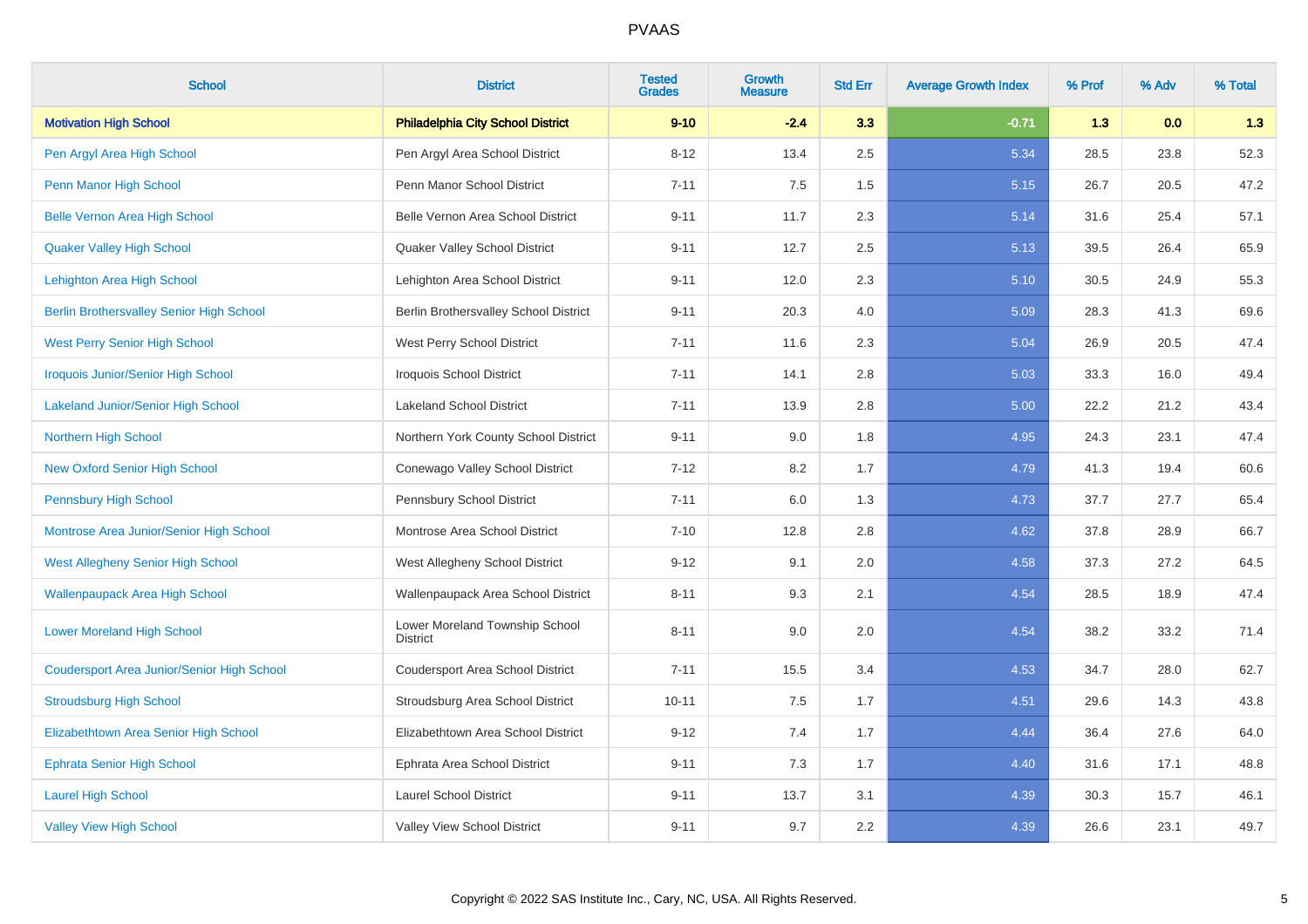| <b>School</b>                           | <b>District</b>                           | <b>Tested</b><br><b>Grades</b> | <b>Growth</b><br><b>Measure</b> | <b>Std Err</b> | <b>Average Growth Index</b> | % Prof | % Adv | % Total |
|-----------------------------------------|-------------------------------------------|--------------------------------|---------------------------------|----------------|-----------------------------|--------|-------|---------|
| <b>Motivation High School</b>           | <b>Philadelphia City School District</b>  | $9 - 10$                       | $-2.4$                          | 3.3            | $-0.71$                     | 1.3    | 0.0   | 1.3     |
| <b>Reading Senior High School</b>       | <b>Reading School District</b>            | $9 - 11$                       | 5.0                             | 1.2            | 4.33                        | 16.8   | 6.0   | 22.8    |
| <b>Maritime Academy Charter School</b>  | Maritime Academy Charter School           | $3 - 10$                       | 13.2                            | 3.1            | 4.29                        | 24.0   | 1.3   | 25.3    |
| <b>Radnor Senior High School</b>        | Radnor Township School District           | $8 - 12$                       | 7.9                             | 1.8            | 4.26                        | 33.0   | 38.3  | 71.3    |
| Abington Heights High School            | Abington Heights School District          | $8 - 11$                       | 7.1                             | 1.7            | 4.26                        | 33.8   | 31.7  | 65.5    |
| <b>Hazleton Area High School</b>        | Hazleton Area School District             | $9 - 11$                       | 6.6                             | 1.6            | 4.26                        | 20.5   | 9.0   | 29.5    |
| Pennsylvania Leadership Charter School  | Pennsylvania Leadership Charter<br>School | $3 - 11$                       | 8.0                             | 1.9            | 4.22                        | 33.1   | 27.8  | 60.9    |
| Phoenixville Area High School           | Phoenixville Area School District         | $9 - 11$                       | 7.6                             | 1.8            | 4.20                        | 32.3   | 27.6  | 59.8    |
| <b>Dallas Senior High School</b>        | <b>Dallas School District</b>             | $9 - 11$                       | 8.5                             | 2.1            | 4.12                        | 32.4   | 22.4  | 54.8    |
| Eisenhower M/Hs                         | Warren County School District             | $6 - 11$                       | 13.4                            | 3.3            | 4.12                        | 27.3   | 8.7   | 36.0    |
| Dover Area High School                  | Dover Area School District                | $9 - 12$                       | 7.7                             | 1.9            | 4.08                        | 33.0   | 18.7  | 51.7    |
| <b>Warrior Run High School</b>          | Warrior Run School District               | $8 - 11$                       | 11.0                            | 2.7            | 4.08                        | 34.1   | 16.8  | 50.9    |
| <b>Hampton High School</b>              | Hampton Township School District          | $9 - 11$                       | 7.9                             | 2.0            | 4.03                        | 37.9   | 39.2  | 77.0    |
| <b>Central High School</b>              | Spring Cove School District               | $9 - 11$                       | 9.6                             | 2.4            | 4.00                        | 31.8   | 25.4  | 57.1    |
| Penn Wood High School                   | William Penn School District              | $9 - 12$                       | 7.6                             | 1.9            | 3.97                        | 14.0   | 7.2   | 21.3    |
| Mifflin County High School              | Mifflin County School District            | $10 - 11$                      | 10.8                            | 2.7            | 3.95                        | 14.2   | 0.0   | 14.2    |
| <b>Welsh Valley Middle School</b>       | Lower Merion School District              | $6 - 10$                       | 18.2                            | 4.7            | 3.89                        | 19.4   | 75.0  | 94.4    |
| <b>Bucktail High School</b>             | Keystone Central School District          | $9 - 10$                       | 19.1                            | 5.0            | 3.86                        | 30.4   | 17.4  | 47.8    |
| Oil City Senior High School             | Oil City Area School District             | $9 - 11$                       | 9.3                             | 2.4            | 3.83                        | 29.1   | 13.1  | 42.2    |
| <b>York Suburban Senior High School</b> | York Suburban School District             | $8 - 11$                       | 7.9                             | 2.1            | 3.80                        | 24.9   | 31.2  | 56.1    |
| <b>Conestoga Senior High School</b>     | Tredyffrin-Easttown School District       | $9 - 10$                       | 9.1                             | 2.4            | 3.77                        | 35.2   | 35.8  | 71.0    |
| Mars Area Senior High School            | Mars Area School District                 | $8 - 10$                       | 7.1                             | 1.9            | 3.69                        | 36.7   | 32.4  | 69.1    |
| North Pocono High School                | North Pocono School District              | $9 - 11$                       | 13.6                            | 3.7            | 3.68                        | 31.4   | 33.3  | 64.7    |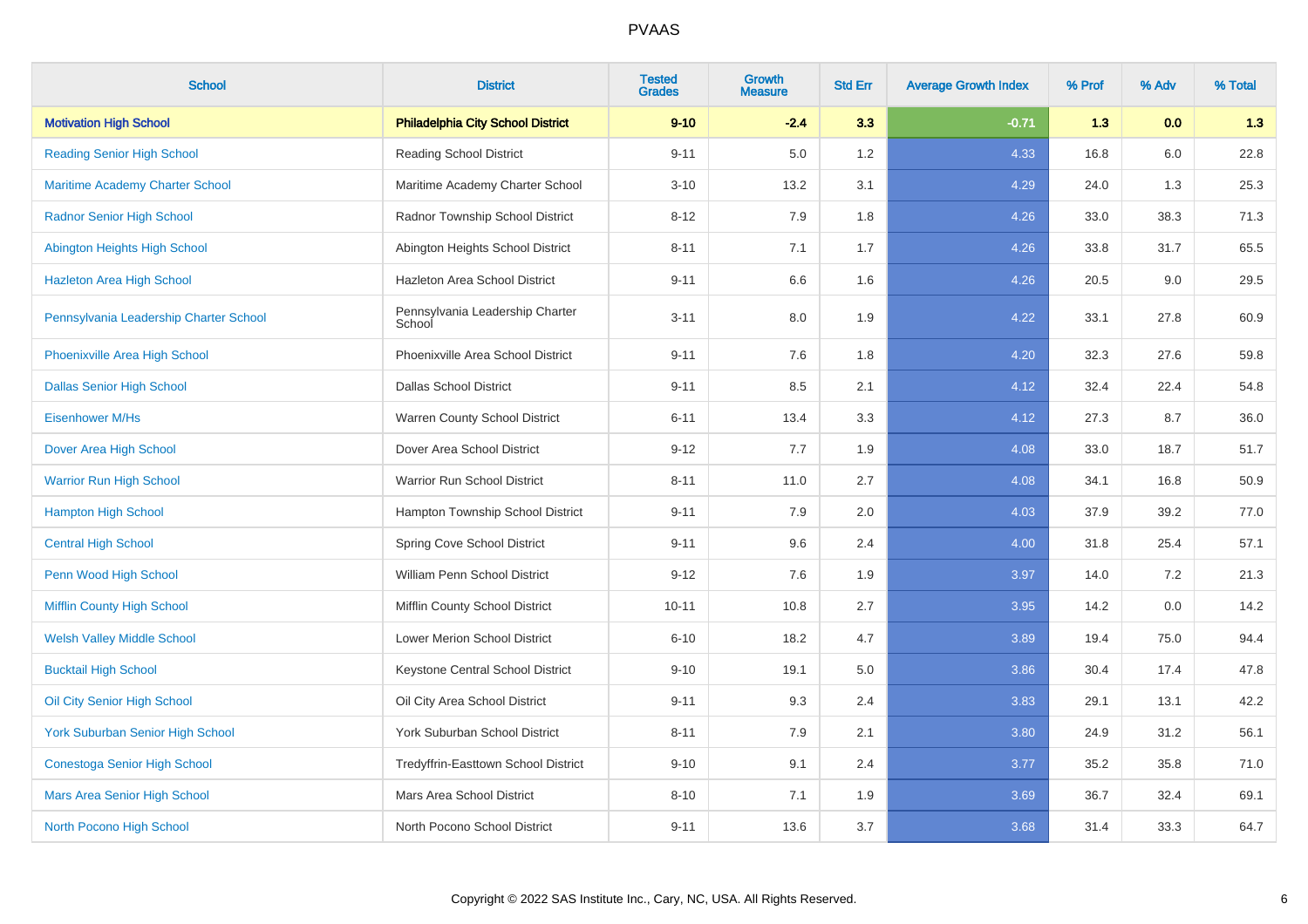| <b>School</b>                                    | <b>District</b>                                    | <b>Tested</b><br><b>Grades</b> | <b>Growth</b><br><b>Measure</b> | <b>Std Err</b> | <b>Average Growth Index</b> | % Prof | % Adv | % Total |
|--------------------------------------------------|----------------------------------------------------|--------------------------------|---------------------------------|----------------|-----------------------------|--------|-------|---------|
| <b>Motivation High School</b>                    | <b>Philadelphia City School District</b>           | $9 - 10$                       | $-2.4$                          | 3.3            | $-0.71$                     | 1.3    | 0.0   | 1.3     |
| <b>Bellefonte Area High School</b>               | Bellefonte Area School District                    | $9 - 11$                       | 7.2                             | 2.0            | 3.63                        | 28.8   | 21.5  | 50.2    |
| Cambridge Springs Junior/Senior High School      | <b>Penncrest School District</b>                   | $7 - 11$                       | 11.1                            | 3.1            | 3.61                        | 28.6   | 31.2  | 59.7    |
| <b>Conrad Weiser High School</b>                 | Conrad Weiser Area School District                 | $9 - 11$                       | 7.6                             | 2.1            | 3.60                        | 28.2   | 14.4  | 42.6    |
| <b>Fairview High School</b>                      | <b>Fairview School District</b>                    | $9 - 11$                       | 8.6                             | 2.4            | 3.58                        | 41.9   | 34.9  | 76.7    |
| South Fayette Township High School               | South Fayette Township School<br><b>District</b>   | $9 - 11$                       | 6.4                             | 1.8            | 3.55                        | 32.2   | 38.3  | 70.5    |
| <b>Steel Valley Senior High School</b>           | <b>Steel Valley School District</b>                | $9 - 11$                       | 11.8                            | 3.3            | 3.53                        | 34.8   | 10.1  | 44.9    |
| Kutztown Area Senior High School                 | Kutztown Area School District                      | $9 - 12$                       | 9.8                             | 2.8            | 3.51                        | 38.5   | 14.6  | 53.2    |
| <b>Wilmington Area High School</b>               | Wilmington Area School District                    | $8 - 11$                       | 11.4                            | 3.3            | 3.44                        | 30.1   | 25.3  | 55.4    |
| <b>Apollo-Ridge High School</b>                  | Apollo-Ridge School District                       | $9 - 12$                       | 10.2                            | 2.9            | 3.44                        | 34.0   | 9.4   | 43.4    |
| Upper Dauphin Area High School                   | Upper Dauphin Area School District                 | $9 - 11$                       | 17.2                            | 5.1            | 3.36                        | 37.5   | 26.8  | 64.3    |
| <b>Upper Perkiomen High School</b>               | Upper Perkiomen School District                    | $9 - 11$                       | 6.3                             | 1.9            | 3.36                        | 25.4   | 19.9  | 45.4    |
| <b>Lower Dauphin High School</b>                 | Lower Dauphin School District                      | $9 - 10$                       | 5.8                             | 1.7            | 3.31                        | 30.9   | 27.0  | 57.9    |
| <b>Greenwood High School</b>                     | Greenwood School District                          | $9 - 11$                       | 11.8                            | 3.6            | 3.29                        | 31.2   | 32.8  | 63.9    |
| Kane Area High School                            | Kane Area School District                          | $9 - 10$                       | 9.3                             | 2.9            | 3.25                        | 31.4   | 19.8  | 51.2    |
| <b>Bald Eagle Area Junior/Senior High School</b> | <b>Bald Eagle Area School District</b>             | $6 - 11$                       | 8.1                             | 2.5            | 3.23                        | 31.6   | 15.6  | 47.3    |
| <b>Red Land Senior High School</b>               | West Shore School District                         | $9 - 11$                       | 5.4                             | 1.7            | 3.18                        | 35.5   | 16.1  | 51.6    |
| <b>Avon Grove Charter School</b>                 | Avon Grove Charter School                          | $3 - 11$                       | 9.8                             | 3.1            | 3.18                        | 32.4   | 26.0  | 58.4    |
| <b>Allegheny-Clarion Valley High School</b>      | Allegheny-Clarion Valley School<br><b>District</b> | $7 - 10$                       | 12.9                            | 4.1            | 3.17                        | 33.3   | 19.0  | 52.4    |
| 21st Century Cyber Charter School                | 21st Century Cyber Charter School                  | $6 - 12$                       | 6.6                             | 2.1            | 3.16                        | 29.0   | 21.8  | 50.8    |
| <b>Line Mountain High School</b>                 | Line Mountain School District                      | $9 - 11$                       | 12.2                            | 3.9            | 3.13                        | 40.4   | 42.3  | 82.7    |
| Capital Area School for the Arts Charter School  | Capital Area School for the Arts<br>Charter School | $9 - 11$                       | 14.2                            | 4.5            | 3.13                        | 27.5   | 30.0  | 57.5    |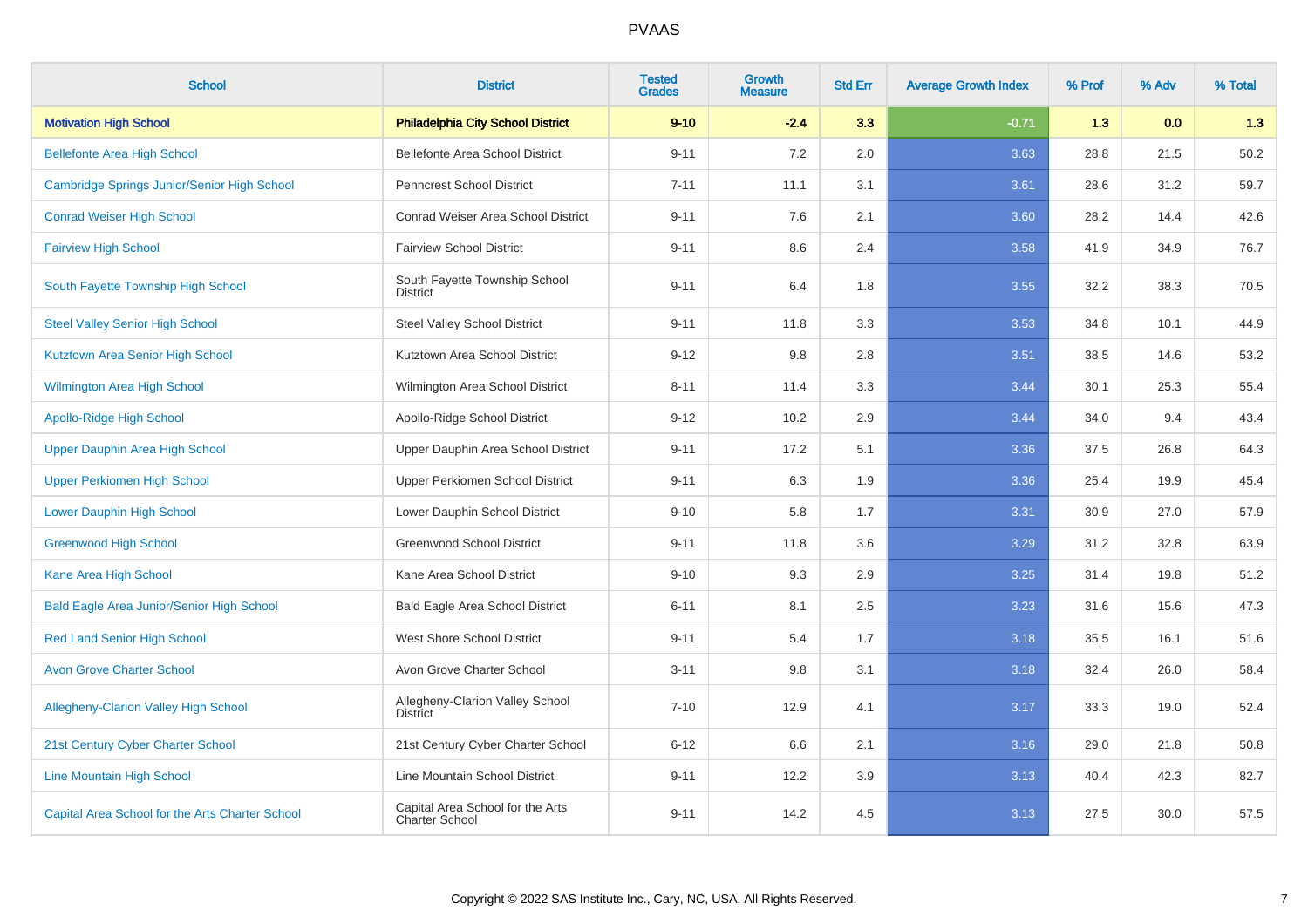| <b>School</b>                                      | <b>District</b>                                       | <b>Tested</b><br><b>Grades</b> | <b>Growth</b><br><b>Measure</b> | <b>Std Err</b> | <b>Average Growth Index</b> | % Prof | % Adv | % Total |
|----------------------------------------------------|-------------------------------------------------------|--------------------------------|---------------------------------|----------------|-----------------------------|--------|-------|---------|
| <b>Motivation High School</b>                      | <b>Philadelphia City School District</b>              | $9 - 10$                       | $-2.4$                          | 3.3            | $-0.71$                     | 1.3    | 0.0   | 1.3     |
| <b>Canton Junior/Senior High School</b>            | Canton Area School District                           | $7 - 11$                       | 8.9                             | 2.9            | 3.11                        | 13.8   | 23.0  | 36.8    |
| Knoch High School                                  | South Butler County School District                   | $9 - 10$                       | 6.9                             | 2.2            | 3.08                        | 37.8   | 19.2  | 57.0    |
| <b>Great Valley High School</b>                    | <b>Great Valley School District</b>                   | $9 - 11$                       | 5.9                             | 2.0            | 2.99                        | 33.8   | 33.5  | 67.3    |
| <b>Meadville Area Senior High School</b>           | <b>Crawford Central School District</b>               | $9 - 11$                       | 7.1                             | 2.4            | 2.97                        | 27.6   | 14.7  | 42.2    |
| Lankenau High School                               | Philadelphia City School District                     | $9 - 10$                       | 8.8                             | 3.0            | 2.96                        | 21.5   | 3.8   | 25.3    |
| <b>St Marys Area Senior High School</b>            | Saint Marys Area School District                      | $9 - 11$                       | 6.6                             | 2.2            | 2.96                        | 35.4   | 18.3  | 53.7    |
| <b>Donegal High School</b>                         | Donegal School District                               | $8 - 12$                       | 6.3                             | 2.1            | 2.95                        | 34.1   | 23.1  | 57.2    |
| <b>Tamaqua Area Senior High School</b>             | Tamaqua Area School District                          | $9 - 12$                       | 6.9                             | 2.4            | 2.93                        | 34.3   | 17.5  | 51.8    |
| <b>Bedford Senior High School</b>                  | <b>Bedford Area School District</b>                   | $9 - 11$                       | 6.9                             | 2.4            | 2.90                        | 31.0   | 20.6  | 51.6    |
| Palisades High School                              | Palisades School District                             | $9 - 11$                       | 8.3                             | 2.9            | 2.87                        | 27.8   | 20.3  | 48.1    |
| <b>Commonwealth Charter Academy Charter School</b> | Commonwealth Charter Academy<br><b>Charter School</b> | $3 - 10$                       | 4.2                             | 1.6            | 2.68                        | 27.0   | 15.6  | 42.5    |
| Homer-Center Junior/Senior High School             | Homer-Center School District                          | $7 - 11$                       | 9.3                             | 3.5            | 2.68                        | 38.0   | 17.7  | 55.8    |
| Northern Lehigh Senior High School                 | Northern Lehigh School District                       | $9 - 12$                       | 6.6                             | 2.5            | 2.63                        | 21.4   | 18.0  | 39.3    |
| Red Lion Area Senior High School                   | Red Lion Area School District                         | $9 - 11$                       | 5.0                             | 1.9            | 2.59                        | 32.3   | 21.5  | 53.8    |
| <b>Bentworth Senior High School</b>                | <b>Bentworth School District</b>                      | $9 - 11$                       | 7.6                             | 3.0            | 2.57                        | 26.6   | 17.0  | 43.6    |
| Huntingdon Area Senior High School                 | Huntingdon Area School District                       | $9 - 11$                       | 6.4                             | 2.6            | 2.51                        | 27.8   | 17.4  | 45.2    |
| East Pennsboro Area Senior High School             | East Pennsboro Area School District                   | $9 - 11$                       | 5.3                             | 2.1            | 2.50                        | 36.8   | 16.9  | 53.7    |
| Mckeesport Area Senior High School                 | Mckeesport Area School District                       | $9 - 12$                       | 5.3                             | 2.2            | 2.48                        | 21.1   | 4.4   | 25.5    |
| <b>Brandywine Heights High School</b>              | Brandywine Heights Area School<br><b>District</b>     | $9 - 11$                       | 6.2                             | 2.5            | 2.44                        | 27.7   | 28.6  | 56.2    |
| <b>Strath Haven High School</b>                    | Wallingford-Swarthmore School<br><b>District</b>      | $9 - 10$                       | 5.3                             | 2.2            | 2.42                        | 33.3   | 37.1  | 70.4    |
| Northampton Area High School                       | Northampton Area School District                      | $9 - 11$                       | 3.7                             | 1.5            | 2.41                        | 29.8   | 17.9  | 47.7    |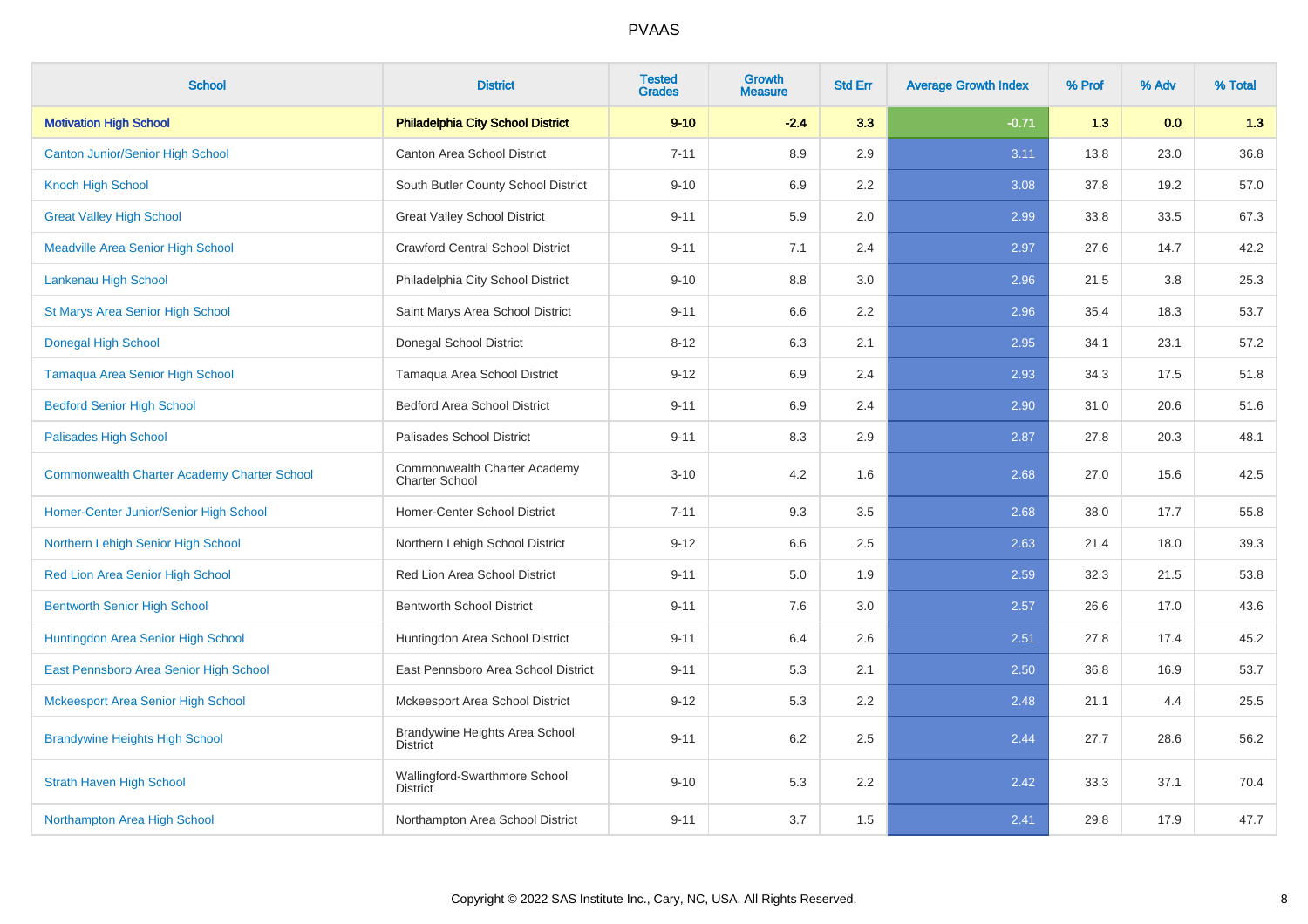| <b>School</b>                                  | <b>District</b>                                  | <b>Tested</b><br><b>Grades</b> | <b>Growth</b><br><b>Measure</b> | <b>Std Err</b> | <b>Average Growth Index</b> | % Prof | % Adv | % Total |
|------------------------------------------------|--------------------------------------------------|--------------------------------|---------------------------------|----------------|-----------------------------|--------|-------|---------|
| <b>Motivation High School</b>                  | <b>Philadelphia City School District</b>         | $9 - 10$                       | $-2.4$                          | 3.3            | $-0.71$                     | 1.3    | 0.0   | 1.3     |
| <b>Blue Ridge High School</b>                  | <b>Blue Ridge School District</b>                | $9 - 11$                       | 8.9                             | 3.7            | 2.41                        | 29.6   | 9.3   | 38.9    |
| <b>Glendale Junior/Senior High School</b>      | <b>Glendale School District</b>                  | $7 - 10$                       | 8.4                             | 3.5            | 2.40                        | 42.6   | 9.3   | 51.8    |
| Northeastern Senior High School                | Northeastern York School District                | $8 - 11$                       | 4.2                             | 1.8            | 2.35                        | 32.7   | 21.0  | 53.7    |
| <b>Brookville Junior/Senior High School</b>    | <b>Brookville Area School District</b>           | $7 - 11$                       | 7.3                             | 3.1            | 2.35                        | 46.1   | 14.6  | 60.7    |
| <b>Stroudsburg Junior High School</b>          | Stroudsburg Area School District                 | $8-9$                          | 10.2                            | 4.4            | 2.31                        | 36.8   | 50.0  | 86.8    |
| <b>Williamson Senior High School</b>           | Northern Tioga School District                   | $7 - 10$                       | 7.2                             | 3.1            | 2.30                        | 31.1   | 20.3  | 51.4    |
| Muncy Junior/Senior High School                | <b>Muncy School District</b>                     | $7 - 11$                       | 7.4                             | 3.3            | 2.27                        | 37.6   | 18.8  | 56.4    |
| <b>Boiling Springs High School</b>             | South Middleton School District                  | $9 - 11$                       | 4.9                             | 2.2            | 2.21                        | 31.1   | 16.4  | 47.5    |
| <b>Mastery Charter School - Hardy Williams</b> | Mastery Charter School - Hardy<br>Williams       | $3 - 11$                       | 6.6                             | 3.0            | 2.21                        | 24.7   | 1.2   | 25.9    |
| West Shamokin Junior/Senior High School        | Armstrong School District                        | $7 - 10$                       | 5.9                             | 2.7            | 2.20                        | 33.3   | 18.1  | 51.4    |
| Eastern Lebanon County Senior High School      | Eastern Lebanon County School<br><b>District</b> | $9 - 11$                       | 4.7                             | 2.1            | 2.20                        | 23.5   | 11.5  | 35.0    |
| <b>Benton Area High School</b>                 | Benton Area School District                      | $9 - 10$                       | 8.6                             | 4.0            | 2.14                        | 35.7   | 28.6  | 64.3    |
| <b>Spring Grove Area High School</b>           | Spring Grove Area School District                | $9 - 11$                       | 4.3                             | 2.0            | 2.13                        | 30.0   | 23.0  | 53.0    |
| <b>Harrisburg High School</b>                  | Harrisburg City School District                  | $9 - 11$                       | 5.7                             | 2.7            | 2.11                        | 2.1    | 0.7   | 2.8     |
| Perkiomen Valley High School                   | Perkiomen Valley School District                 | $9 - 11$                       | 3.1                             | 1.5            | 2.11                        | 35.0   | 25.3  | 60.3    |
| <b>United Junior/Senior High School</b>        | <b>United School District</b>                    | $7 - 11$                       | 6.9                             | 3.3            | 2.05                        | 38.8   | 16.3  | 55.0    |
| <b>Central Valley High School</b>              | Central Valley School District                   | $9 - 10$                       | 5.3                             | 2.6            | 2.05                        | 37.8   | 18.5  | 56.3    |
| Oswayo Valley High School                      | Oswayo Valley School District                    | $9 - 12$                       | 10.4                            | 5.1            | 2.02                        | 26.5   | 44.1  | 70.6    |
| Mt Lebanon Senior High School                  | Mt Lebanon School District                       | $8 - 11$                       | 2.7                             | 1.3            | 2.02                        | 39.3   | 37.4  | 76.8    |
| Pennsylvania Distance Learning Charter School  | Pennsylvania Distance Learning<br>Charter School | $3 - 12$                       | 6.8                             | 3.4            | 1.99                        | 19.8   | 6.2   | 25.9    |
| <b>Sayre Area High School</b>                  | Sayre Area School District                       | $7 - 11$                       | 6.3                             | 3.2            | 1.99                        | 30.3   | 21.0  | 51.3    |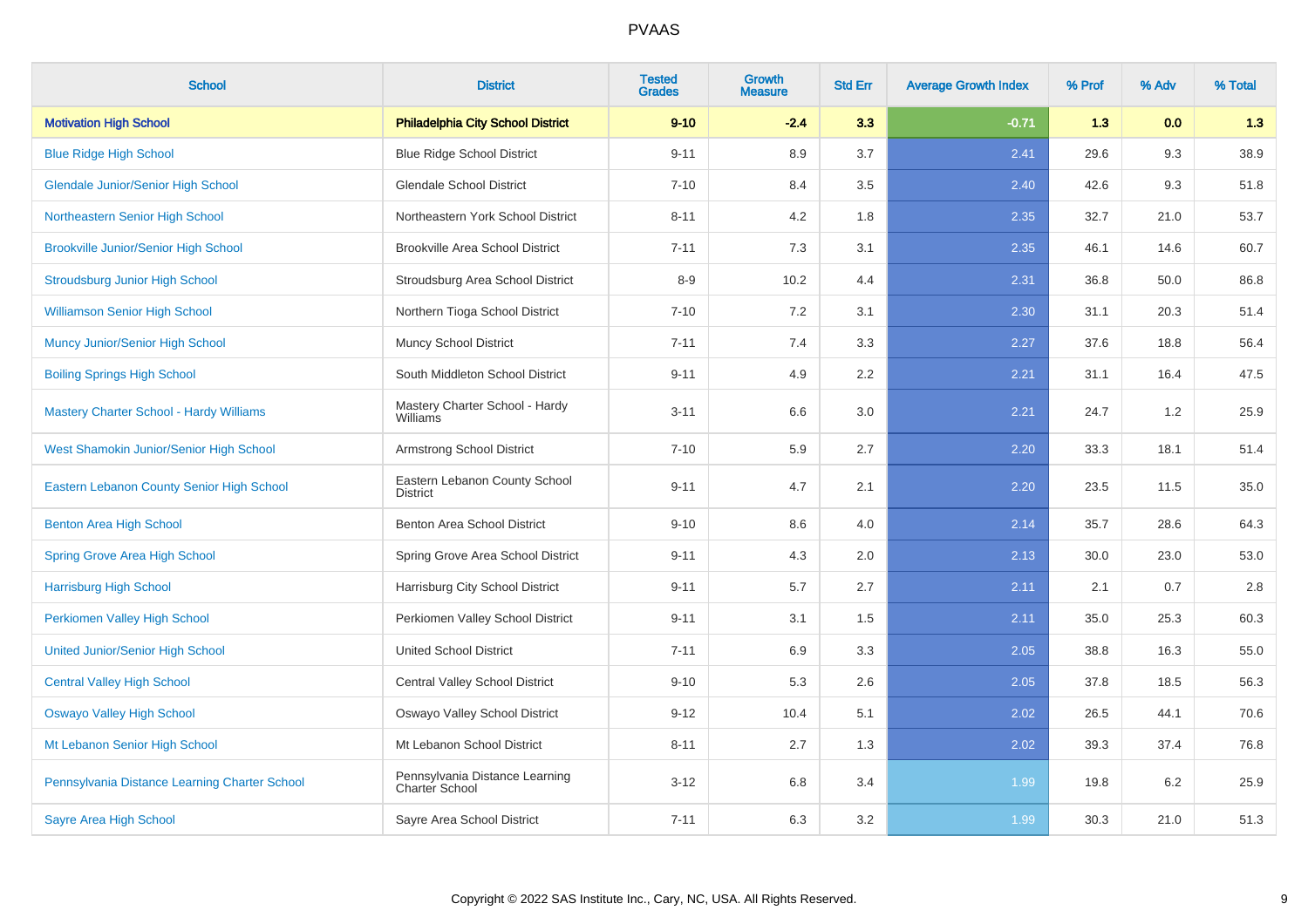| <b>School</b>                                     | <b>District</b>                                 | <b>Tested</b><br><b>Grades</b> | <b>Growth</b><br><b>Measure</b> | <b>Std Err</b> | <b>Average Growth Index</b> | % Prof | % Adv | % Total |
|---------------------------------------------------|-------------------------------------------------|--------------------------------|---------------------------------|----------------|-----------------------------|--------|-------|---------|
| <b>Motivation High School</b>                     | <b>Philadelphia City School District</b>        | $9 - 10$                       | $-2.4$                          | 3.3            | $-0.71$                     | 1.3    | 0.0   | 1.3     |
| Waynesboro Area Senior High School                | Waynesboro Area School District                 | $9 - 12$                       | 3.5                             | 1.8            | 1.97                        | 26.0   | 23.5  | 49.5    |
| <b>Wyalusing Valley Junior/Senior High School</b> | <b>Wyalusing Area School District</b>           | $7 - 12$                       | 6.2                             | 3.2            | 1.95                        | 38.6   | 12.9  | 51.4    |
| Penn Trafford High School                         | Penn-Trafford School District                   | $9 - 11$                       | 3.4                             | 1.7            | 1.94                        | 46.3   | 26.2  | 72.5    |
| Leechburg Area High School                        | Leechburg Area School District                  | $8 - 11$                       | 7.6                             | 3.9            | 1.93                        | 37.7   | 4.9   | 42.6    |
| Port Allegany Junior/Senior High School           | Port Allegany School District                   | $7 - 11$                       | 7.1                             | 3.8            | 1.89                        | 26.4   | 11.3  | 37.7    |
| <b>Gateway Senior High School</b>                 | <b>Gateway School District</b>                  | $9 - 11$                       | 3.6                             | 2.0            | 1.81                        | 35.7   | 18.5  | 54.2    |
| Fort Leboeuf Senior High School                   | Fort Leboeuf School District                    | $8 - 11$                       | 4.0                             | 2.2            | 1.79                        | 32.0   | 16.8  | 48.8    |
| <b>Halifax Area High School</b>                   | Halifax Area School District                    | $9 - 11$                       | 6.3                             | 3.5            | 1.79                        | 32.1   | 18.9  | 50.9    |
| <b>Salisbury Senior High School</b>               | Salisbury Township School District              | $9 - 11$                       | 6.3                             | 3.6            | 1.77                        | 24.4   | 12.6  | 37.0    |
| Multicultural Academy Charter School              | Multicultural Academy Charter<br>School         | $9 - 11$                       | 6.0                             | 3.4            | 1.77                        | 12.3   | 0.0   | 12.3    |
| South Western Senior High School                  | South Western School District                   | $9 - 12$                       | 2.9                             | 1.7            | 1.73                        | 36.2   | 19.7  | 55.9    |
| <b>Frankford High School</b>                      | Philadelphia City School District               | $9 - 11$                       | 6.5                             | 3.8            | 1.70                        | 0.0    | 1.8   | 1.8     |
| Conestoga Valley Senior High School               | Conestoga Valley School District                | $9 - 11$                       | 2.8                             | 1.7            | 1.68                        | 35.0   | 23.5  | 58.5    |
| Susquehanna Township High School                  | Susquehanna Township School<br><b>District</b>  | $9 - 12$                       | 4.5                             | 2.7            | 1.68                        | 19.0   | 13.1  | 32.0    |
| Smethport Area Junior/Senior High School          | Smethport Area School District                  | $7 - 12$                       | 6.4                             | 3.8            | 1.67                        | 24.6   | 20.0  | 44.6    |
| Dr Robert Ketterer Charter School Inc             | Dr Robert Ketterer Charter School<br><b>Inc</b> | $6 - 12$                       | 7.1                             | 4.3            | 1.66                        | 7.3    | 1.7   | 9.0     |
| Northern Potter Junior/Senior High School         | Northern Potter School District                 | $7 - 12$                       | 7.4                             | 4.6            | 1.61                        | 30.6   | 11.1  | 41.7    |
| West Chester Henderson High School                | West Chester Area School District               | $9 - 10$                       | 3.0                             | 1.9            | 1.61                        | 39.2   | 24.2  | 63.4    |
| <b>Western Wayne High School</b>                  | Western Wayne School District                   | $9 - 11$                       | 4.1                             | 2.6            | 1.60                        | 30.8   | 16.2  | 47.0    |
| <b>Midd-West High School</b>                      | Midd-West School District                       | $7 - 11$                       | 4.0                             | 2.5            | 1.59                        | 28.6   | 25.0  | 53.6    |
| <b>Ringgold Senior High School</b>                | <b>Ringgold School District</b>                 | $9 - 11$                       | 3.4                             | 2.2            | 1.58                        | 23.8   | 13.3  | 37.1    |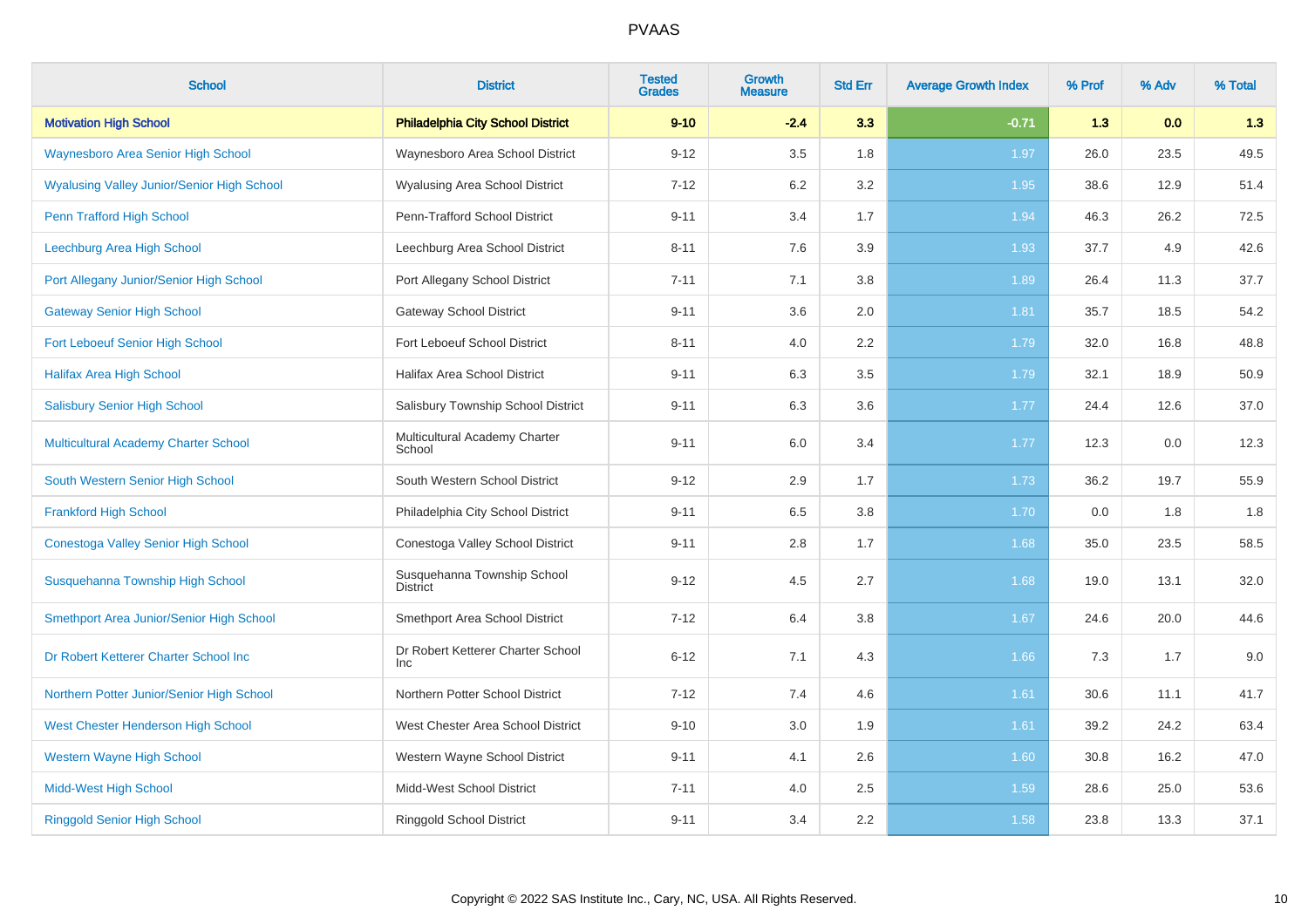| <b>School</b>                                     | <b>District</b>                                    | <b>Tested</b><br><b>Grades</b> | <b>Growth</b><br><b>Measure</b> | <b>Std Err</b> | <b>Average Growth Index</b> | % Prof | % Adv | % Total |
|---------------------------------------------------|----------------------------------------------------|--------------------------------|---------------------------------|----------------|-----------------------------|--------|-------|---------|
| <b>Motivation High School</b>                     | <b>Philadelphia City School District</b>           | $9 - 10$                       | $-2.4$                          | 3.3            | $-0.71$                     | 1.3    | 0.0   | 1.3     |
| Cowanesque Valley Junior/Senior High School       | Northern Tioga School District                     | $7 - 12$                       | 6.3                             | 4.0            | 1.56                        | 19.8   | 14.0  | 33.7    |
| Philipsburg-Osceola Area High School              | Philipsburg-Osceola Area School<br><b>District</b> | $9 - 11$                       | 4.6                             | 3.0            | 1.56                        | 22.5   | 16.2  | 38.8    |
| <b>Chestnut Ridge Senior High School</b>          | Chestnut Ridge School District                     | $8 - 12$                       | 4.5                             | 2.9            | 1.56                        | 33.2   | 11.0  | 44.2    |
| Conemaugh Township Area Middle/Senior High School | Conemaugh Township Area School<br><b>District</b>  | $6 - 12$                       | 5.3                             | 3.5            | 1.52                        | 30.9   | 27.8  | 58.8    |
| <b>Kensington High School</b>                     | Philadelphia City School District                  | $9 - 11$                       | 4.9                             | 3.2            | 1.52                        | 0.0    | 0.0   | 0.0     |
| Saegertown Junior/Senior High School              | <b>Penncrest School District</b>                   | $7 - 11$                       | 4.4                             | 2.9            | 1.50                        | 36.9   | 14.3  | 51.2    |
| Solanco High School                               | Solanco School District                            | $9 - 11$                       | 2.7                             | 1.8            | 1.49                        | 27.2   | 15.0  | 42.3    |
| <b>Parkway West</b>                               | Philadelphia City School District                  | $9 - 10$                       | 5.3                             | 3.6            | 1.48                        | 13.5   | 1.9   | 15.4    |
| <b>Purchase Line Junior/Senior High School</b>    | <b>Purchase Line School District</b>               | $7 - 12$                       | 4.8                             | 3.3            | 1.44                        | 32.3   | 9.0   | 41.4    |
| Keystone Junior/Senior High School                | <b>Keystone School District</b>                    | $7 - 11$                       | 8.3                             | 5.8            | 1.43                        | 35.0   | 45.0  | 80.0    |
| <b>Upper Dublin High School</b>                   | Upper Dublin School District                       | $9 - 12$                       | 2.5                             | 1.8            | 1.42                        | 34.7   | 30.0  | 64.7    |
| <b>Bloomsburg Area High School</b>                | Bloomsburg Area School District                    | $8 - 10$                       | 4.9                             | 3.4            | 1.41                        | 36.5   | 20.6  | 57.1    |
| <b>William Tennent High School</b>                | <b>Centennial School District</b>                  | $6 - 10$                       | 2.1                             | 1.5            | 1.40                        | 23.6   | 12.4  | 36.0    |
| <b>Bellwood-Antis High School</b>                 | Bellwood-Antis School District                     | $9 - 10$                       | 3.9                             | 2.8            | 1.39                        | 40.9   | 19.4  | 60.2    |
| <b>Mastery Charter School - Thomas Campus</b>     | Mastery Charter School - Thomas<br>Campus          | $3 - 10$                       | 7.9                             | 5.7            | 1.39                        | 12.5   | 0.0   | 12.5    |
| Johnsonburg Area High School                      | Johnsonburg Area School District                   | $7 - 11$                       | 5.4                             | 3.9            | 1.38                        | 35.5   | 11.8  | 47.4    |
| <b>Athens Area High School</b>                    | Athens Area School District                        | $9 - 11$                       | 3.2                             | 2.3            | 1.37                        | 34.9   | 12.3  | 47.3    |
| <b>Newport High School</b>                        | <b>Newport School District</b>                     | $9 - 12$                       | 4.3                             | 3.3            | 1.32                        | 38.8   | 10.4  | 49.2    |
| Pennsylvania Virtual Charter School               | Pennsylvania Virtual Charter School                | $3 - 11$                       | 4.4                             | 3.4            | 1.31                        | 29.8   | 21.2  | 51.0    |
| <b>Haverford Senior High School</b>               | Haverford Township School District                 | $9 - 11$                       | 1.8                             | 1.4            | 1.31                        | 36.7   | 26.3  | 63.0    |
| <b>Academy Park High School</b>                   | Southeast Delco School District                    | $9 - 10$                       | 4.5                             | 3.5            | 1.29                        | 18.6   | 3.4   | 22.0    |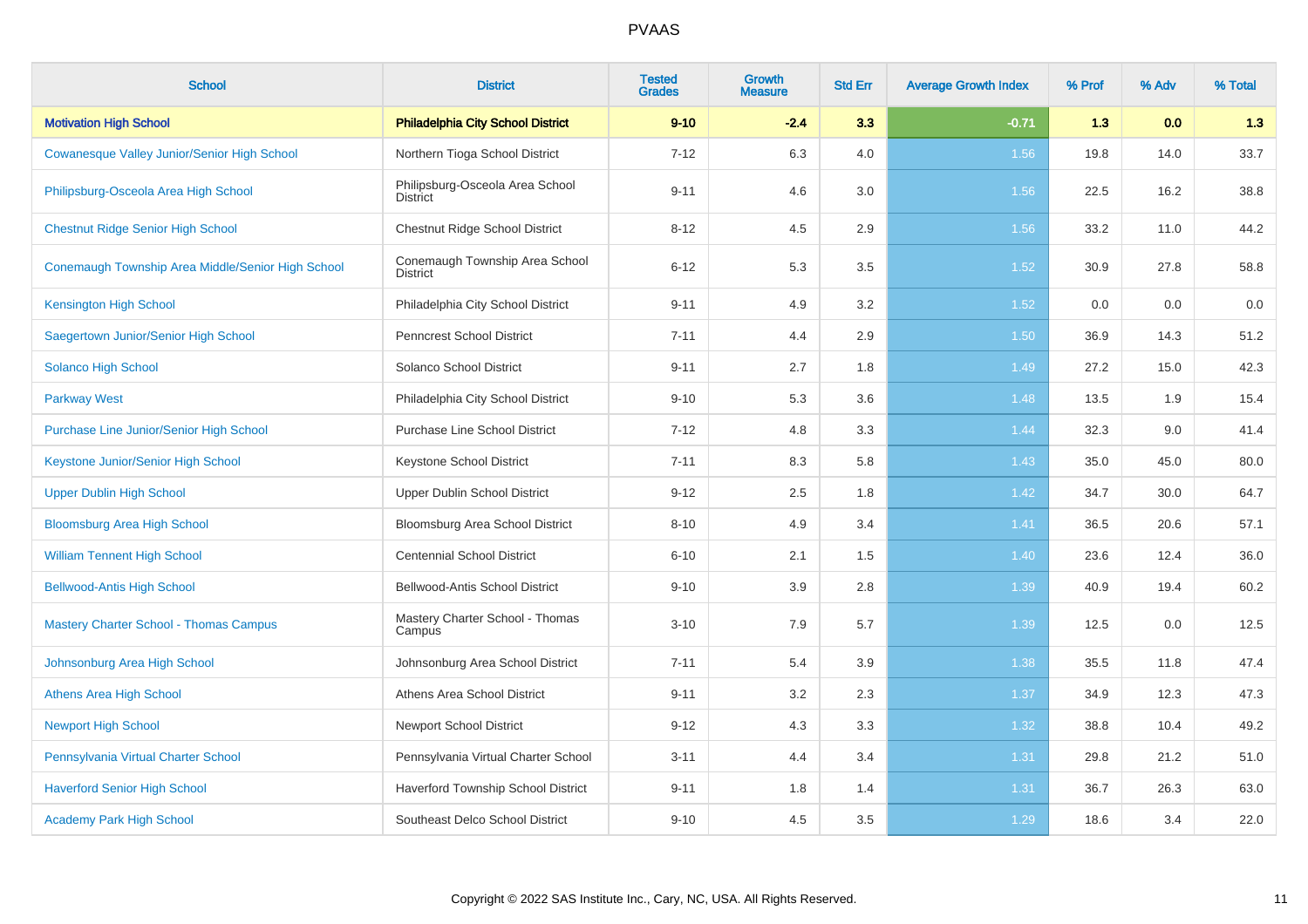| <b>School</b>                                 | <b>District</b>                                    | <b>Tested</b><br><b>Grades</b> | <b>Growth</b><br><b>Measure</b> | <b>Std Err</b> | <b>Average Growth Index</b> | % Prof | % Adv | % Total |
|-----------------------------------------------|----------------------------------------------------|--------------------------------|---------------------------------|----------------|-----------------------------|--------|-------|---------|
| <b>Motivation High School</b>                 | <b>Philadelphia City School District</b>           | $9 - 10$                       | $-2.4$                          | 3.3            | $-0.71$                     | 1.3    | 0.0   | 1.3     |
| Thomas Jefferson High School                  | West Jefferson Hills School District               | $8 - 11$                       | 2.4                             | 1.9            | 1.25                        | 34.8   | 27.3  | 62.1    |
| <b>Bermudian Springs High School</b>          | Bermudian Springs School District                  | $9 - 11$                       | 3.0                             | 2.4            | 1.25                        | 31.8   | 23.5  | 55.3    |
| <b>Brownsville Area High School</b>           | <b>Brownsville Area School District</b>            | $7 - 12$                       | 4.5                             | 3.8            | 1.20                        | 22.0   | 8.5   | 30.5    |
| <b>Pottstown Senior High School</b>           | <b>Pottstown School District</b>                   | $9 - 12$                       | 2.6                             | 2.2            | 1.17                        | 19.4   | 6.2   | 25.6    |
| Sharpsville Area Senior High School           | Sharpsville Area School District                   | $7 - 11$                       | 4.3                             | 3.7            | 1.16                        | 41.1   | 23.2  | 64.3    |
| <b>Esperanza Cyber Charter School</b>         | Esperanza Cyber Charter School                     | $3 - 11$                       | 7.1                             | 6.1            | 1.15                        | 8.8    | 2.9   | 11.8    |
| People For People Charter School              | People For People Charter School                   | $3 - 12$                       | 6.4                             | 5.6            | 1.15                        | 2.4    | 0.0   | 2.4     |
| <b>Central Mountain High School</b>           | Keystone Central School District                   | $9 - 11$                       | 2.0                             | 1.8            | 1.11                        | 26.8   | 14.4  | 41.2    |
| <b>Moon Senior High School</b>                | Moon Area School District                          | $9 - 11$                       | 2.0                             | 1.8            | 1.10                        | 34.5   | 25.5  | 60.0    |
| <b>Galeton Area School</b>                    | Galeton Area School District                       | $3 - 11$                       | 5.9                             | 5.4            | 1.09                        | 33.3   | 22.2  | 55.6    |
| <b>Blackhawk High School</b>                  | <b>Blackhawk School District</b>                   | $8 - 11$                       | 2.5                             | 2.3            | 1.06                        | 34.6   | 20.7  | 55.3    |
| <b>Sun Valley High School</b>                 | Penn-Delco School District                         | $9 - 11$                       | 1.9                             | 1.8            | 1.05                        | 26.5   | 12.6  | 39.1    |
| <b>Clarion Area Junior/Senior High School</b> | <b>Clarion Area School District</b>                | $7 - 11$                       | 3.8                             | 3.7            | 1.04                        | 31.7   | 13.3  | 45.0    |
| <b>Bensalem Township High School</b>          | Bensalem Township School District                  | $7 - 11$                       | 1.6                             | 1.6            | 1.01                        | 24.3   | 10.7  | 34.9    |
| Esperanza Academy Charter School              | Esperanza Academy Charter School                   | $4 - 11$                       | 2.1                             | 2.1            | 1.01                        | 14.2   | 3.6   | 17.8    |
| <b>Chester High School</b>                    | <b>Chester-Upland School District</b>              | $9 - 11$                       | 3.9                             | 3.9            | 0.99                        | 1.9    | 0.0   | 1.9     |
| <b>Furness Horace High School</b>             | Philadelphia City School District                  | $8 - 12$                       | 2.9                             | 3.0            | 0.98                        | 6.6    | 2.0   | 8.6     |
| <b>Garden Spot Senior High School</b>         | Eastern Lancaster County School<br><b>District</b> | $8 - 12$                       | 3.1                             | 3.2            | 0.98                        | 35.2   | 36.4  | 71.6    |
| <b>Fels Samuel High School</b>                | Philadelphia City School District                  | $9 - 11$                       | 3.0                             | 3.2            | 0.94                        | 2.8    | 0.9   | 3.7     |
| <b>Tunkhannock High School</b>                | Tunkhannock Area School District                   | $8 - 11$                       | 1.9                             | 2.0            | 0.94                        | 29.8   | 18.1  | 47.9    |
| Springfield High School                       | Springfield School District                        | $9 - 11$                       | 1.6                             | 1.7            | 0.94                        | 31.8   | 25.2  | 56.9    |
| Forest Hills Junior/Senior High School        | <b>Forest Hills School District</b>                | $7 - 11$                       | 2.4                             | 2.5            | 0.93                        | 28.8   | 10.3  | 39.1    |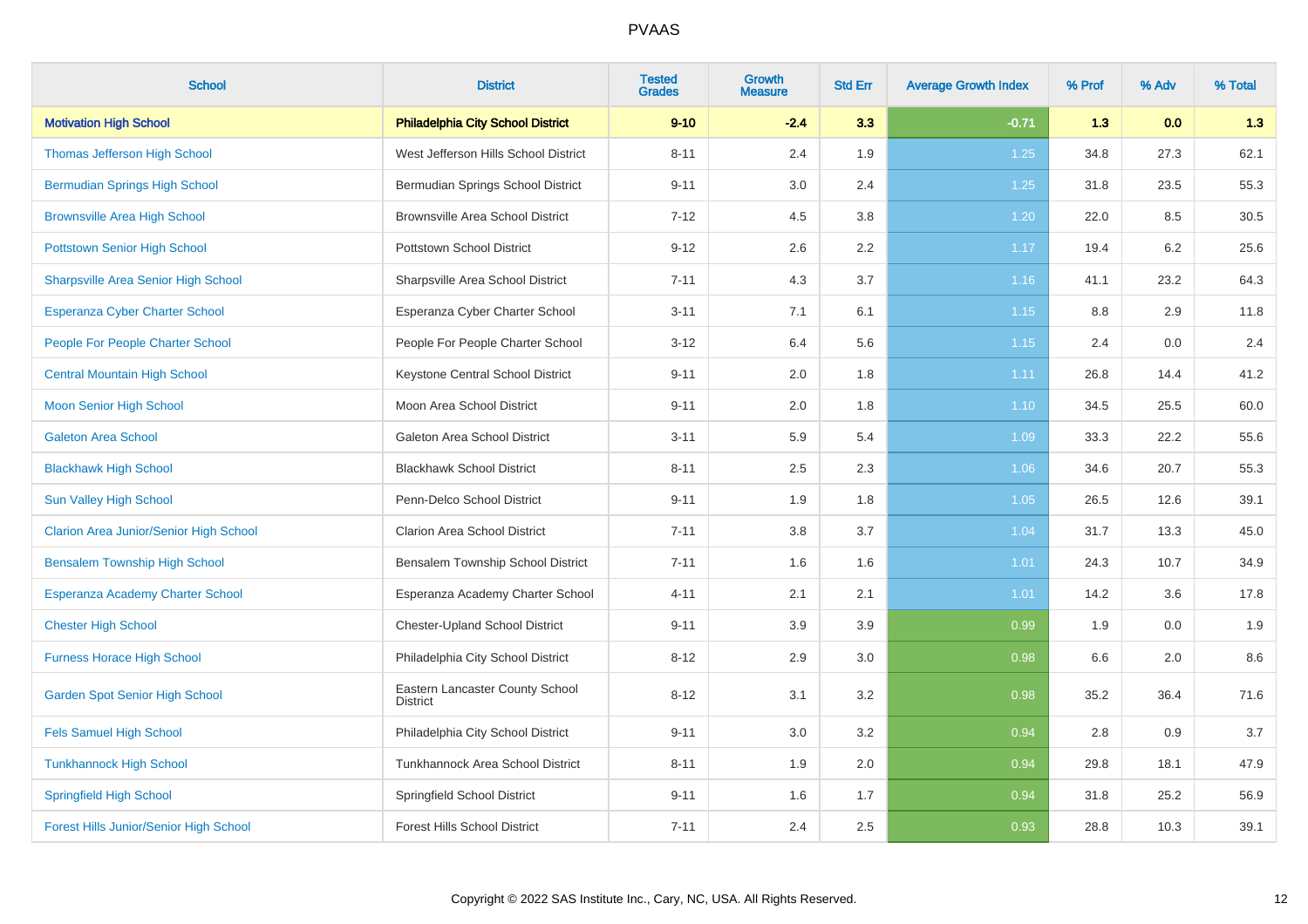| <b>School</b>                                    | <b>District</b>                                   | <b>Tested</b><br><b>Grades</b> | Growth<br><b>Measure</b> | <b>Std Err</b> | <b>Average Growth Index</b> | % Prof | % Adv | % Total |
|--------------------------------------------------|---------------------------------------------------|--------------------------------|--------------------------|----------------|-----------------------------|--------|-------|---------|
| <b>Motivation High School</b>                    | <b>Philadelphia City School District</b>          | $9 - 10$                       | $-2.4$                   | 3.3            | $-0.71$                     | 1.3    | 0.0   | 1.3     |
| North Clarion County Junior/Senior High School   | North Clarion County School District              | $7 - 12$                       | 3.8                      | 4.1            | 0.93                        | 45.0   | 18.8  | 63.8    |
| Maplewood Junior/Senior High School              | <b>Penncrest School District</b>                  | $7 - 11$                       | 2.9                      | 3.2            | 0.90                        | 29.1   | 10.6  | 39.7    |
| <b>Cougar Academy</b>                            | Harrisburg City School District                   | $3 - 10$                       | 5.1                      | 5.7            | 0.88                        | 0.0    | 5.0   | $5.0\,$ |
| Hope For Hyndman Charter School                  | Hope For Hyndman Charter School                   | $3 - 11$                       | 5.1                      | 5.8            | 0.88                        | 14.3   | 7.1   | 21.4    |
| Aspira Bilingual Cyber Charter School            | Aspira Bilingual Cyber Charter<br>School          | $3 - 11$                       | 5.1                      | 5.8            | 0.87                        | 4.8    | 0.0   | 4.8     |
| Williams Valley Junior/Senior High School        | Williams Valley School District                   | $7 - 11$                       | 3.2                      | 3.7            | 0.86                        | 17.0   | 5.1   | 22.0    |
| Abington Junior High School                      | Abington School District                          | $7 - 9$                        | 1.4                      | 1.6            | 0.86                        | 29.5   | 29.0  | 58.5    |
| Mercer Area Senior High School                   | Mercer Area School District                       | $8 - 11$                       | 2.7                      | 3.1            | 0.86                        | 24.4   | 11.8  | 36.2    |
| <b>Seneca Valley High School</b>                 | Seneca Valley School District                     | $7 - 11$                       | 1.2                      | 1.4            | 0.86                        | 40.6   | 25.2  | 65.8    |
| <b>Lincoln High School</b>                       | Philadelphia City School District                 | $9 - 12$                       | 1.6                      | 1.9            | 0.85                        | 7.6    | 0.4   | 8.0     |
| <b>Lewisburg High School</b>                     | Lewisburg Area School District                    | $9 - 11$                       | 2.0                      | 2.4            | 0.84                        | 35.9   | 35.9  | 71.8    |
| <b>Union High School</b>                         | <b>Union School District</b>                      | $6 - 12$                       | 3.1                      | 3.7            | 0.83                        | 17.9   | 10.4  | 28.4    |
| <b>Cochranton Junior/Senior High School</b>      | <b>Crawford Central School District</b>           | $7 - 11$                       | 3.0                      | 3.8            | 0.80                        | 23.5   | 18.4  | 41.8    |
| <b>Upper Moreland High School</b>                | Upper Moreland Township School<br><b>District</b> | $9 - 11$                       | 1.6                      | 2.0            | 0.80                        | 24.8   | 26.6  | 51.3    |
| <b>Bethlehem-Center Senior High School</b>       | Bethlehem-Center School District                  | $9 - 10$                       | 2.7                      | 3.5            | 0.76                        | 32.3   | 4.6   | 36.9    |
| <b>Northeast High School</b>                     | Philadelphia City School District                 | $8 - 11$                       | 1.0                      | 1.3            | 0.76                        | 21.0   | 6.8   | 27.8    |
| <b>Oley Valley Senior High School</b>            | <b>Oley Valley School District</b>                | $9 - 11$                       | 1.8                      | 2.4            | 0.72                        | 37.4   | 23.9  | 61.4    |
| <b>School Lane Charter School</b>                | School Lane Charter School                        | $3 - 11$                       | 2.6                      | 3.6            | 0.72                        | 23.1   | 18.7  | 41.8    |
| Daniel Boone Area High School                    | Daniel Boone Area School District                 | $9 - 12$                       | 1.3                      | 1.9            | 0.71                        | 28.9   | 22.0  | 51.0    |
| <b>Sullivan County Junior/Senior High School</b> | <b>Sullivan County School District</b>            | $7 - 10$                       | 3.0                      | 4.3            | 0.70                        | 43.6   | 7.7   | 51.3    |
| Juniata Valley Junior/Senior High School         | Juniata Valley School District                    | $6 - 11$                       | 2.1                      | 3.2            | 0.65                        | 23.1   | 9.4   | 32.5    |
| <b>Shenango High School</b>                      | Shenango Area School District                     | $7 - 11$                       | 2.1                      | 3.2            | 0.65                        | 41.4   | 13.8  | 55.3    |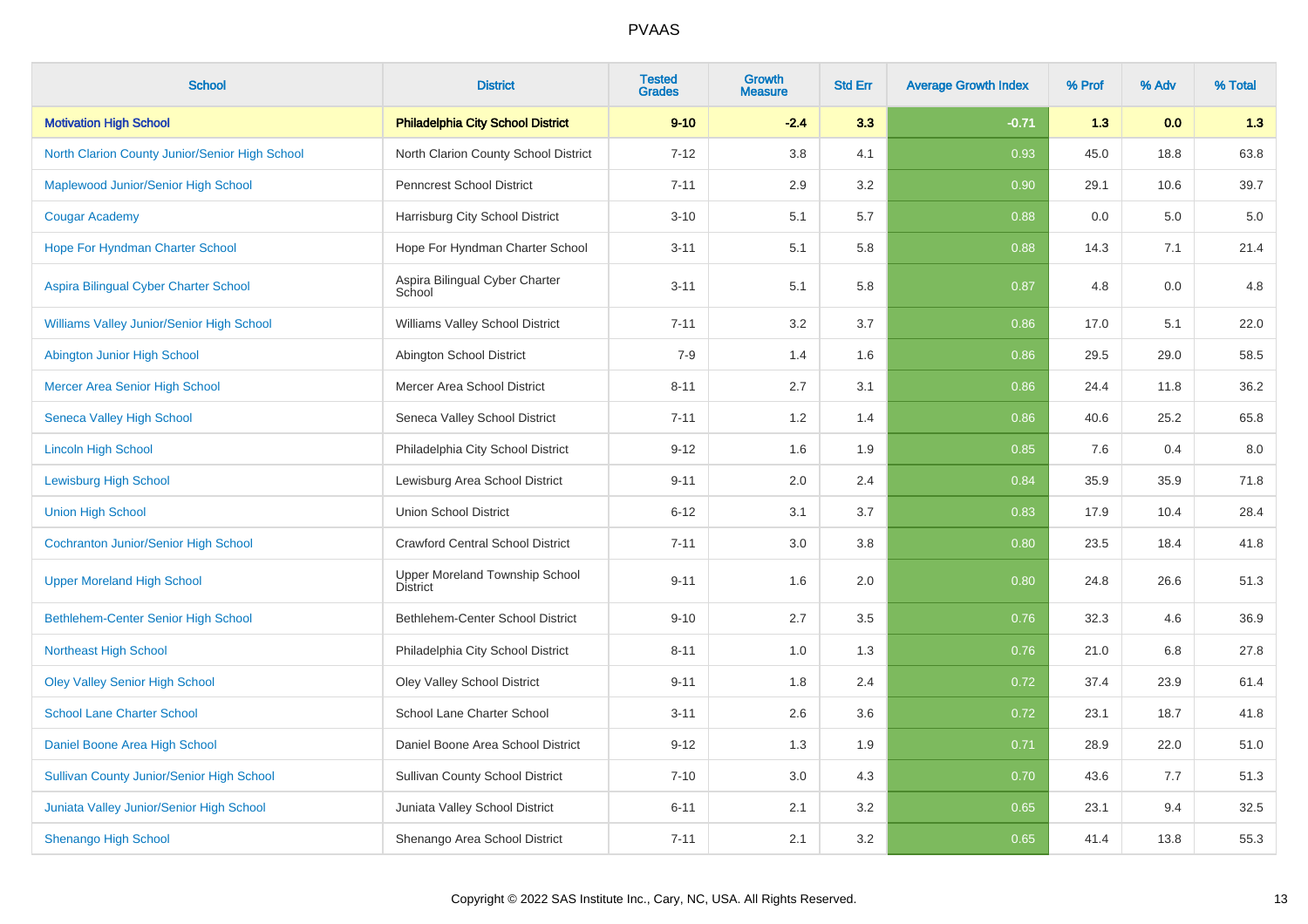| <b>School</b>                                     | <b>District</b>                                   | <b>Tested</b><br><b>Grades</b> | <b>Growth</b><br>Measure | <b>Std Err</b> | <b>Average Growth Index</b> | % Prof | % Adv | % Total |
|---------------------------------------------------|---------------------------------------------------|--------------------------------|--------------------------|----------------|-----------------------------|--------|-------|---------|
| <b>Motivation High School</b>                     | <b>Philadelphia City School District</b>          | $9 - 10$                       | $-2.4$                   | 3.3            | $-0.71$                     | 1.3    | 0.0   | 1.3     |
| <b>Mastery Charter School-Pickett Campus</b>      | Mastery Charter School - Pickett<br>Campus        | $6 - 10$                       | 2.7                      | 4.2            | 0.65                        | 20.6   | 0.0   | 20.6    |
| <b>Belmont Charter School</b>                     | <b>Belmont Charter School</b>                     | $3 - 10$                       | 2.2                      | 3.4            | 0.64                        | 5.3    | 1.8   | 7.0     |
| <b>Brentwood Senior High School</b>               | Brentwood Borough School District                 | $9 - 11$                       | 1.9                      | 3.0            | 0.61                        | 20.2   | 16.0  | 36.2    |
| <b>Annville Cleona High School</b>                | Annville-Cleona School District                   | $9 - 12$                       | 1.5                      | 2.4            | 0.61                        | 34.8   | 13.6  | 48.5    |
| <b>Coatesville Area Senior High School</b>        | Coatesville Area School District                  | $10 - 11$                      | 2.4                      | 4.0            | 0.61                        | 2.6    | 0.9   | $3.5\,$ |
| <b>Wilson High School</b>                         | <b>Wilson School District</b>                     | $8 - 12$                       | 0.9                      | 1.4            | 0.60                        | 30.4   | 25.5  | 55.9    |
| Seneca High School                                | Wattsburg Area School District                    | $9 - 11$                       | 1.6                      | 2.7            | 0.57                        | 20.4   | 12.4  | 32.7    |
| Bartram John - Main                               | Philadelphia City School District                 | $8 - 11$                       | 1.7                      | 3.1            | 0.57                        | 1.0    | 0.0   | 1.0     |
| Shippensburg Area Senior High School              | Shippensburg Area School District                 | $9 - 11$                       | 1.0                      | 1.7            | 0.56                        | 23.5   | 22.8  | 46.3    |
| <b>Mastbaum Jules E AVTS</b>                      | Philadelphia City School District                 | $9 - 10$                       | 1.5                      | 2.7            | 0.53                        | 5.6    | 0.0   | 5.6     |
| <b>Ridley High School</b>                         | <b>Ridley School District</b>                     | $9 - 12$                       | 0.8                      | 1.6            | 0.52                        | 32.0   | 10.7  | 42.6    |
| <b>Biglerville High School</b>                    | Upper Adams School District                       | $9 - 11$                       | 1.3                      | 2.5            | 0.51                        | 33.0   | 17.0  | 50.0    |
| North Star High School                            | North Star School District                        | $9 - 11$                       | 1.6                      | 3.3            | 0.50                        | 26.2   | 20.0  | 46.2    |
| <b>Hopewell Senior High School</b>                | Hopewell Area School District                     | $9 - 11$                       | 1.3                      | 2.6            | 0.49                        | 34.5   | 12.4  | 46.9    |
| Dobbins Avt High School                           | Philadelphia City School District                 | $9 - 10$                       | 1.2                      | 2.6            | 0.48                        | 3.8    | 0.0   | $3.8\,$ |
| South Williamsport Area Junior/Senior High School | South Williamsport Area School<br><b>District</b> | $7 - 10$                       | 1.5                      | 3.1            | 0.48                        | 38.4   | 11.6  | 50.0    |
| Hamburg Area High School                          | Hamburg Area School District                      | $9 - 11$                       | 1.1                      | 2.4            | 0.48                        | 28.0   | 15.5  | 43.6    |
| Austin Area Junior/Senior High School             | Austin Area School District                       | $7 - 11$                       | 2.9                      | 6.1            | 0.47                        | 25.0   | 18.8  | 43.8    |
| Jersey Shore Area Senior High School              | Jersey Shore Area School District                 | $9 - 11$                       | 1.2                      | 2.5            | 0.47                        | 39.3   | 13.6  | 52.9    |
| Hollidaysburg Area Senior High School             | Hollidaysburg Area School District                | $10 - 11$                      | 0.9                      | 2.0            | 0.45                        | 22.1   | 2.6   | 24.7    |
| Marion Center Area Jr/Sr High School              | Marion Center Area School District                | $7 - 10$                       | 1.3                      | 2.9            | 0.45                        | 23.3   | 11.1  | 34.4    |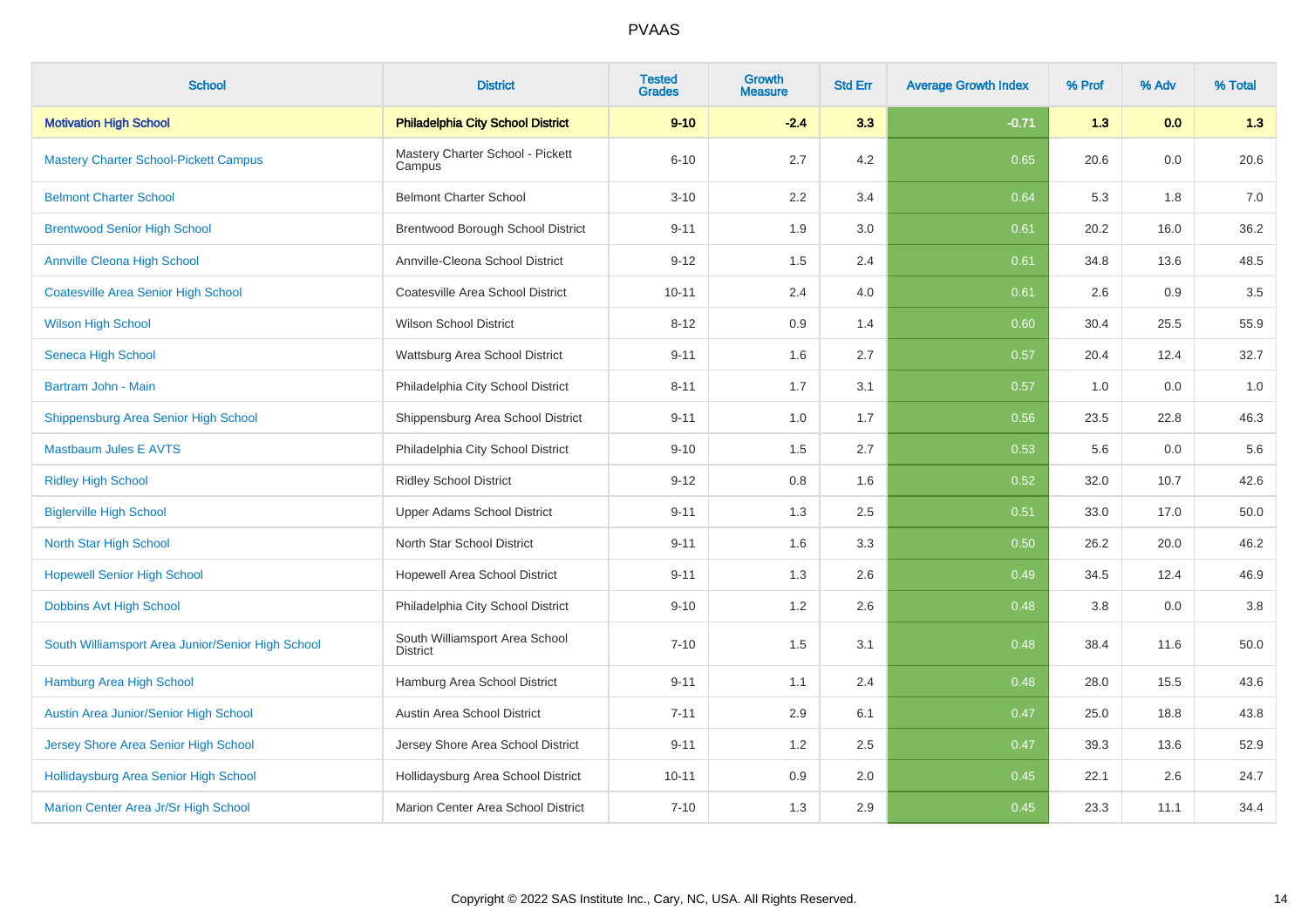| <b>School</b>                                      | <b>District</b>                                       | <b>Tested</b><br><b>Grades</b> | Growth<br><b>Measure</b> | <b>Std Err</b> | <b>Average Growth Index</b> | % Prof | % Adv | % Total |
|----------------------------------------------------|-------------------------------------------------------|--------------------------------|--------------------------|----------------|-----------------------------|--------|-------|---------|
| <b>Motivation High School</b>                      | <b>Philadelphia City School District</b>              | $9 - 10$                       | $-2.4$                   | 3.3            | $-0.71$                     | 1.3    | 0.0   | 1.3     |
| Philadelphia Electrical & Tech Charter High School | Philadelphia Electrical & Tech<br>Charter High School | $10 - 10$                      | 1.2                      | 2.6            | 0.45                        | 0.9    | 0.0   | 0.9     |
| <b>MaST Community Charter School II</b>            | MaST Community Charter School II                      | $3 - 10$                       | 1.4                      | 3.0            | 0.45                        | 16.1   | 4.6   | 20.7    |
| <b>Warren Area High School</b>                     | Warren County School District                         | $8 - 11$                       | 1.0                      | 2.3            | 0.44                        | 25.5   | 13.2  | 38.6    |
| Avella Area Junior/Senior High School              | Avella Area School District                           | $7 - 12$                       | 2.0                      | 4.7            | 0.44                        | 34.8   | 7.2   | 42.0    |
| <b>Garnet Valley High School</b>                   | <b>Garnet Valley School District</b>                  | $9 - 10$                       | 0.7                      | 1.7            | 0.41                        | 34.9   | 26.4  | 61.3    |
| <b>Reach Cyber Charter School</b>                  | Reach Cyber Charter School                            | $3 - 11$                       | 1.4                      | 3.6            | 0.40                        | 32.9   | 15.2  | 48.1    |
| Altoona Area High School                           | Altoona Area School District                          | $9 - 12$                       | 0.6                      | 1.5            | 0.39                        | 29.0   | 13.8  | 42.8    |
| King Martin Luther High School                     | Philadelphia City School District                     | $9 - 10$                       | 1.5                      | 4.0            | 0.38                        | 2.2    | 0.0   | 2.2     |
| Pennsylvania Cyber Charter School                  | Pennsylvania Cyber Charter School                     | $3 - 11$                       | 0.6                      | 1.5            | 0.37                        | 20.8   | 8.1   | 28.9    |
| Penn Hills Senior High School                      | Penn Hills School District                            | $9 - 11$                       | 0.7                      | 2.4            | 0.31                        | 18.4   | 7.1   | 25.6    |
| Tulpehocken Junior/Senior High School              | Tulpehocken Area School District                      | $7 - 12$                       | 1.4                      | 5.0            | 0.29                        | 11.5   | 23.1  | 34.6    |
| <b>New Foundations Charter School</b>              | New Foundations Charter School                        | $3 - 11$                       | 0.6                      | 2.2            | 0.29                        | 22.4   | 4.0   | 26.4    |
| <b>Tech Freire Charter School</b>                  | <b>Tech Freire Charter School</b>                     | $9 - 11$                       | 0.7                      | 2.5            | 0.27                        | 3.6    | 0.0   | 3.6     |
| <b>Kensington Health Sciences</b>                  | Philadelphia City School District                     | $9 - 10$                       | 1.5                      | 6.1            | 0.25                        | 14.3   | 0.0   | 14.3    |
| <b>Central Columbia Senior High School</b>         | Central Columbia School District                      | $9 - 12$                       | 0.5                      | 2.3            | 0.24                        | 25.4   | 37.6  | 63.0    |
| North Penn-Liberty Junior/Senior High School       | Southern Tioga School District                        | $7 - 11$                       | 1.2                      | 5.0            | 0.24                        | 16.7   | 11.1  | 27.8    |
| <b>Wilkes-Barre Area Sd Stem Academy</b>           | Wilkes-Barre Area School District                     | $9 - 11$                       | 1.4                      | 6.4            | 0.22                        | 53.8   | 38.5  | 92.3    |
| Edison High School/Fareira Skills                  | Philadelphia City School District                     | $8 - 12$                       | 0.7                      | 3.2            | 0.22                        | 4.9    | 0.0   | 4.9     |
| Sayre William L Middle School                      | Philadelphia City School District                     | $9 - 12$                       | 0.8                      | 4.0            | 0.20                        | 2.4    | 0.0   | 2.4     |
| <b>Tidioute Community Charter School</b>           | <b>Tidioute Community Charter School</b>              | $3 - 11$                       | 0.8                      | 4.4            | 0.19                        | 18.1   | 6.9   | 25.0    |
| Northern Cambria High School                       | Northern Cambria School District                      | $9 - 11$                       | 0.6                      | 3.5            | 0.16                        | 27.6   | 1.3   | 29.0    |
| <b>Wilson Area High School</b>                     | Wilson Area School District                           | $9 - 11$                       | 0.2                      | 2.3            | 0.09                        | 35.4   | 14.6  | 50.0    |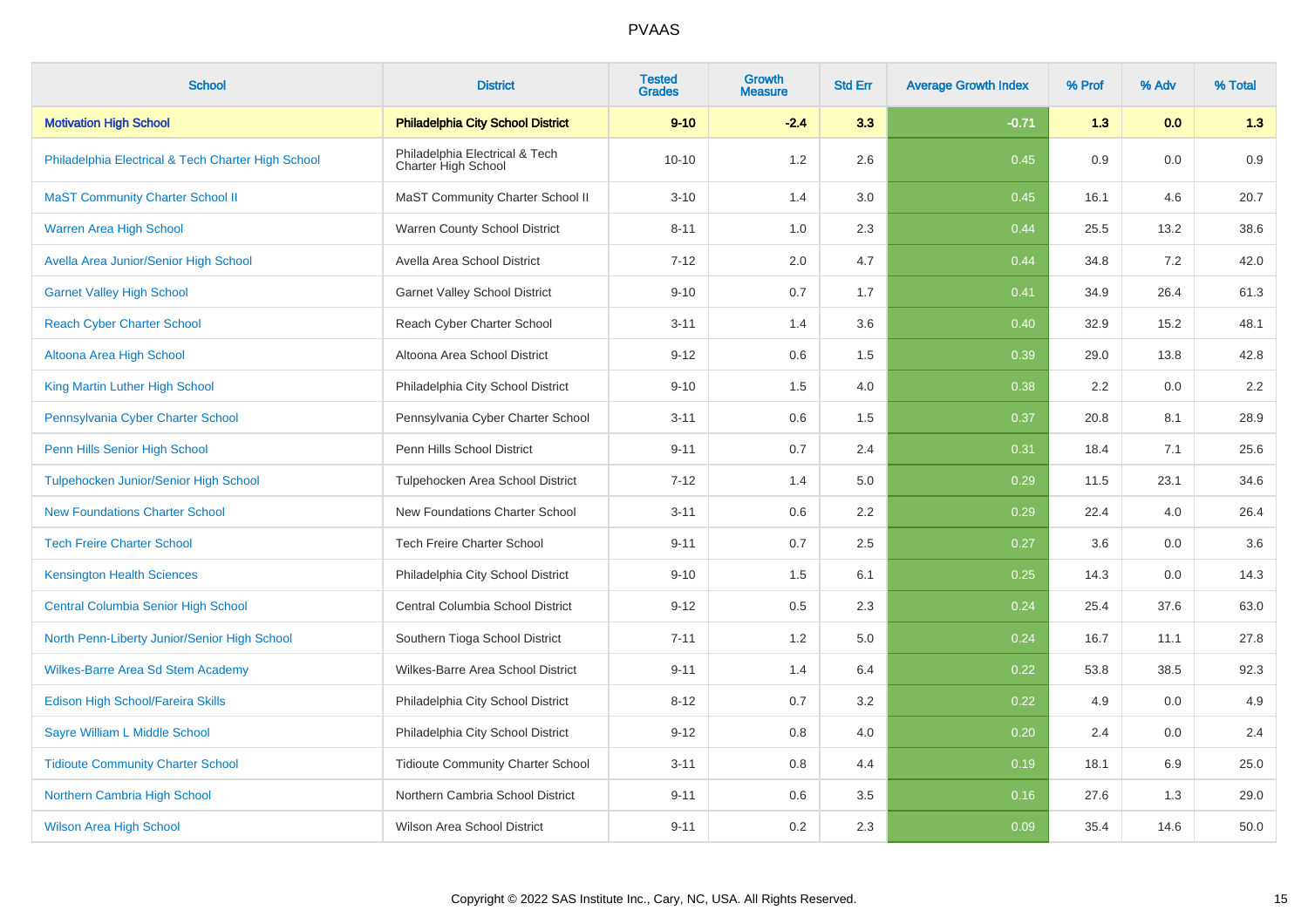| <b>School</b>                                     | <b>District</b>                                     | <b>Tested</b><br><b>Grades</b> | Growth<br>Measure | <b>Std Err</b> | <b>Average Growth Index</b> | % Prof | % Adv | % Total |
|---------------------------------------------------|-----------------------------------------------------|--------------------------------|-------------------|----------------|-----------------------------|--------|-------|---------|
| <b>Motivation High School</b>                     | <b>Philadelphia City School District</b>            | $9 - 10$                       | $-2.4$            | 3.3            | $-0.71$                     | 1.3    | 0.0   | 1.3     |
| <b>Sheffield M/Hs</b>                             | Warren County School District                       | $6 - 11$                       | 0.3               | 4.7            | 0.07                        | 26.8   | 4.2   | 31.0    |
| Downingtown High School East Campus               | Downingtown Area School District                    | $9 - 11$                       | 0.1               | 1.7            | 0.06                        | 31.7   | 24.0  | 55.8    |
| Community Academy Of Philadelphia Charter School  | Community Academy Of<br>Philadelphia Charter School | $3 - 11$                       | 0.1               | 2.6            | 0.06                        | 9.7    | 2.6   | 12.4    |
| <b>Waynesburg Central High School</b>             | <b>Central Greene School District</b>               | $9 - 11$                       | 0.1               | 2.5            | 0.05                        | 27.8   | 14.8  | 42.6    |
| <b>Freeport Area Senior High School</b>           | Freeport Area School District                       | $9 - 10$                       | 0.1               | 2.1            | 0.05                        | 37.4   | 29.8  | 67.2    |
| Greencastle-Antrim Senior High School             | Greencastle-Antrim School District                  | $9 - 11$                       | 0.1               | 2.0            | 0.03                        | 30.9   | 22.2  | 53.1    |
| North Penn-Mansfield Junior/Senior High School    | Southern Tioga School District                      | $7 - 10$                       | 0.1               | 3.2            | 0.02                        | 32.0   | 9.8   | 41.8    |
| <b>Fairfield Area High School</b>                 | Fairfield Area School District                      | $8 - 11$                       | $-0.0$            | 3.6            | $-0.00$                     | 43.9   | 6.1   | 50.0    |
| Otto-Eldred Junior/Senior High School             | <b>Otto-Eldred School District</b>                  | $7 - 11$                       | 0.0               | 3.5            | 0.00                        | 35.8   | 10.5  | 46.3    |
| The Science Leadership Academy At Beeber          | Philadelphia City School District                   | $5 - 12$                       | 0.0               | 2.8            | 0.00                        | 24.0   | 6.7   | 30.8    |
| <b>Brockway Area Junior/Senior High School</b>    | Brockway Area School District                       | $7 - 11$                       | 0.0               | 3.5            | 0.00                        | 41.2   | 13.8  | 55.0    |
| Northern Lebanon Senior High School               | Northern Lebanon School District                    | $9 - 11$                       | $-0.1$            | 2.2            | $-0.02$                     | 18.8   | 6.8   | 25.6    |
| Portage Area Junior/Senior High School            | Portage Area School District                        | $7 - 10$                       | $-0.2$            | 3.3            | $-0.04$                     | 27.0   | 20.6  | 47.6    |
| Jeannette High School                             | Jeannette City School District                      | $7 - 11$                       | $-0.2$            | 3.4            | $-0.05$                     | 26.8   | 4.1   | 30.9    |
| Fort Cherry Junior/Senior High School             | Fort Cherry School District                         | $7 - 10$                       | $-0.2$            | 3.1            | $-0.05$                     | 30.6   | 14.1  | 44.7    |
| South Side High School                            | South Side Area School District                     | $9 - 11$                       | $-0.3$            | 3.1            | $-0.08$                     | 24.0   | 28.0  | 52.0    |
| <b>Blacklick Valley Junior/Senior High School</b> | <b>Blacklick Valley School District</b>             | $7 - 11$                       | $-0.4$            | 4.0            | $-0.09$                     | 7.7    | 7.7   | 15.4    |
| Lehigh Career & Technical Institute               | Lehigh Career & Technical Institute                 | $10 - 12$                      | $-0.7$            | 6.3            | $-0.11$                     | 36.4   | 4.6   | 40.9    |
| <b>Cranberry Area Junior/Senior High School</b>   | <b>Cranberry Area School District</b>               | $7 - 12$                       | $-0.4$            | 3.1            | $-0.12$                     | 25.5   | 9.7   | 35.2    |
| South Allegheny High School                       | South Allegheny School District                     | $8 - 11$                       | $-0.4$            | 3.1            | $-0.12$                     | 23.8   | 2.5   | 26.2    |
| Claysburg-Kimmel High School                      | Claysburg-Kimmel School District                    | $7 - 11$                       | $-0.7$            | 5.2            | $-0.13$                     | 5.0    | 0.0   | 5.0     |
| Ferndale Area Junior/Senior High School           | Ferndale Area School District                       | $7 - 10$                       | $-0.7$            | 4.2            | $-0.15$                     | 21.0   | 7.9   | 29.0    |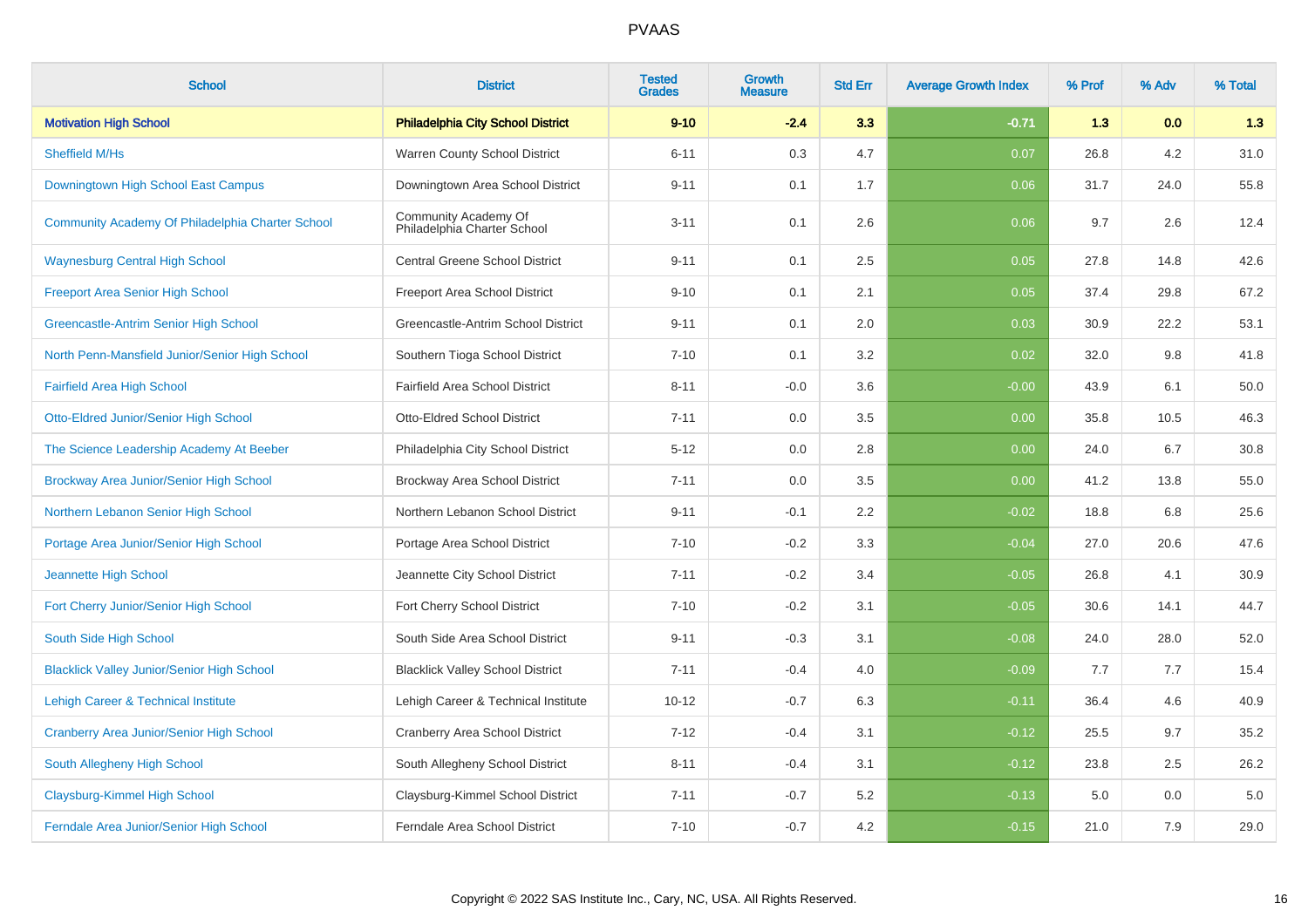| <b>School</b>                                | <b>District</b>                                | <b>Tested</b><br><b>Grades</b> | Growth<br><b>Measure</b> | <b>Std Err</b> | <b>Average Growth Index</b> | % Prof | % Adv | % Total |
|----------------------------------------------|------------------------------------------------|--------------------------------|--------------------------|----------------|-----------------------------|--------|-------|---------|
| <b>Motivation High School</b>                | <b>Philadelphia City School District</b>       | $9 - 10$                       | $-2.4$                   | 3.3            | $-0.71$                     | 1.3    | 0.0   | 1.3     |
| <b>Columbia High School</b>                  | Columbia Borough School District               | $8 - 12$                       | $-0.6$                   | 3.6            | $-0.16$                     | 17.2   | 1.7   | 19.0    |
| Westmont Hilltop Junior/Senior High School   | Westmont Hilltop School District               | $7 - 11$                       | $-0.6$                   | 2.8            | $-0.19$                     | 33.3   | 14.7  | 48.0    |
| Palmerton Area High School                   | Palmerton Area School District                 | $9 - 11$                       | $-0.5$                   | 2.7            | $-0.20$                     | 34.3   | 14.3  | 48.6    |
| <b>Clairton Middle/High School</b>           | <b>Clairton City School District</b>           | $6 - 11$                       | $-1.1$                   | 5.0            | $-0.21$                     | 3.8    | 0.5   | 4.4     |
| <b>Pine Grove Area High School</b>           | Pine Grove Area School District                | $9 - 11$                       | $-0.6$                   | 3.0            | $-0.21$                     | 29.5   | 14.3  | 43.8    |
| <b>Forest City Regional High School</b>      | Forest City Regional School District           | $7 - 12$                       | $-0.8$                   | 3.6            | $-0.22$                     | 26.5   | 8.2   | 34.7    |
| <b>Evergreen Community Charter School</b>    | <b>Evergreen Community Charter</b><br>School   | $6 - 11$                       | $-1.1$                   | 4.7            | $-0.23$                     | 34.6   | 26.9  | 61.5    |
| Clearfield Area Junior/Senior High School    | Clearfield Area School District                | $7 - 10$                       | $-0.9$                   | 3.7            | $-0.24$                     | 43.9   | 24.6  | 68.4    |
| <b>Building 21</b>                           | Philadelphia City School District              | $9 - 11$                       | $-0.8$                   | 3.0            | $-0.24$                     | 0.0    | 0.0   | $0.0\,$ |
| Northwest PA Collegiate Academy              | Erie City School District                      | $6 - 11$                       | $-0.6$                   | 2.5            | $-0.25$                     | 33.3   | 22.4  | 55.8    |
| <b>Schuylkill Valley High School</b>         | Schuylkill Valley School District              | $9 - 11$                       | $-0.6$                   | 2.2            | $-0.27$                     | 29.8   | 20.2  | 50.0    |
| <b>Burrell High School</b>                   | <b>Burrell School District</b>                 | $9 - 11$                       | $-1.0$                   | 3.3            | $-0.29$                     | 27.8   | 17.7  | 45.6    |
| <b>Lebanon Senior High School</b>            | Lebanon School District                        | $9 - 11$                       | $-0.6$                   | 1.9            | $-0.29$                     | 15.2   | 6.4   | 21.6    |
| <b>Cedar Cliff High School</b>               | West Shore School District                     | $9 - 12$                       | $-0.6$                   | 1.9            | $-0.30$                     | 27.6   | 14.2  | 41.8    |
| Kennard-Dale High School                     | South Eastern School District                  | $9 - 11$                       | $-0.6$                   | 1.8            | $-0.30$                     | 36.4   | 17.1  | 53.5    |
| Mastery Charter High School-Lenfest Campus   | Mastery Charter High School-<br>Lenfest Campus | $7 - 11$                       | $-1.8$                   | 5.8            | $-0.30$                     | 26.3   | 0.0   | 26.3    |
| <b>Exeter Township Senior High School</b>    | <b>Exeter Township School District</b>         | $9 - 11$                       | $-0.5$                   | 1.7            | $-0.32$                     | 27.2   | 15.6  | 42.8    |
| <b>Bangor Area High School</b>               | <b>Bangor Area School District</b>             | $9 - 12$                       | $-0.7$                   | 2.0            | $-0.33$                     | 25.8   | 12.7  | 38.5    |
| <b>Highlands Senior High School</b>          | <b>Highlands School District</b>               | $9 - 11$                       | $-0.8$                   | 2.3            | $-0.33$                     | 32.6   | 10.5  | 43.0    |
| Farrell Area High School/Upper Middle School | <b>Farrell Area School District</b>            | $7 - 11$                       | $-1.4$                   | 4.2            | $-0.33$                     | 9.3    | 11.6  | 20.9    |
| <b>MaST Community Charter School</b>         | <b>MaST Community Charter School</b>           | $3 - 10$                       | $-0.9$                   | 2.5            | $-0.34$                     | 25.0   | 21.6  | 46.6    |
| <b>Chichester Senior High School</b>         | <b>Chichester School District</b>              | $9 - 11$                       | $-1.5$                   | 4.2            | $-0.35$                     | 40.0   | 14.0  | 54.0    |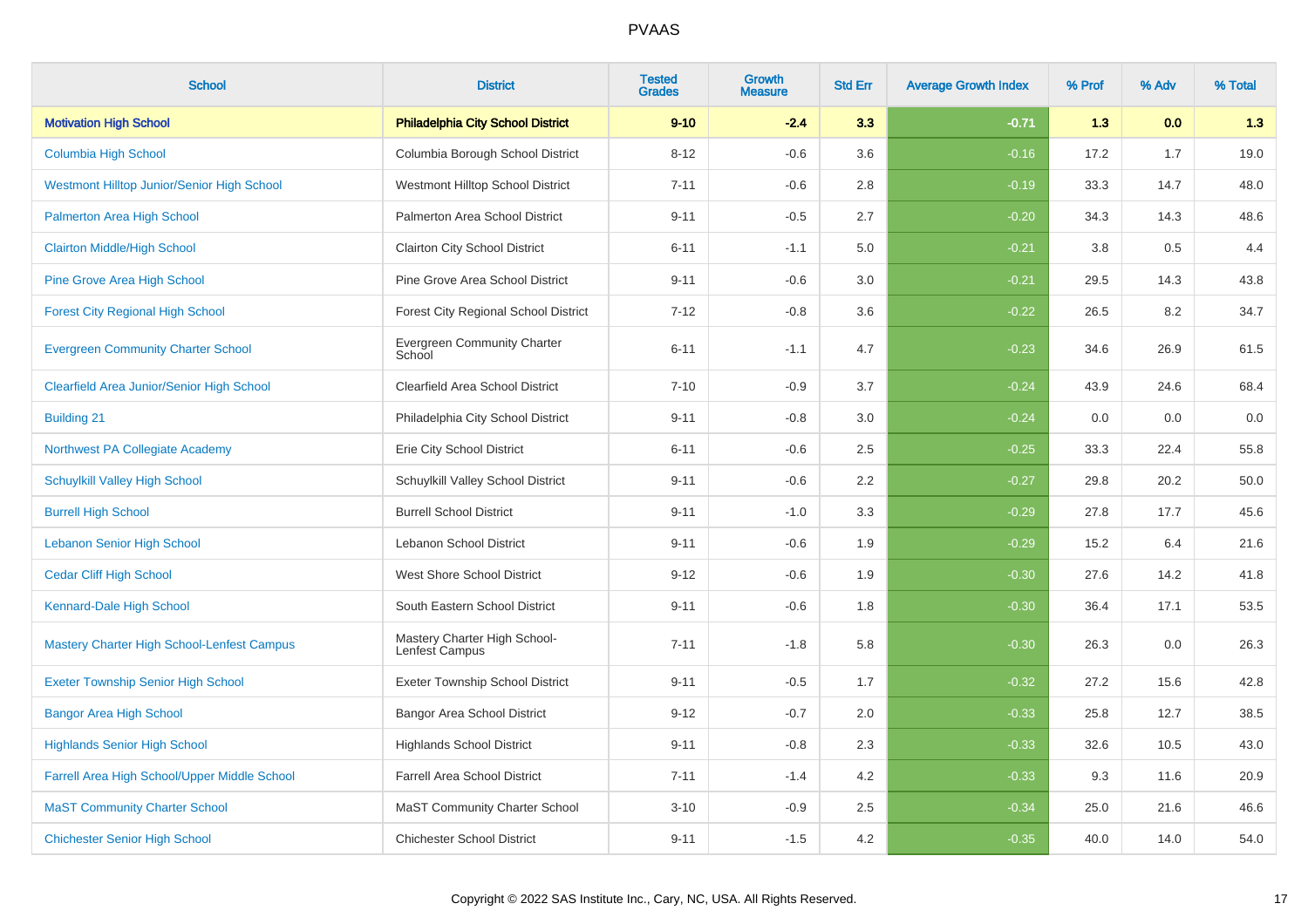| <b>School</b>                                    | <b>District</b>                                            | <b>Tested</b><br><b>Grades</b> | <b>Growth</b><br><b>Measure</b> | <b>Std Err</b> | <b>Average Growth Index</b> | % Prof | % Adv | % Total |
|--------------------------------------------------|------------------------------------------------------------|--------------------------------|---------------------------------|----------------|-----------------------------|--------|-------|---------|
| <b>Motivation High School</b>                    | <b>Philadelphia City School District</b>                   | $9 - 10$                       | $-2.4$                          | 3.3            | $-0.71$                     | 1.3    | 0.0   | 1.3     |
| David E Williams Middle School                   | <b>Montour School District</b>                             | $5 - 8$                        | $-1.5$                          | 4.2            | $-0.35$                     | 30.6   | 63.3  | 93.9    |
| Franklin Benjamin High School                    | Philadelphia City School District                          | $9 - 11$                       | $-1.2$                          | 3.4            | $-0.36$                     | 1.4    | 0.0   | 1.4     |
| Springdale Junior/Senior High School             | Allegheny Valley School District                           | $7 - 11$                       | $-1.5$                          | 3.9            | $-0.37$                     | 31.8   | 11.4  | 43.2    |
| <b>Everett Area High School</b>                  | <b>Everett Area School District</b>                        | $9 - 11$                       | $-1.2$                          | 3.1            | $-0.39$                     | 34.7   | 13.3  | 48.0    |
| <b>Lakeview Middle-High School</b>               | <b>Lakeview School District</b>                            | $6 - 11$                       | $-1.5$                          | 3.5            | $-0.41$                     | 41.5   | 12.3  | 53.8    |
| Penns Manor Area Junior/Senior High School       | Penns Manor Area School District                           | $6 - 12$                       | $-1.5$                          | 3.5            | $-0.42$                     | 24.2   | 3.8   | 28.0    |
| <b>Overbrook High School</b>                     | Philadelphia City School District                          | $9 - 11$                       | $-1.7$                          | 3.9            | $-0.43$                     | 3.6    | 0.0   | 3.6     |
| <b>Penn Treaty School</b>                        | Philadelphia City School District                          | $6 - 11$                       | $-1.7$                          | 3.7            | $-0.44$                     | 0.0    | 0.0   | $0.0\,$ |
| Mapletown Junior/Senior High School              | Southeastern Greene School District                        | $7 - 10$                       | $-2.0$                          | 4.4            | $-0.44$                     | 29.0   | 9.7   | 38.7    |
| Carlynton Junior/Senior High School              | Carlynton School District                                  | $7 - 11$                       | $-1.4$                          | 3.2            | $-0.45$                     | 27.9   | 5.2   | 33.1    |
| Norwin Senior High School                        | Norwin School District                                     | $8 - 11$                       | $-0.7$                          | 1.6            | $-0.46$                     | 37.7   | 27.6  | 65.2    |
| <b>New Brighton Area High School</b>             | New Brighton Area School District                          | $9 - 11$                       | $-1.6$                          | 3.2            | $-0.50$                     | 31.5   | 11.1  | 42.6    |
| <b>York Academy Regional Charter School</b>      | York Academy Regional Charter<br>School                    | $3 - 11$                       | $-2.3$                          | 4.4            | $-0.52$                     | 23.5   | 2.0   | 25.5    |
| Albert Gallatin Area Senior High School          | Albert Gallatin Area School District                       | $8 - 11$                       | $-1.2$                          | 2.3            | $-0.53$                     | 31.9   | 20.7  | 52.7    |
| <b>Susq-Cyber Charter School</b>                 | Susq-Cyber Charter School                                  | $9 - 11$                       | $-3.2$                          | 5.8            | $-0.54$                     | 23.8   | 4.8   | 28.6    |
| <b>Bradford Area High School</b>                 | <b>Bradford Area School District</b>                       | $9 - 12$                       | $-1.2$                          | 2.2            | $-0.54$                     | 31.2   | 16.7  | 47.9    |
| Northern Bedford County High School              | Northern Bedford County School<br><b>District</b>          | $9 - 11$                       | $-1.8$                          | 3.3            | $-0.55$                     | 26.2   | 16.9  | 43.1    |
| Center For Student Lrng Charter School Pennsbury | Center For Student Learning Charter<br>School At Pennsbury | $6 - 12$                       | $-3.3$                          | 6.0            | $-0.55$                     | 23.1   | 0.0   | 23.1    |
| <b>Strawberry Mansion High School</b>            | Philadelphia City School District                          | $9 - 11$                       | $-3.5$                          | 6.0            | $-0.57$                     | 0.0    | 0.0   | 0.0     |
| <b>Tri-Valley Junior/Senior High School</b>      | <b>Tri-Valley School District</b>                          | $7 - 10$                       | $-2.3$                          | 3.9            | $-0.59$                     | 31.0   | 9.5   | 40.5    |
| Monessen Senior High School                      | Monessen City School District                              | $8 - 10$                       | $-3.6$                          | 5.7            | $-0.62$                     | 21.0   | 10.5  | 31.6    |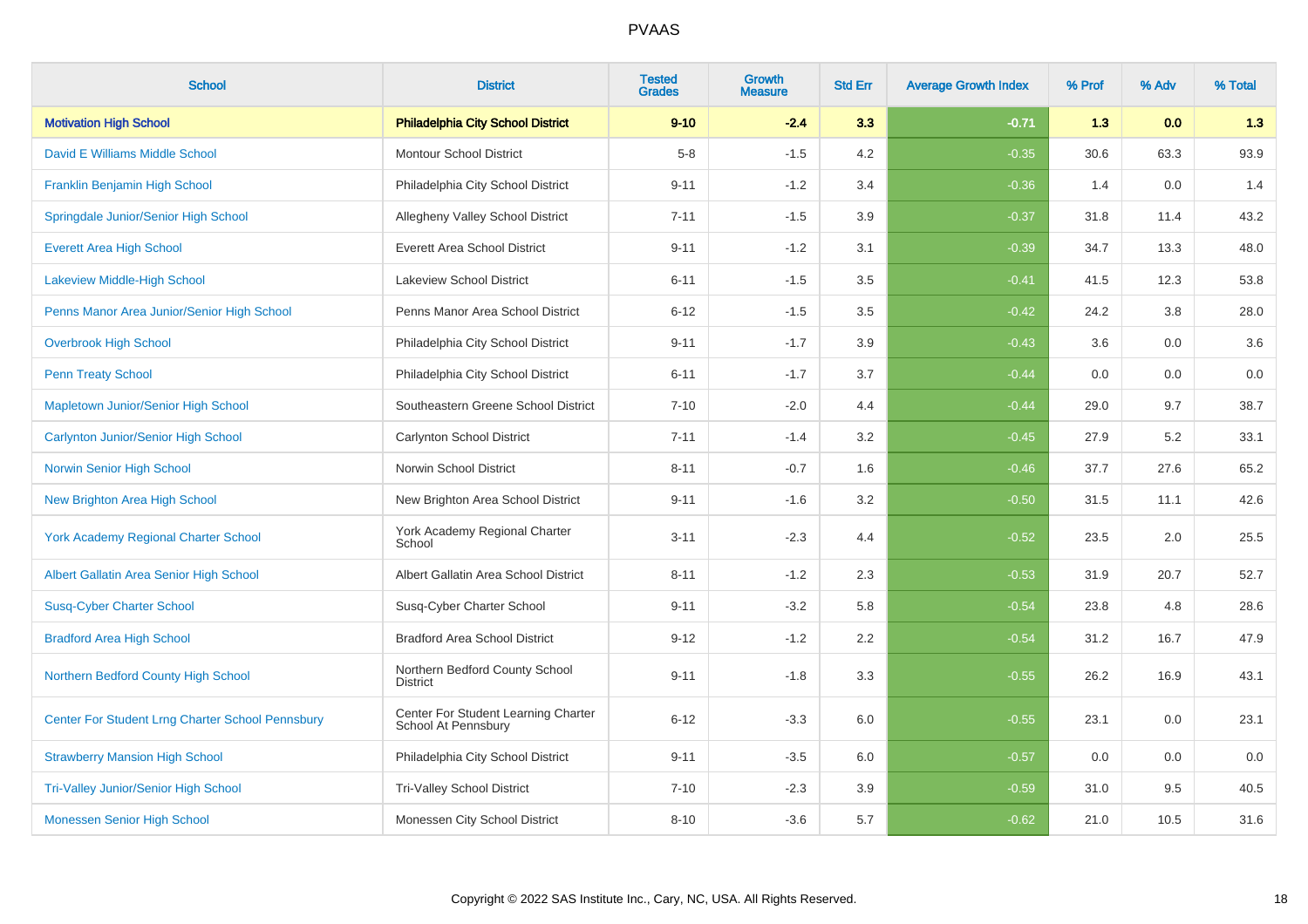| <b>School</b>                                       | <b>District</b>                                  | <b>Tested</b><br><b>Grades</b> | <b>Growth</b><br><b>Measure</b> | <b>Std Err</b> | <b>Average Growth Index</b> | % Prof | % Adv | % Total |
|-----------------------------------------------------|--------------------------------------------------|--------------------------------|---------------------------------|----------------|-----------------------------|--------|-------|---------|
| <b>Motivation High School</b>                       | <b>Philadelphia City School District</b>         | $9 - 10$                       | $-2.4$                          | 3.3            | $-0.71$                     | 1.3    | 0.0   | 1.3     |
| <b>Scranton High School</b>                         | <b>Scranton School District</b>                  | $9 - 11$                       | $-2.5$                          | 4.0            | $-0.62$                     | 25.5   | 14.9  | 40.4    |
| <b>Propel Charter School-Braddock Hills</b>         | Propel Charter School - Braddock<br><b>Hills</b> | $3 - 11$                       | $-2.1$                          | 3.3            | $-0.63$                     | 4.8    | 3.2   | 8.1     |
| Rocky Grove Junior/Senior High School               | Valley Grove School District                     | $7 - 10$                       | $-3.8$                          | 5.6            | $-0.68$                     | 68.4   | 15.8  | 84.2    |
| <b>Conneaut Area Senior High</b>                    | <b>Conneaut School District</b>                  | $9 - 12$                       | $-1.8$                          | 2.5            | $-0.69$                     | 27.4   | 9.7   | 37.1    |
| Mount Union Area Senior High School                 | Mount Union Area School District                 | $9 - 10$                       | $-2.0$                          | 2.8            | $-0.70$                     | 19.8   | 5.8   | 25.6    |
| Roosevelt Campus of the Norristown Area High School | Norristown Area School District                  | $9 - 12$                       | $-4.4$                          | 6.3            | $-0.70$                     | 0.0    | 0.0   | $0.0\,$ |
| <b>Motivation High School</b>                       | <b>Philadelphia City School District</b>         | $9 - 10$                       | $-2.4$                          | 3.3            | $-0.71$                     | 1.3    | 0.0   | 1.3     |
| Urban Pathways 6-12 Charter School                  | Urban Pathways 6-12 Charter<br>School            | $6 - 11$                       | $-4.1$                          | 5.7            | $-0.72$                     | 0.0    | 0.0   | $0.0\,$ |
| Carbondale Area Junior/Senior High School           | Carbondale Area School District                  | $7 - 10$                       | $-2.3$                          | 3.2            | $-0.72$                     | 27.5   | 2.9   | 30.4    |
| <b>Reynolds Junior/Senior High School</b>           | <b>Reynolds School District</b>                  | $7 - 10$                       | $-2.5$                          | 3.5            | $-0.73$                     | 27.3   | 9.1   | 36.4    |
| Northgate Middle School High School                 | Northgate School District                        | $7 - 11$                       | $-2.6$                          | 3.4            | $-0.75$                     | 35.6   | 6.8   | 42.4    |
| Uniontown Area Senior High School                   | Uniontown Area School District                   | $9 - 11$                       | $-2.3$                          | 3.0            | $-0.75$                     | 31.7   | 7.3   | 39.0    |
| Minersville Area Junior/Senior High School          | Minersville Area School District                 | $7 - 11$                       | $-2.6$                          | 3.4            | $-0.75$                     | 27.4   | 9.7   | 37.1    |
| Randolph A. Philip AVT High School                  | Philadelphia City School District                | $9 - 10$                       | $-3.1$                          | 4.1            | $-0.76$                     | 2.7    | 0.0   | 2.7     |
| <b>Wyomissing Area Junior/Senior High School</b>    | Wyomissing Area School District                  | $7 - 12$                       | $-2.0$                          | 2.6            | $-0.78$                     | 25.6   | 28.1  | 53.7    |
| <b>Roberto Clemente Charter School</b>              | Roberto Clemente Charter School                  | $3 - 12$                       | $-3.3$                          | 4.1            | $-0.79$                     | 22.7   | 4.6   | 27.3    |
| <b>Mastery Charter School - Shoemaker Campus</b>    | Mastery Charter School -<br>Shoemaker Campus     | $7 - 10$                       | $-2.3$                          | 2.8            | $-0.81$                     | 10.1   | 3.7   | 13.8    |
| Northwest Area High School                          | Northwest Area School District                   | $7 - 10$                       | $-2.8$                          | 3.3            | $-0.84$                     | 30.4   | 13.0  | 43.5    |
| <b>Shamokin Area High School</b>                    | Shamokin Area School District                    | $8 - 11$                       | $-2.1$                          | 2.4            | $-0.85$                     | 19.6   | 9.8   | 29.3    |
| West Philadelphia High School                       | Philadelphia City School District                | $9 - 11$                       | $-3.4$                          | 3.9            | $-0.87$                     | 8.5    | 0.0   | 8.5     |
| Mahanoy Area Junior/Senior High School              | Mahanoy Area School District                     | $7 - 10$                       | $-2.9$                          | 3.1            | $-0.91$                     | 21.4   | 8.6   | 30.0    |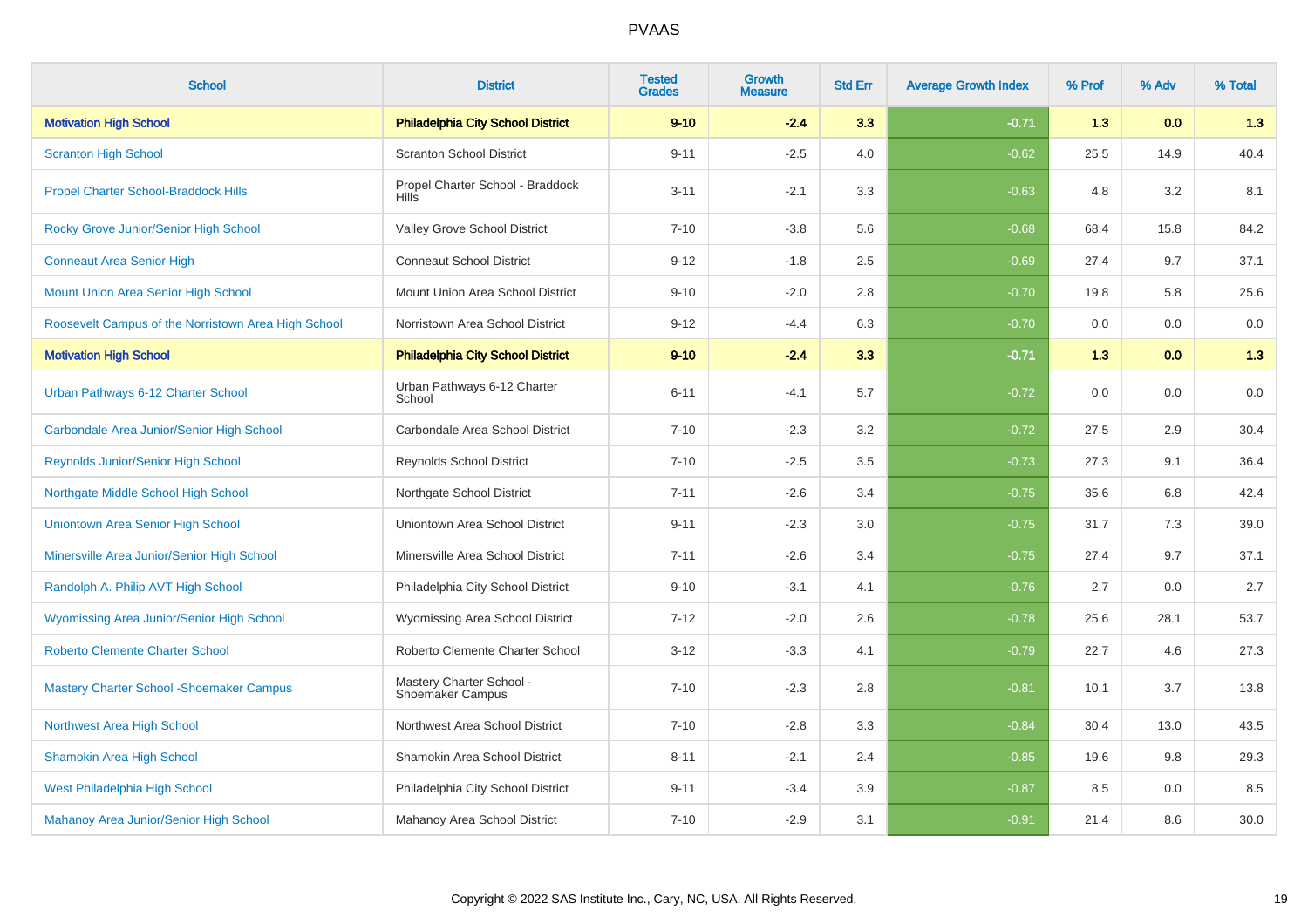| <b>School</b>                                   | <b>District</b>                                 | <b>Tested</b><br><b>Grades</b> | <b>Growth</b><br><b>Measure</b> | <b>Std Err</b> | <b>Average Growth Index</b> | % Prof | % Adv | % Total |
|-------------------------------------------------|-------------------------------------------------|--------------------------------|---------------------------------|----------------|-----------------------------|--------|-------|---------|
| <b>Motivation High School</b>                   | <b>Philadelphia City School District</b>        | $9 - 10$                       | $-2.4$                          | 3.3            | $-0.71$                     | 1.3    | 0.0   | 1.3     |
| <b>West Chester East High School</b>            | West Chester Area School District               | $9 - 11$                       | $-1.7$                          | 1.9            | $-0.91$                     | 34.3   | 24.6  | 59.0    |
| <b>Shaler Area High School</b>                  | Shaler Area School District                     | $9 - 11$                       | $-1.6$                          | 1.7            | $-0.92$                     | 32.0   | 13.0  | 45.0    |
| <b>Propel Charter School-Montour</b>            | Propel Charter School-Montour                   | $3 - 10$                       | $-3.4$                          | 3.6            | $-0.93$                     | 7.7    | 0.0   | 7.7     |
| Northwestern Lehigh High School                 | Northwestern Lehigh School District             | $9 - 11$                       | $-2.0$                          | 2.1            | $-0.94$                     | 41.7   | 17.9  | 59.5    |
| <b>The Linc</b>                                 | Philadelphia City School District               | $9 - 11$                       | $-5.7$                          | 6.0            | $-0.95$                     | 7.1    | 0.0   | 7.1     |
| <b>KIPP Dubois Charter School</b>               | KIPP Dubois Charter School                      | $9 - 10$                       | $-3.0$                          | 3.1            | $-0.95$                     | 10.0   | 0.0   | 10.0    |
| <b>Sugar Valley Rural Charter School</b>        | Sugar Valley Rural Charter School               | $3 - 11$                       | $-3.6$                          | 3.7            | $-0.98$                     | 10.3   | 0.0   | 10.3    |
| <b>Beaver Area Senior High School</b>           | <b>Beaver Area School District</b>              | $9 - 10$                       | $-2.5$                          | 2.5            | $-0.99$                     | 25.8   | 27.8  | 53.6    |
| Pocono Mountain East High School                | Pocono Mountain School District                 | $9 - 12$                       | $-2.4$                          | 2.4            | $-1.01$                     | 31.2   | 20.0  | 51.2    |
| <b>Cameron County Junior/Senior High School</b> | Cameron County School District                  | $7 - 12$                       | $-4.6$                          | 4.5            | $-1.02$                     | 34.9   | 4.8   | 39.7    |
| Moshannon Valley Junior/Senior High School      | Moshannon Valley School District                | $7 - 10$                       | $-4.9$                          | 4.6            | $-1.06$                     | 25.0   | 12.5  | 37.5    |
| Harmony Area Junior/Senior High School          | Harmony Area School District                    | $7 - 10$                       | $-5.4$                          | 5.1            | $-1.07$                     | 33.3   | 0.0   | 33.3    |
| East Stroudsburg Senior High School South       | East Stroudsburg Area School<br><b>District</b> | $9 - 11$                       | $-2.0$                          | 1.8            | $-1.07$                     | 26.0   | 12.2  | 38.2    |
| <b>Cornell High School</b>                      | <b>Cornell School District</b>                  | $7 - 11$                       | $-5.0$                          | 4.6            | $-1.09$                     | 11.3   | 3.2   | 14.5    |
| Susquehanna Community Junior/Senior High School | Susquehanna Community School<br><b>District</b> | $7 - 11$                       | $-4.2$                          | 3.8            | $-1.11$                     | 31.9   | 8.8   | 40.7    |
| Shenandoah Valley Junior/Senior High School     | Shenandoah Valley School District               | $7 - 11$                       | $-3.9$                          | 3.5            | $-1.12$                     | 14.3   | 0.0   | 14.3    |
| Philadelphia Military Acad At Elverson          | Philadelphia City School District               | $9 - 10$                       | $-4.0$                          | 3.5            | $-1.14$                     | 1.8    | 0.0   | 1.8     |
| Dubois Area Senior High School                  | Dubois Area School District                     | $8 - 11$                       | $-2.3$                          | 2.0            | $-1.15$                     | 35.5   | 19.0  | 54.6    |
| <b>Greater Johnstown Senior High School</b>     | Greater Johnstown School District               | $8 - 11$                       | $-2.8$                          | 2.4            | $-1.16$                     | 10.3   | 1.3   | 11.5    |
| <b>Springfield Township High School</b>         | Springfield Township School District            | $9 - 11$                       | $-3.6$                          | 3.1            | $-1.17$                     | 37.2   | 30.8  | 68.1    |
| Millville Area Junior/Senior High School        | Millville Area School District                  | $7 - 12$                       | $-5.3$                          | 4.4            | $-1.19$                     | 31.4   | 11.4  | 42.9    |
| Southern Fulton Junior/Senior High School       | Southern Fulton School District                 | $7 - 11$                       | $-4.8$                          | 4.0            | $-1.19$                     | 21.7   | 13.0  | 34.8    |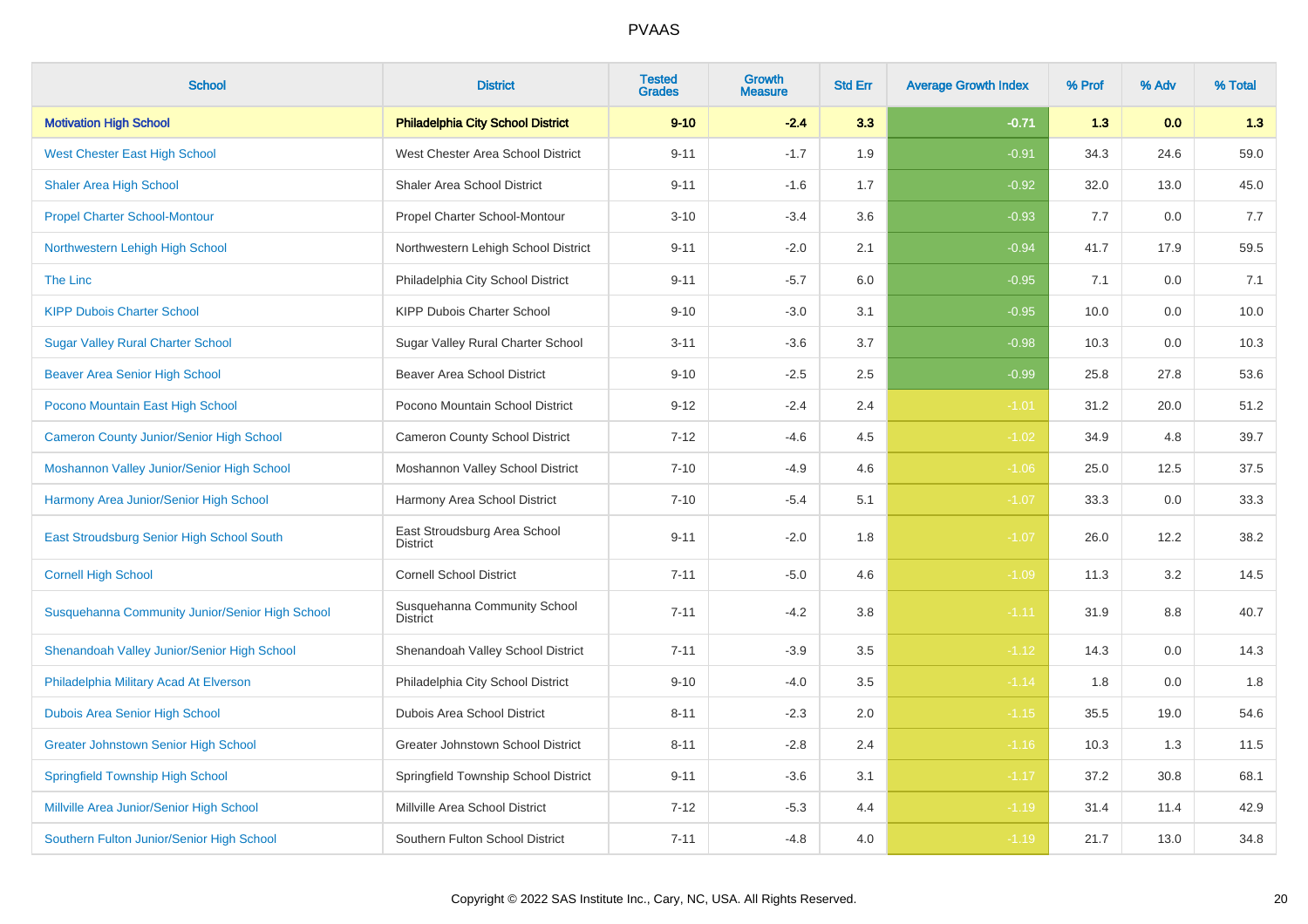| <b>School</b>                                     | <b>District</b>                              | <b>Tested</b><br><b>Grades</b> | Growth<br><b>Measure</b> | <b>Std Err</b> | <b>Average Growth Index</b> | % Prof | % Adv | % Total |
|---------------------------------------------------|----------------------------------------------|--------------------------------|--------------------------|----------------|-----------------------------|--------|-------|---------|
| <b>Motivation High School</b>                     | <b>Philadelphia City School District</b>     | $9 - 10$                       | $-2.4$                   | 3.3            | $-0.71$                     | 1.3    | 0.0   | 1.3     |
| <b>Penncrest High School</b>                      | Rose Tree Media School District              | $9 - 10$                       | $-2.6$                   | 2.1            | $-1.20$                     | 35.2   | 29.6  | 64.8    |
| Northeast Bradford Junior/Senior High School      | Northeast Bradford School District           | $7 - 10$                       | $-4.6$                   | 3.7            | $-1.22$                     | 30.6   | 4.8   | 35.5    |
| Franklin Area Junior/Senior High School           | Franklin Area School District                | $7 - 11$                       | $-3.2$                   | 2.6            | $-1.23$                     | 30.5   | 5.9   | 36.4    |
| Saltsburg Middle/High School                      | Blairsville-Saltsburg School District        | $6 - 11$                       | $-4.9$                   | 3.9            | $-1.25$                     | 19.1   | 8.1   | 27.2    |
| Middletown Area High School                       | Middletown Area School District              | $9 - 11$                       | $-3.0$                   | 2.4            | $-1.26$                     | 34.3   | 15.2  | 49.4    |
| <b>Propel Charter School-Homestead</b>            | Propel Charter School-Homestead              | $3 - 11$                       | $-5.0$                   | 3.9            | $-1.27$                     | 7.3    | 0.0   | $7.3$   |
| <b>Keystone Education Center Charter School</b>   | Keystone Education Center Charter<br>School  | $3 - 12$                       | $-6.5$                   | 5.1            | $-1.28$                     | 0.0    | 0.0   | 0.0     |
| Nazareth Area High School                         | Nazareth Area School District                | $9 - 11$                       | $-2.1$                   | 1.6            | $-1.28$                     | 29.2   | 24.6  | 53.8    |
| <b>Bucks County Technical High School</b>         | <b>Bucks County Technical High</b><br>School | $9 - 10$                       | $-2.9$                   | 2.2            | $-1.29$                     | 27.7   | 10.4  | 38.2    |
| <b>Troy Area Junior/Senior High School</b>        | Troy Area School District                    | $7 - 10$                       | $-4.2$                   | 3.2            | $-1.31$                     | 22.8   | 16.5  | 39.2    |
| Towanda Area Junior/Senior High School            | Towanda Area School District                 | $7 - 11$                       | $-3.5$                   | 2.6            | $-1.33$                     | 24.8   | 9.9   | 34.8    |
| <b>Rochester High School</b>                      | Rochester Area School District               | $9 - 11$                       | $-5.3$                   | 4.0            | $-1.33$                     | 14.9   | 2.1   | 17.0    |
| <b>Weatherly Area Senior High School</b>          | <b>Weatherly Area School District</b>        | $9 - 11$                       | $-5.4$                   | 4.0            | $-1.34$                     | 32.1   | 8.9   | 41.1    |
| <b>Crestwood Secondary Campus</b>                 | <b>Crestwood School District</b>             | $7 - 11$                       | $-3.0$                   | 2.2            | $-1.35$                     | 33.1   | 21.7  | 54.9    |
| Charleroi Area High School                        | Charleroi School District                    | $8 - 11$                       | $-3.7$                   | 2.7            | $-1.35$                     | 22.2   | 15.9  | 38.1    |
| Hatboro-Horsham Senior High School                | Hatboro-Horsham School District              | $9 - 11$                       | $-2.2$                   | 1.6            | $-1.37$                     | 27.9   | 17.9  | 45.8    |
| Downingtown High School West Campus               | Downingtown Area School District             | $9 - 11$                       | $-2.2$                   | 1.6            | $-1.38$                     | 31.7   | 18.8  | 50.5    |
| <b>Slippery Rock Area High School</b>             | Slippery Rock Area School District           | $9 - 11$                       | $-3.4$                   | 2.4            | $-1.39$                     | 30.8   | 21.9  | 52.7    |
| <b>Woodland Hills High School</b>                 | Woodland Hills School District               | $8 - 12$                       | $-3.5$                   | 2.5            | $-1.39$                     | 10.1   | 1.4   | 11.5    |
| Salisbury-Elk Lick Junior/Senior High School      | Salisbury-Elk Lick School District           | $7 - 11$                       | $-8.3$                   | 5.8            | $-1.42$                     | 33.3   | 5.6   | 38.9    |
| <b>Laurel Highlands Senior High School</b>        | Laurel Highlands School District             | $9 - 11$                       | $-3.3$                   | 2.3            | $-1.43$                     | 20.9   | 14.6  | 35.4    |
| Kensington Creative & Performing Arts High School | Philadelphia City School District            | $8 - 11$                       | $-4.2$                   | 2.9            | $-1.43$                     | 2.2    | 0.0   | $2.2\,$ |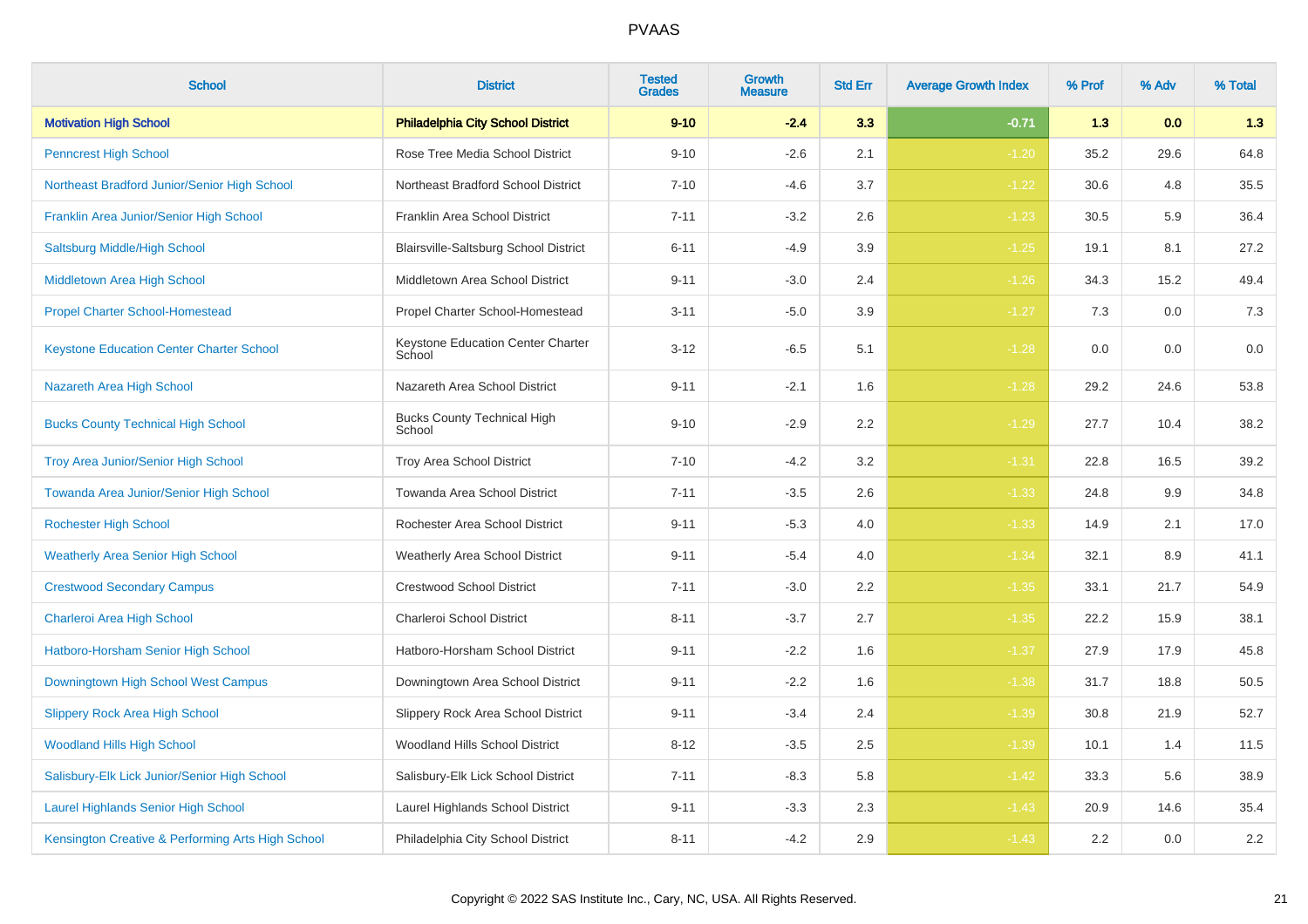| <b>School</b>                                     | <b>District</b>                                      | <b>Tested</b><br><b>Grades</b> | Growth<br><b>Measure</b> | <b>Std Err</b> | <b>Average Growth Index</b> | % Prof | % Adv | % Total |
|---------------------------------------------------|------------------------------------------------------|--------------------------------|--------------------------|----------------|-----------------------------|--------|-------|---------|
| <b>Motivation High School</b>                     | <b>Philadelphia City School District</b>             | $9 - 10$                       | $-2.4$                   | 3.3            | $-0.71$                     | 1.3    | 0.0   | 1.3     |
| <b>Steelton-Highspire High School</b>             | Steelton-Highspire School District                   | $7 - 11$                       | $-4.7$                   | 3.2            | $-1.45$                     | 13.9   | 0.0   | 13.9    |
| <b>Ridgway Area High School</b>                   | Ridgway Area School District                         | $9 - 11$                       | $-5.9$                   | 4.0            | $-1.46$                     | 42.2   | 15.6  | 57.8    |
| Conemaugh Valley Junior/Senior High School        | Conemaugh Valley School District                     | $7 - 12$                       | $-6.0$                   | 4.1            | $-1.46$                     | 23.7   | 5.1   | 28.8    |
| <b>Oxford Area High School</b>                    | Oxford Area School District                          | $9 - 11$                       | $-2.6$                   | 1.7            | $-1.49$                     | 27.5   | 14.5  | 42.0    |
| Twin Valley High School                           | Twin Valley School District                          | $9 - 12$                       | $-2.9$                   | 1.9            | $-1.50$                     | 38.8   | 19.8  | 58.6    |
| <b>Shanksville-Stonycreek High School</b>         | Shanksville-Stonycreek School<br><b>District</b>     | $9 - 10$                       | $-8.6$                   | 5.6            | $-1.53$                     | 17.6   | 23.5  | 41.2    |
| <b>Universal Audenried Charter School</b>         | Universal Audenried Charter School                   | $9 - 11$                       | $-3.8$                   | 2.5            | $-1.53$                     | 3.0    | 0.5   | $3.5\,$ |
| Masterman Julia R Sec School                      | Philadelphia City School District                    | $5 - 10$                       | $-4.1$                   | 2.6            | $-1.55$                     | 25.2   | 73.1  | 98.3    |
| Freedom High School                               | Bethlehem Area School District                       | $9 - 11$                       | $-2.6$                   | 1.7            | $-1.56$                     | 21.7   | 9.1   | 30.9    |
| <b>Pleasant Valley High School</b>                | Pleasant Valley School District                      | $9 - 11$                       | $-2.8$                   | 1.8            | $-1.57$                     | 28.5   | 10.4  | 39.0    |
| <b>Valley Junior/Senior High School</b>           | New Kensington-Arnold School<br><b>District</b>      | $7 - 11$                       | $-5.2$                   | 3.2            | $-1.61$                     | 10.8   | 1.2   | 12.0    |
| <b>Union Area High School</b>                     | Union Area School District                           | $9 - 11$                       | $-6.1$                   | 3.8            | $-1.61$                     | 30.6   | 12.2  | 42.9    |
| Southern Huntingdon County HS/MS                  | Southern Huntingdon County School<br><b>District</b> | $6 - 11$                       | $-5.5$                   | 3.4            | $-1.62$                     | 32.8   | 4.9   | 37.7    |
| Insight PA Cyber Charter School                   | Insight PA Cyber Charter School                      | $3 - 11$                       | $-9.4$                   | 5.8            | $-1.62$                     | 25.6   | 4.6   | 30.2    |
| West Forest Junior/Senior High School             | <b>Forest Area School District</b>                   | $7 - 11$                       | $-9.4$                   | 5.7            | $-1.65$                     | 16.7   | 6.7   | 23.3    |
| South Philadelphia High School                    | Philadelphia City School District                    | $9 - 10$                       | $-6.3$                   | 3.8            | $-1.66$                     | 1.7    | 0.0   | 1.7     |
| <b>Dauphin County Technical School</b>            | Dauphin County Technical School                      | $9 - 11$                       | $-3.9$                   | 2.3            | $-1.67$                     | 18.3   | 11.1  | 29.3    |
| <b>Environmental Charter School At Frick Park</b> | Environmental Charter School At<br><b>Frick Park</b> | $3-9$                          | $-6.2$                   | 3.7            | $-1.67$                     | 25.9   | 3.4   | 29.3    |
| <b>Washington George High School</b>              | Philadelphia City School District                    | $9 - 11$                       | $-3.8$                   | $2.3\,$        | $-1.68$                     | 8.6    | 2.2   | 10.8    |
| Montgomery Junior/Senior High School              | Montgomery Area School District                      | $7 - 11$                       | $-5.4$                   | $3.2\,$        | $-1.70$                     | 25.0   | 11.5  | 36.5    |
| Penn Cambria High School                          | Penn Cambria School District                         | $9 - 11$                       | $-4.1$                   | 2.4            | $-1.70$                     | 27.3   | 15.8  | 43.2    |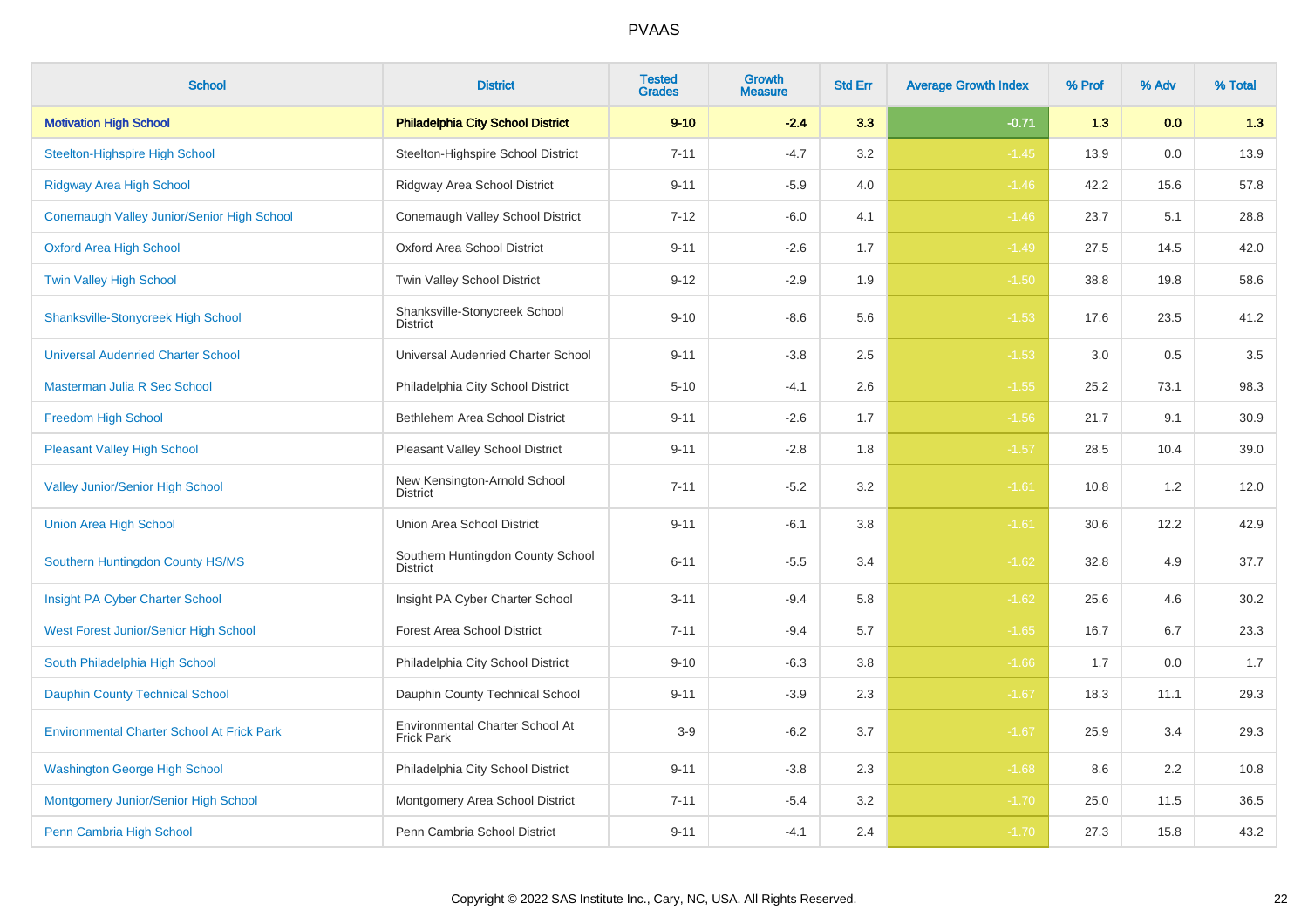| <b>School</b>                                          | <b>District</b>                                                  | <b>Tested</b><br><b>Grades</b> | <b>Growth</b><br><b>Measure</b> | <b>Std Err</b> | <b>Average Growth Index</b> | % Prof | % Adv | % Total |
|--------------------------------------------------------|------------------------------------------------------------------|--------------------------------|---------------------------------|----------------|-----------------------------|--------|-------|---------|
| <b>Motivation High School</b>                          | <b>Philadelphia City School District</b>                         | $9 - 10$                       | $-2.4$                          | 3.3            | $-0.71$                     | 1.3    | 0.0   | 1.3     |
| Millersburg Area Senior High School                    | Millersburg Area School District                                 | $8 - 11$                       | $-5.9$                          | 3.4            | $-1.71$                     | 24.6   | 10.5  | 35.1    |
| <b>Titusville Senior High School</b>                   | <b>Titusville Area School District</b>                           | $9 - 11$                       | $-4.3$                          | 2.5            | $-1.72$                     | 26.2   | 6.9   | 33.0    |
| East Juniata Junior/Senior High School                 | Juniata County School District                                   | $7 - 12$                       | $-5.8$                          | 3.3            | $-1.73$                     | 21.7   | 13.0  | 34.8    |
| Kiski Area High School                                 | Kiski Area School District                                       | $8 - 11$                       | $-3.5$                          | 2.0            | $-1.74$                     | 23.1   | 18.2  | 41.3    |
| <b>Phoenix Academy</b>                                 | Lancaster School District                                        | $7 - 12$                       | $-6.3$                          | 3.6            | $-1.74$                     | 0.0    | 0.0   | 0.0     |
| The U School: Innovative Lab                           | Philadelphia City School District                                | $9 - 11$                       | $-9.0$                          | 5.2            | $-1.74$                     | 8.3    | 0.0   | 8.3     |
| <b>Boyertown Area Senior High School</b>               | Boyertown Area School District                                   | $9 - 11$                       | $-2.4$                          | 1.4            | $-1.76$                     | 30.8   | 22.6  | 53.4    |
| Southern Lehigh Senior High School                     | Southern Lehigh School District                                  | $9 - 11$                       | $-3.7$                          | 2.1            | $-1.76$                     | 39.3   | 28.0  | 67.2    |
| Schuylkill Haven Senior High School                    | Schuylkill Haven Area School<br><b>District</b>                  | $8 - 11$                       | $-4.8$                          | 2.7            | $-1.78$                     | 22.2   | 11.6  | 33.8    |
| Renaissance Academy Charter School                     | Renaissance Academy Charter<br>School                            | $3 - 11$                       | $-5.6$                          | 3.1            | $-1.79$                     | 28.4   | 18.5  | 46.9    |
| Central Dauphin East Senior High School                | Central Dauphin School District                                  | $9 - 11$                       | $-3.4$                          | 1.9            | $-1.79$                     | 20.6   | 4.2   | 24.8    |
| Sto-Rox Junior/Senior High School                      | <b>Sto-Rox School District</b>                                   | $7 - 10$                       | $-6.3$                          | 3.5            | $-1.81$                     | 3.2    | 0.0   | 3.2     |
| <b>Westinghouse Arts Academy Charter School</b>        | Westinghouse Arts Academy<br>Charter School                      | $9 - 10$                       | $-6.0$                          | $3.3\,$        | $-1.81$                     | 20.2   | 8.9   | 29.1    |
| Pittsburgh Milliones 6-12                              | Pittsburgh School District                                       | $6 - 11$                       | $-8.3$                          | 4.5            | $-1.84$                     | 2.3    | 0.0   | 2.3     |
| <b>Bristol High School</b>                             | <b>Bristol Borough School District</b>                           | $9 - 12$                       | $-5.4$                          | 2.9            | $-1.84$                     | 27.8   | 3.3   | 31.1    |
| Jenkintown Middle/High School                          | Jenkintown School District                                       | $6 - 11$                       | $-7.6$                          | 4.1            | $-1.85$                     | 34.1   | 27.3  | 61.4    |
| North East High School                                 | North East School District                                       | $9 - 11$                       | $-5.1$                          | 2.7            | $-1.88$                     | 31.7   | 24.8  | 56.4    |
| <b>Chester Charter Scholars Academy Charter School</b> | <b>Chester Charter Scholars Academy</b><br><b>Charter School</b> | $3 - 12$                       | $-6.2$                          | 3.3            | $-1.88$                     | 2.2    | 0.0   | $2.2\,$ |
| Freedom Area Senior High School                        | Freedom Area School District                                     | $9 - 11$                       | $-5.8$                          | 3.1            | $-1.90$                     | 22.9   | 8.4   | 31.3    |
| <b>Chambersburg Area Career Magnet School</b>          | Chambersburg Area School District                                | $9 - 11$                       | $-3.9$                          | 2.1            | $-1.90$                     | 26.8   | 16.8  | 43.6    |
| <b>Riverside High School</b>                           | Riverside Beaver County School<br><b>District</b>                | $9 - 11$                       | $-5.2$                          | 2.7            | $-1.92$                     | 35.8   | 23.2  | 59.0    |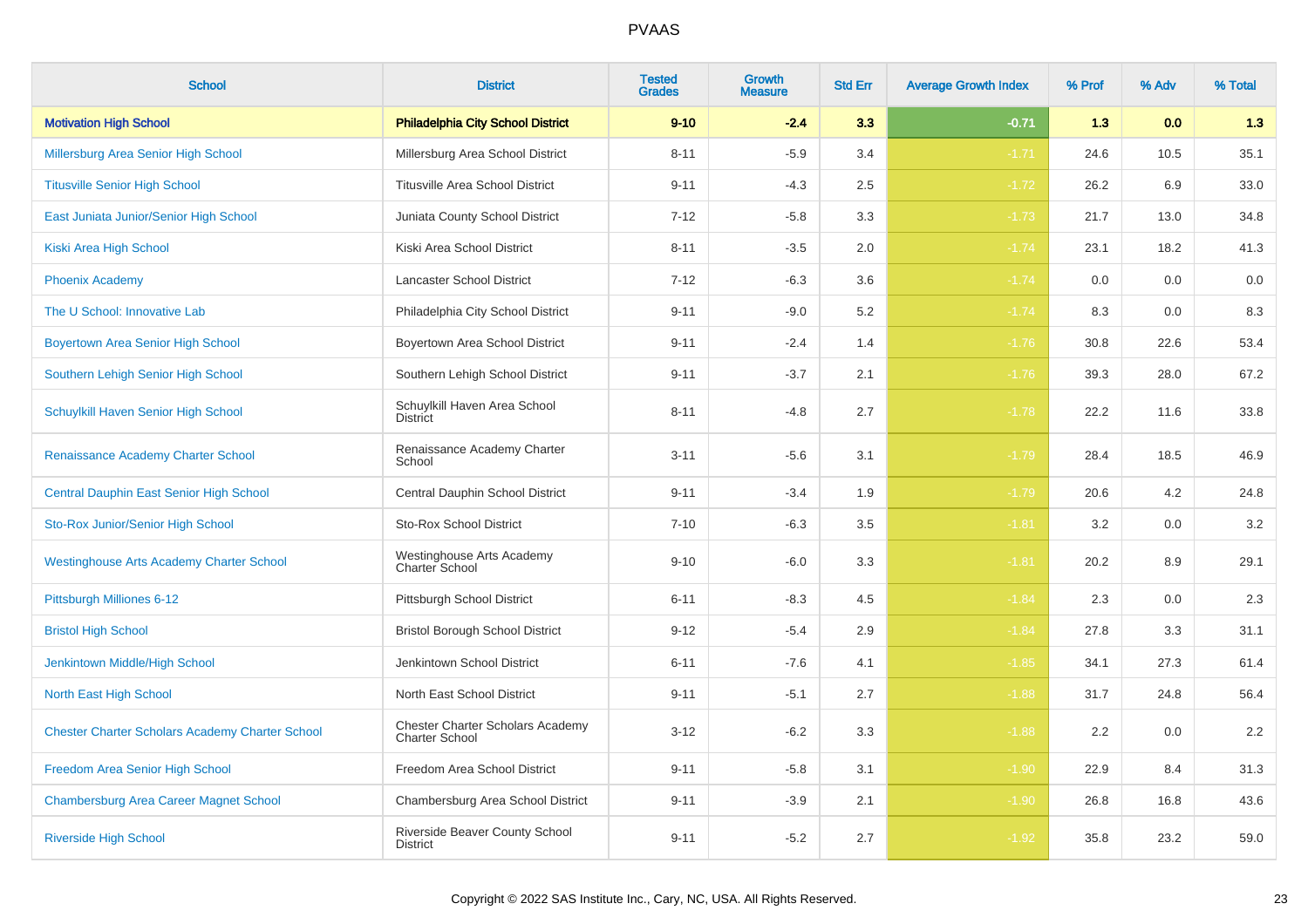| <b>School</b>                                                                   | <b>District</b>                                                             | <b>Tested</b><br><b>Grades</b> | <b>Growth</b><br><b>Measure</b> | <b>Std Err</b> | <b>Average Growth Index</b> | % Prof | % Adv | % Total |
|---------------------------------------------------------------------------------|-----------------------------------------------------------------------------|--------------------------------|---------------------------------|----------------|-----------------------------|--------|-------|---------|
| <b>Motivation High School</b>                                                   | <b>Philadelphia City School District</b>                                    | $9 - 10$                       | $-2.4$                          | 3.3            | $-0.71$                     | 1.3    | 0.0   | 1.3     |
| East Allegheny Junior/Senior High School                                        | East Allegheny School District                                              | $7 - 11$                       | $-5.9$                          | 3.0            | $-1.93$                     | 21.0   | 7.4   | 28.4    |
| <b>Wellsboro Area High School</b>                                               | Wellsboro Area School District                                              | $8 - 11$                       | $-5.9$                          | 3.0            | $-1.95$                     | 24.4   | 13.4  | 37.8    |
| <b>Cambria Heights Senior High School</b>                                       | Cambria Heights School District                                             | $9 - 10$                       | $-5.7$                          | 2.9            | $-1.95$                     | 25.0   | 13.0  | 38.0    |
| North Schuylkill Junior/Senior High School                                      | North Schuylkill School District                                            | $7 - 11$                       | $-4.2$                          | 2.2            | $-1.95$                     | 20.2   | 11.7  | 31.9    |
| <b>Pottsgrove Middle School</b>                                                 | Pottsgrove School District                                                  | $6 - 8$                        | $-10.7$                         | 5.4            | $-1.96$                     | 68.2   | 13.6  | 81.8    |
| <b>Coatesville Area School District Cyber Academy</b>                           | Coatesville Area School District                                            | $3 - 11$                       | $-12.5$                         | 6.3            | $-1.97$                     | 8.0    | 0.0   | 8.0     |
| <b>Pottsgrove Senior High School</b>                                            | Pottsgrove School District                                                  | $9 - 11$                       | $-4.0$                          | 2.0            | $-1.97$                     | 24.3   | 9.9   | 34.2    |
| Elk Lake Junior/Senior High School                                              | Elk Lake School District                                                    | $7 - 11$                       | $-5.6$                          | 2.8            | $-1.97$                     | 26.3   | 11.6  | 37.9    |
| Lehigh Valley Academy Regional Charter School                                   | Lehigh Valley Academy Regional<br>Charter School                            | $3 - 11$                       | $-5.9$                          | 3.0            | $-1.98$                     | 20.0   | 7.7   | 27.7    |
| West Middlesex Area Junior/Senior High School                                   | West Middlesex Area School District                                         | $7 - 10$                       | $-7.0$                          | 3.5            | $-1.99$                     | 32.0   | 9.6   | 41.6    |
| Lincoln Leadership Academy Charter School                                       | Lincoln Leadership Academy<br><b>Charter School</b>                         | $3 - 12$                       | $-7.4$                          | 3.7            | $-1.99$                     | 6.4    | 2.1   | 8.5     |
| <b>West Greene Junior/Senior High School</b>                                    | West Greene School District                                                 | $7 - 11$                       | $-7.8$                          | 3.9            | $-2.00$                     | 31.0   | 11.9  | 42.9    |
| Elmer L Meyers Junior/Senior High School                                        | Wilkes-Barre Area School District                                           | $7 - 11$                       | $-11.1$                         | 5.5            | $-2.03$                     | 10.0   | 0.0   | 10.0    |
| Preparatory Charter School Of Mathematics, Science,<br><b>Tech, And Careers</b> | Preparatory Charter School Of<br>Mathematics, Science, Tech, And<br>Careers | $9 - 10$                       | $-5.1$                          | 2.5            | $-2.03$                     | 6.3    | 1.4   | 7.7     |
| <b>Wyoming Area Sec Center</b>                                                  | Wyoming Area School District                                                | $7 - 10$                       | $-5.1$                          | 2.5            | $-2.04$                     | 32.0   | 9.6   | 41.6    |
| <b>Elizabeth Forward Senior High School</b>                                     | Elizabeth Forward School District                                           | $9 - 11$                       | $-5.1$                          | 2.4            | $-2.07$                     | 32.2   | 12.8  | 45.0    |
| Gamp                                                                            | Philadelphia City School District                                           | $5 - 10$                       | $-12.8$                         | 6.1            | $-2.08$                     | 53.3   | 26.7  | 80.0    |
| Owen J Roberts High School                                                      | Owen J Roberts School District                                              | $9 - 11$                       | $-3.2$                          | 1.5            | $-2.08$                     | 36.8   | 24.4  | 61.2    |
| <b>Mastery Charter School-Gratz Campus</b>                                      | Mastery Charter School - Gratz<br>Campus                                    | $7 - 10$                       | $-9.5$                          | 4.6            | $-2.09$                     | 0.0    | 3.4   | 3.4     |
| Pocono Mountain West High School                                                | Pocono Mountain School District                                             | $9 - 11$                       | $-5.2$                          | 2.5            | $-2.09$                     | 40.1   | 14.0  | 54.1    |
| <b>Yough Senior High School</b>                                                 | Yough School District                                                       | $9 - 10$                       | $-5.7$                          | 2.7            | $-2.09$                     | 28.9   | 8.8   | 37.7    |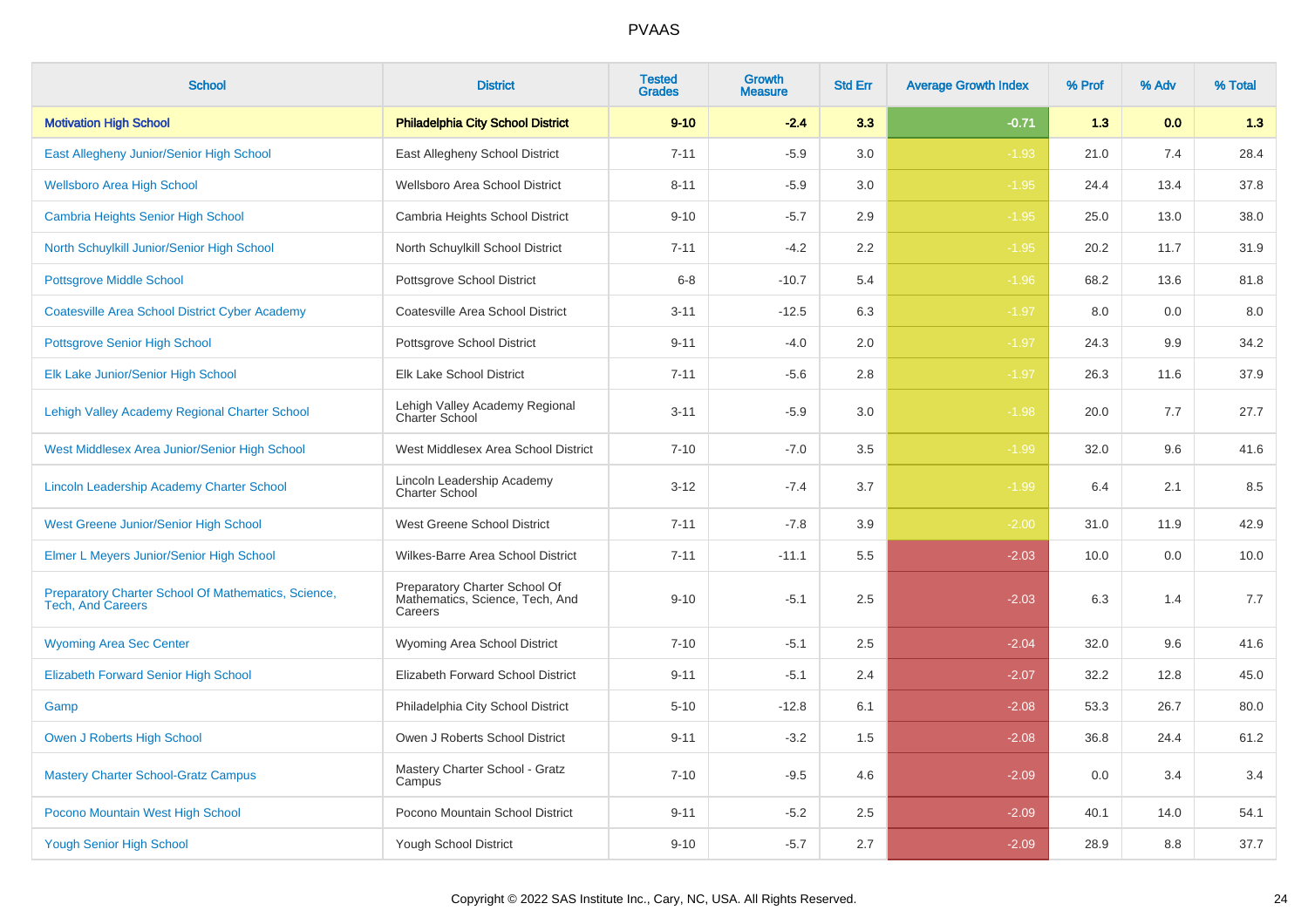| <b>School</b>                                    | <b>District</b>                                  | <b>Tested</b><br><b>Grades</b> | <b>Growth</b><br><b>Measure</b> | <b>Std Err</b> | <b>Average Growth Index</b> | % Prof | % Adv | % Total |
|--------------------------------------------------|--------------------------------------------------|--------------------------------|---------------------------------|----------------|-----------------------------|--------|-------|---------|
| <b>Motivation High School</b>                    | <b>Philadelphia City School District</b>         | $9 - 10$                       | $-2.4$                          | 3.3            | $-0.71$                     | 1.3    | 0.0   | 1.3     |
| Susquenita High School                           | Susquenita School District                       | $9 - 11$                       | $-5.4$                          | 2.6            | $-2.10$                     | 30.6   | 13.9  | 44.4    |
| <b>Pottsville Area High School</b>               | Pottsville Area School District                  | $9 - 12$                       | $-4.4$                          | 2.1            | $-2.13$                     | 21.8   | 7.9   | 29.6    |
| <b>Blairsville Senior High School</b>            | Blairsville-Saltsburg School District            | $9 - 11$                       | $-8.0$                          | 3.7            | $-2.14$                     | 21.3   | 8.3   | 29.6    |
| <b>Carmichaels Area High School</b>              | Carmichaels Area School District                 | $9 - 10$                       | $-6.6$                          | 3.0            | $-2.15$                     | 17.8   | 9.6   | 27.4    |
| Western Beaver County Junior/Senior High School  | Western Beaver County School<br><b>District</b>  | $6 - 11$                       | $-9.1$                          | 4.2            | $-2.15$                     | 45.1   | 3.9   | 49.0    |
| Mount Pleasant Area High School                  | Mount Pleasant Area School District              | $9 - 11$                       | $-4.9$                          | 2.3            | $-2.17$                     | 33.3   | 8.7   | 42.0    |
| Wyoming Valley West Senior High School           | Wyoming Valley West School<br><b>District</b>    | $9 - 11$                       | $-5.0$                          | 2.3            | $-2.17$                     | 22.2   | 9.2   | 31.4    |
| Riverside Junior/Senior High School              | <b>Riverside School District</b>                 | $7 - 11$                       | $-5.8$                          | 2.7            | $-2.19$                     | 20.8   | 17.0  | 37.7    |
| <b>Stem At Showalter</b>                         | <b>Chester-Upland School District</b>            | $7 - 10$                       | $-7.1$                          | 3.3            | $-2.19$                     | 1.3    | 0.0   | 1.3     |
| Octorara Area Junior/Senior High School          | Octorara Area School District                    | $7 - 11$                       | $-7.2$                          | 3.2            | $-2.24$                     | 26.1   | 17.0  | 43.2    |
| <b>Commodore Perry Junior/Senior High School</b> | Commodore Perry School District                  | $7 - 11$                       | $-10.1$                         | 4.5            | $-2.24$                     | 29.4   | 5.9   | 35.3    |
| Jamestown Area Junior/Senior High School         | Jamestown Area School District                   | $7 - 11$                       | $-9.2$                          | 4.1            | $-2.25$                     | 41.5   | 4.9   | 46.3    |
| <b>Redbank Valley High School</b>                | Redbank Valley School District                   | $6 - 11$                       | $-7.1$                          | 3.1            | $-2.27$                     | 12.4   | 10.6  | 23.1    |
| <b>Achievement House Charter School</b>          | Achievement House Charter School                 | $7 - 11$                       | $-8.2$                          | 3.6            | $-2.28$                     | 16.7   | 2.8   | 19.4    |
| <b>Union City High School</b>                    | Union City Area School District                  | $9 - 12$                       | $-7.7$                          | 3.4            | $-2.29$                     | 30.2   | 11.1  | 41.3    |
| Harrisburg High School - SciTech Cmp             | Harrisburg City School District                  | $9 - 11$                       | $-6.6$                          | 2.9            | $-2.29$                     | 14.0   | 3.5   | 17.4    |
| <b>City Charter High School</b>                  | City CHS                                         | $10 - 11$                      | $-5.6$                          | 2.4            | $-2.34$                     | 15.9   | 1.5   | 17.4    |
| <b>Connellsville Area Senior High School</b>     | Connellsville Area School District               | $9 - 11$                       | $-4.7$                          | 2.0            | $-2.37$                     | 24.2   | 5.0   | 29.1    |
| Governor Mifflin Senior High School              | Governor Mifflin School District                 | $9 - 11$                       | $-3.8$                          | 1.6            | $-2.37$                     | 30.3   | 7.7   | 38.0    |
| Forbes Road Junior/Senior High School            | <b>Forbes Road School District</b>               | $7 - 11$                       | $-11.3$                         | 4.7            | $-2.38$                     | 23.1   | 10.3  | 33.3    |
| <b>Greater Nanticoke Area Senior High School</b> | Greater Nanticoke Area School<br><b>District</b> | $9 - 12$                       | $-6.3$                          | 2.6            | $-2.42$                     | 15.2   | 8.9   | 24.1    |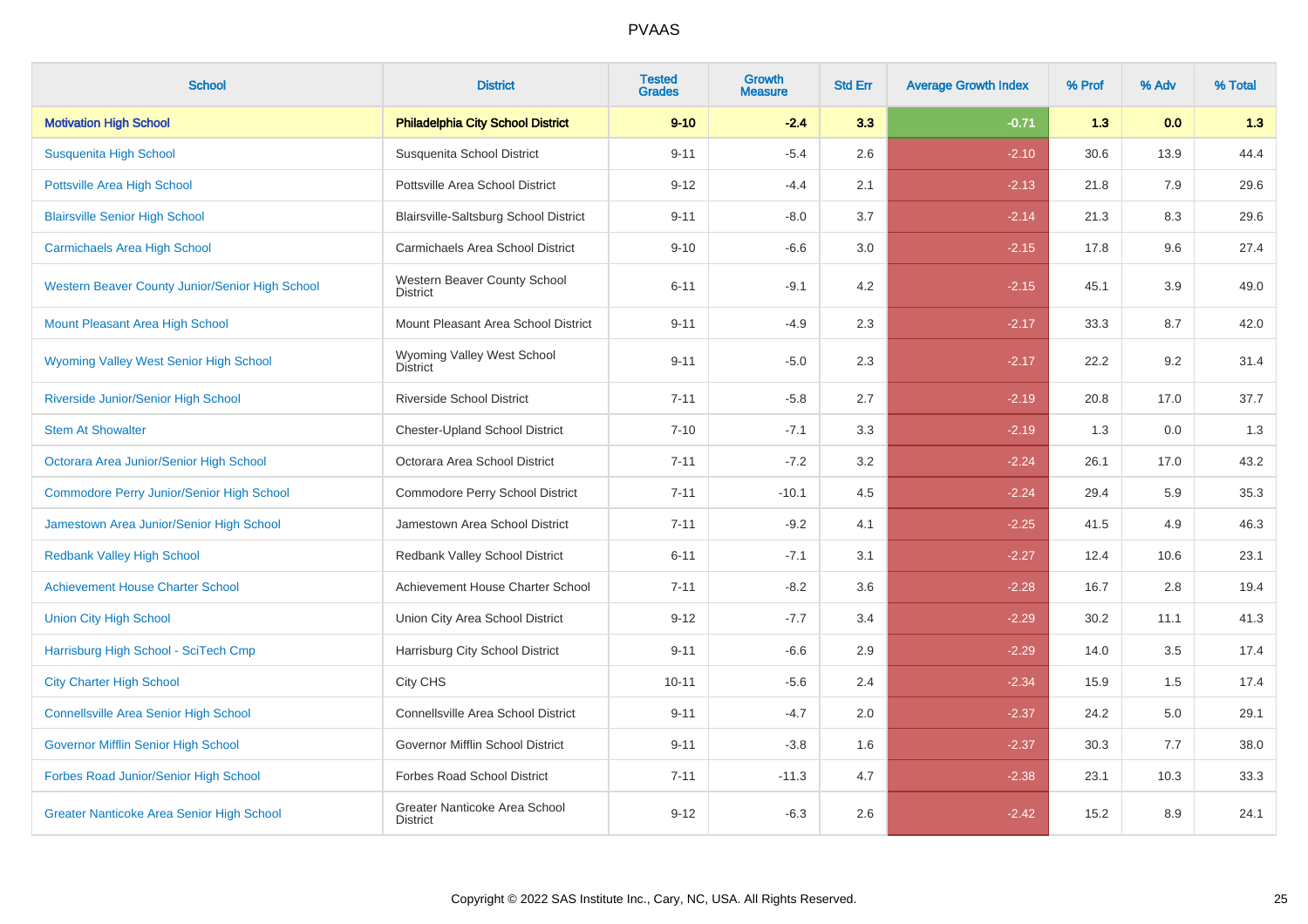| <b>School</b>                                    | <b>District</b>                                  | <b>Tested</b><br><b>Grades</b> | <b>Growth</b><br><b>Measure</b> | <b>Std Err</b> | <b>Average Growth Index</b> | % Prof | % Adv | % Total |
|--------------------------------------------------|--------------------------------------------------|--------------------------------|---------------------------------|----------------|-----------------------------|--------|-------|---------|
| <b>Motivation High School</b>                    | <b>Philadelphia City School District</b>         | $9 - 10$                       | $-2.4$                          | 3.3            | $-0.71$                     | 1.3    | 0.0   | 1.3     |
| Catasauqua Senior High School                    | Catasauqua Area School District                  | $9 - 12$                       | $-6.9$                          | 2.8            | $-2.45$                     | 27.1   | 11.2  | 38.3    |
| Antietam Middle/High School                      | Antietam School District                         | $7 - 10$                       | $-9.1$                          | 3.7            | $-2.45$                     | 20.9   | 1.5   | 22.4    |
| <b>Bethel Park High School</b>                   | <b>Bethel Park School District</b>               | $8 - 11$                       | $-4.1$                          | 1.7            | $-2.46$                     | 40.1   | 27.3  | 67.4    |
| <b>Quakertown Community High School</b>          | Quakertown Community School<br><b>District</b>   | $9 - 12$                       | $-3.8$                          | 1.5            | $-2.48$                     | 33.8   | 20.1  | 53.8    |
| <b>Richland High School</b>                      | <b>Richland School District</b>                  | $7 - 11$                       | $-6.5$                          | 2.6            | $-2.50$                     | 40.1   | 20.9  | 61.0    |
| Perseus House Charter School Of Excellence       | Perseus House Charter School Of<br>Excellence    | $6 - 11$                       | $-6.4$                          | 2.6            | $-2.50$                     | 0.9    | 0.0   | 0.9     |
| <b>Avonworth High School</b>                     | Avonworth School District                        | $9 - 10$                       | $-5.8$                          | 2.3            | $-2.50$                     | 35.9   | 14.1  | 50.0    |
| <b>Columbia-Montour AVTS</b>                     | Columbia-Montour AVTS                            | $9 - 10$                       | $-7.1$                          | 2.8            | $-2.52$                     | 19.5   | 3.2   | 22.7    |
| Eastern York High School                         | Eastern York School District                     | $9 - 11$                       | $-5.8$                          | 2.3            | $-2.54$                     | 27.8   | 18.5  | 46.4    |
| Selinsgrove Area High School                     | Selinsgrove Area School District                 | $8 - 12$                       | $-5.4$                          | 2.1            | $-2.58$                     | 25.4   | 13.9  | 39.2    |
| <b>Sharon High School</b>                        | Sharon City School District                      | $8 - 11$                       | $-6.0$                          | 2.3            | $-2.58$                     | 13.1   | 5.0   | 18.1    |
| Karns City High School                           | Karns City Area School District                  | $7 - 11$                       | $-6.9$                          | 2.6            | $-2.59$                     | 26.4   | 20.8  | 47.2    |
| <b>Berwick Area High School</b>                  | <b>Berwick Area School District</b>              | $9 - 11$                       | $-6.4$                          | 2.4            | $-2.63$                     | 22.3   | 11.5  | 33.8    |
| Mifflinburg Area Senior High School              | Mifflinburg Area School District                 | $9 - 11$                       | $-5.5$                          | 2.1            | $-2.64$                     | 32.7   | 13.3  | 46.0    |
| Turkeyfoot Valley Area Junior/Senior High School | Turkeyfoot Valley Area School<br><b>District</b> | $7 - 12$                       | $-15.4$                         | 5.8            | $-2.64$                     | 3.9    | 3.9   | 7.8     |
| <b>Lawrence County CTC</b>                       | Lawrence County CTC                              | $10 - 11$                      | $-9.8$                          | 3.7            | $-2.68$                     | 7.3    | 0.0   | 7.3     |
| Clarion-Limestone Area Junior/Senior High School | Clarion-Limestone Area School<br><b>District</b> | $7 - 12$                       | $-9.8$                          | 3.6            | $-2.68$                     | 28.3   | 20.0  | 48.3    |
| <b>Baldwin Senior High School</b>                | <b>Baldwin-Whitehall School District</b>         | $7 - 11$                       | $-5.0$                          | 1.9            | $-2.68$                     | 32.0   | 14.7  | 46.7    |
| La Academia Partnership Charter School           | La Academia Partnership Charter<br>School        | $6 - 11$                       | $-15.5$                         | 5.7            | $-2.70$                     | 2.3    | 0.0   | 2.3     |
| <b>Carlisle Area High School</b>                 | Carlisle Area School District                    | $9 - 11$                       | $-4.7$                          | 1.7            | $-2.72$                     | 28.0   | 19.3  | 47.3    |
| <b>Corry Area High School</b>                    | Corry Area School District                       | $9 - 11$                       | $-6.2$                          | 2.3            | $-2.74$                     | 24.1   | 7.8   | 31.9    |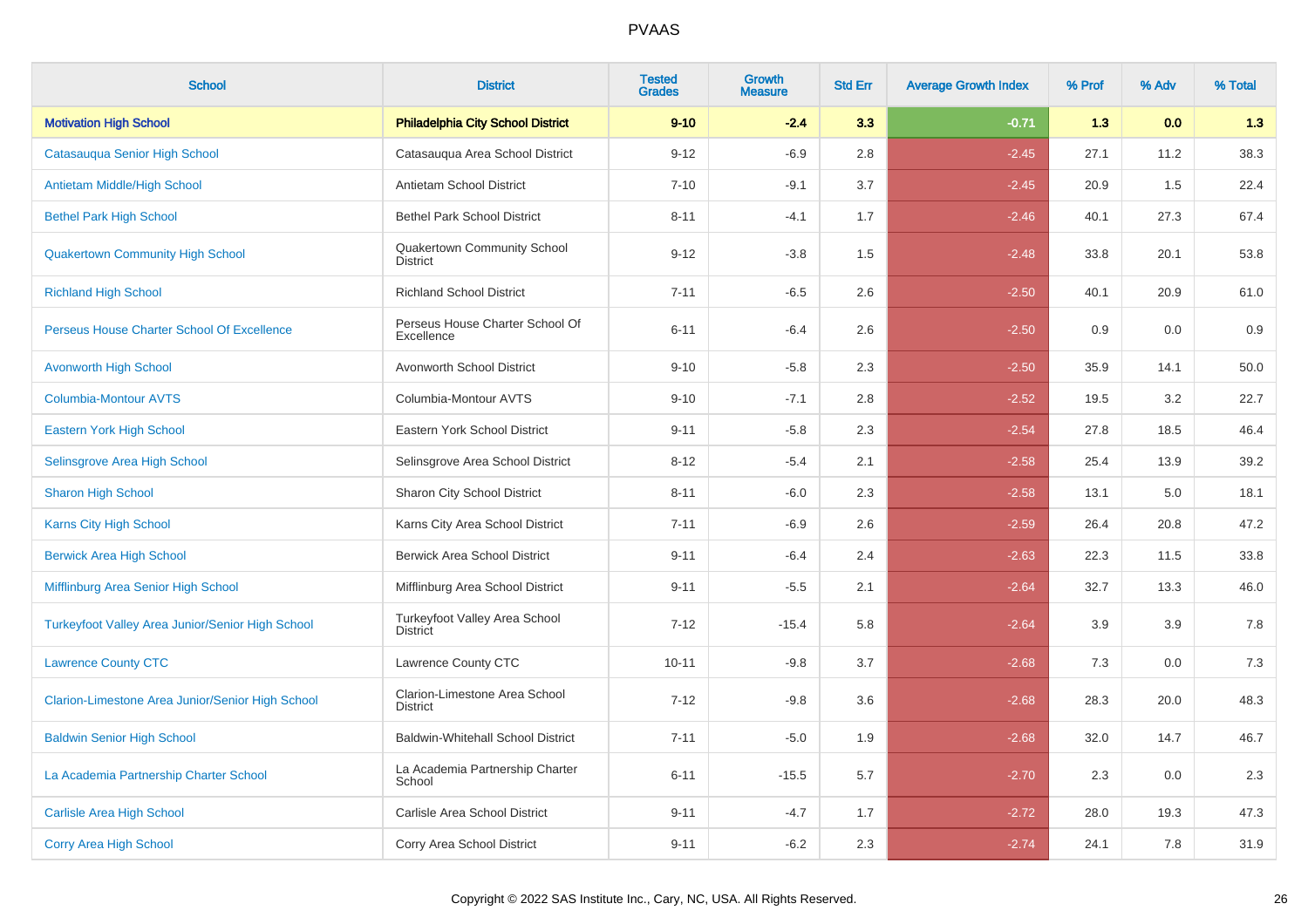| <b>School</b>                                  | <b>District</b>                                  | <b>Tested</b><br><b>Grades</b> | Growth<br><b>Measure</b> | <b>Std Err</b> | <b>Average Growth Index</b> | % Prof | % Adv | % Total |
|------------------------------------------------|--------------------------------------------------|--------------------------------|--------------------------|----------------|-----------------------------|--------|-------|---------|
| <b>Motivation High School</b>                  | <b>Philadelphia City School District</b>         | $9 - 10$                       | $-2.4$                   | 3.3            | $-0.71$                     | 1.3    | 0.0   | 1.3     |
| <b>Hill Freedman World Academy</b>             | Philadelphia City School District                | $6 - 10$                       | $-9.2$                   | 3.4            | $-2.74$                     | 16.5   | 0.0   | 16.5    |
| Southern Columbia High School                  | Southern Columbia Area School<br><b>District</b> | $9 - 11$                       | $-8.2$                   | 3.0            | $-2.75$                     | 30.5   | 12.8  | 43.3    |
| <b>Academy at Westinghouse</b>                 | Pittsburgh School District                       | $5 - 11$                       | $-8.4$                   | 3.0            | $-2.76$                     | 2.8    | 0.0   | 2.8     |
| Pittsburgh Science And Technology Academy 6-12 | Pittsburgh School District                       | $6 - 11$                       | $-8.4$                   | 3.0            | $-2.81$                     | 34.7   | 6.6   | 41.3    |
| <b>Parkland High School</b>                    | <b>Parkland School District</b>                  | $9 - 11$                       | $-3.3$                   | 1.1            | $-2.83$                     | 31.4   | 30.6  | 62.0    |
| Greensburg-Salem High School                   | Greensburg Salem School District                 | $9 - 11$                       | $-6.3$                   | 2.2            | $-2.83$                     | 30.3   | 13.3  | 43.6    |
| <b>Innovative Arts Academy Charter School</b>  | Innovative Arts Academy Charter<br>School        | $6 - 11$                       | $-7.2$                   | 2.5            | $-2.83$                     | 2.0    | 0.0   | $2.0\,$ |
| Gettysburg Area High School                    | Gettysburg Area School District                  | $9 - 11$                       | $-5.6$                   | 2.0            | $-2.85$                     | 28.8   | 19.6  | 48.5    |
| Hollidaysburg Area Junior High School          | Hollidaysburg Area School District               | $7 - 9$                        | $-7.4$                   | 2.6            | $-2.88$                     | 47.7   | 33.3  | 81.1    |
| Mount Carmel Area High School                  | Mount Carmel Area School District                | $6 - 11$                       | $-6.8$                   | 2.4            | $-2.88$                     | 18.3   | 3.9   | 22.2    |
| <b>Wissahickon Senior High School</b>          | Wissahickon School District                      | $9 - 10$                       | $-4.9$                   | 1.7            | $-2.89$                     | 27.5   | 29.0  | 56.6    |
| <b>Montour High School</b>                     | <b>Montour School District</b>                   | $9 - 11$                       | $-6.6$                   | 2.3            | $-2.91$                     | 31.9   | 18.1  | 50.0    |
| <b>Carbon Career &amp; Technical Institute</b> | Carbon Career & Technical Institute              | $9 - 11$                       | $-9.3$                   | 3.2            | $-2.92$                     | 19.6   | 2.2   | 21.7    |
| <b>Keystone Oaks High School</b>               | Keystone Oaks School District                    | $9 - 11$                       | $-6.7$                   | 2.3            | $-2.94$                     | 30.0   | 11.1  | 41.0    |
| <b>Franklin LC</b>                             | Philadelphia City School District                | $9 - 11$                       | $-7.4$                   | 2.5            | $-3.00$                     | 23.3   | 1.2   | 24.5    |
| <b>Erie High School</b>                        | Erie City School District                        | $9 - 12$                       | $-5.1$                   | 1.7            | $-3.01$                     | 5.5    | 0.5   | $6.0\,$ |
| Somerset Area Jr-Sr High School                | Somerset Area School District                    | $6 - 11$                       | $-7.1$                   | 2.4            | $-3.01$                     | 21.0   | 14.5  | 35.5    |
| Montoursville Area Senior High School          | Montoursville Area School District               | $9 - 12$                       | $-8.0$                   | 2.6            | $-3.02$                     | 38.8   | 18.2  | 57.0    |
| Jefferson-Morgan Middle/High School            | Jefferson-Morgan School District                 | $7 - 10$                       | $-11.7$                  | 3.9            | $-3.02$                     | 28.6   | 6.1   | 34.7    |
| Boys Latin Of Philadelphia Charter School      | Boys Latin Of Philadelphia Charter<br>School     | $6 - 12$                       | $-8.0$                   | 2.7            | $-3.02$                     | 1.4    | 0.0   | 1.4     |
| Imhotep Institute Charter High School          | Imhotep Institute Charter High<br>School         | $9 - 11$                       | $-17.6$                  | 5.8            | $-3.03$                     | 15.4   | 0.0   | 15.4    |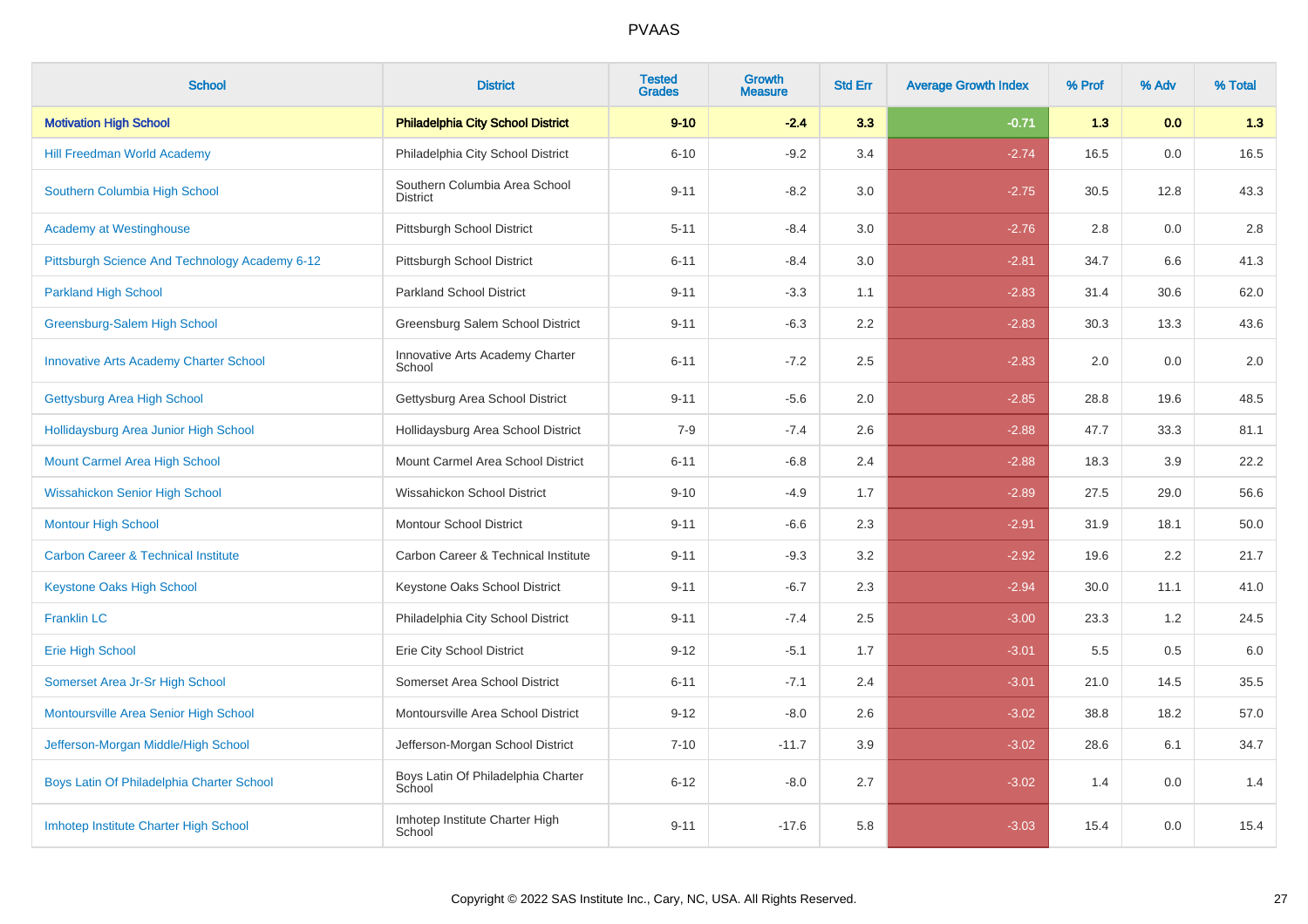| <b>School</b>                                 | <b>District</b>                                 | <b>Tested</b><br><b>Grades</b> | <b>Growth</b><br><b>Measure</b> | <b>Std Err</b> | <b>Average Growth Index</b> | % Prof | % Adv | % Total |
|-----------------------------------------------|-------------------------------------------------|--------------------------------|---------------------------------|----------------|-----------------------------|--------|-------|---------|
| <b>Motivation High School</b>                 | <b>Philadelphia City School District</b>        | $9 - 10$                       | $-2.4$                          | 3.3            | $-0.71$                     | 1.3    | 0.0   | 1.3     |
| California Area Senior High School            | California Area School District                 | $9 - 10$                       | $-13.7$                         | 4.5            | $-3.03$                     | 41.7   | 16.7  | 58.3    |
| Roxborough High School                        | Philadelphia City School District               | $9 - 10$                       | $-9.4$                          | 3.1            | $-3.04$                     | 2.3    | 0.0   | 2.3     |
| Canon-Mcmillan Senior High School             | Canon-Mcmillan School District                  | $9 - 11$                       | $-4.7$                          | 1.5            | $-3.07$                     | 30.8   | 28.5  | 59.3    |
| Hanover Area Junior/Senior High School        | Hanover Area School District                    | $7 - 11$                       | $-14.5$                         | 4.7            | $-3.07$                     | 12.1   | 3.0   | 15.2    |
| <b>G A R Middle School</b>                    | Wilkes-Barre Area School District               | $7 - 11$                       | $-11.8$                         | 3.8            | $-3.08$                     | 8.8    | 0.0   | 8.8     |
| Pittsburgh Capa 6-12                          | Pittsburgh School District                      | $6 - 11$                       | $-8.7$                          | 2.8            | $-3.13$                     | 33.3   | 20.0  | 53.3    |
| <b>Building 21 Allentown</b>                  | Allentown City School District                  | $9 - 11$                       | $-13.0$                         | 4.1            | $-3.14$                     | 0.0    | 0.0   | 0.0     |
| <b>Riverview Junior/Senior High School</b>    | <b>Riverview School District</b>                | $7 - 11$                       | $-12.7$                         | 4.0            | $-3.22$                     | 43.1   | 7.8   | 51.0    |
| <b>Liberty High School</b>                    | Bethlehem Area School District                  | $9 - 11$                       | $-4.6$                          | 1.4            | $-3.23$                     | 19.4   | 12.9  | 32.3    |
| Pittsburgh Perry High School                  | Pittsburgh School District                      | $8 - 11$                       | $-11.3$                         | 3.5            | $-3.24$                     | 0.0    | 0.0   | 0.0     |
| Lackawanna Trail Junior/Senior High School    | Lackawanna Trail School District                | $7 - 10$                       | $-10.6$                         | 3.3            | $-3.25$                     | 13.1   | 18.0  | 31.2    |
| Mechanicsburg Area Senior High School         | Mechanicsburg Area School District              | $9 - 11$                       | $-5.3$                          | 1.6            | $-3.26$                     | 35.1   | 16.0  | 51.2    |
| <b>Burgettstown Middle/High School</b>        | <b>Burgettstown Area School District</b>        | $6 - 11$                       | $-10.7$                         | 3.2            | $-3.31$                     | 16.0   | 2.7   | 18.7    |
| <b>Ligonier Valley High School</b>            | <b>Ligonier Valley School District</b>          | $9 - 11$                       | $-10.4$                         | 3.1            | $-3.32$                     | 34.1   | 5.8   | 39.9    |
| South Park Senior High School                 | South Park School District                      | $7 - 11$                       | $-8.5$                          | 2.5            | $-3.35$                     | 28.1   | 17.0  | 45.2    |
| James M Coughlin Junior/Senior High School    | Wilkes-Barre Area School District               | $9 - 11$                       | $-11.7$                         | 3.5            | $-3.36$                     | 12.9   | 1.6   | 14.5    |
| Morrisville High School (8381)                | Morrisville Borough School District             | $6 - 11$                       | $-12.5$                         | 3.7            | $-3.36$                     | 4.9    | 1.6   | 6.6     |
| <b>West Chester Bayard Rustin High School</b> | West Chester Area School District               | $9 - 10$                       | $-6.6$                          | 1.9            | $-3.38$                     | 35.6   | 20.6  | 56.2    |
| <b>West York Area High School</b>             | West York Area School District                  | $8 - 12$                       | $-9.3$                          | 2.7            | $-3.40$                     | 21.9   | 10.9  | 32.8    |
| <b>Parkway Northwest</b>                      | Philadelphia City School District               | $9 - 10$                       | $-13.0$                         | 3.8            | $-3.42$                     | 4.3    | 0.0   | 4.3     |
| <b>Butler Area Senior High School</b>         | <b>Butler Area School District</b>              | $10 - 11$                      | $-7.4$                          | 2.2            | $-3.45$                     | 13.3   | 2.8   | 16.1    |
| East Stroudsburg Senior High School North     | East Stroudsburg Area School<br><b>District</b> | $9 - 11$                       | $-7.4$                          | 2.1            | $-3.45$                     | 18.2   | 12.8  | 31.0    |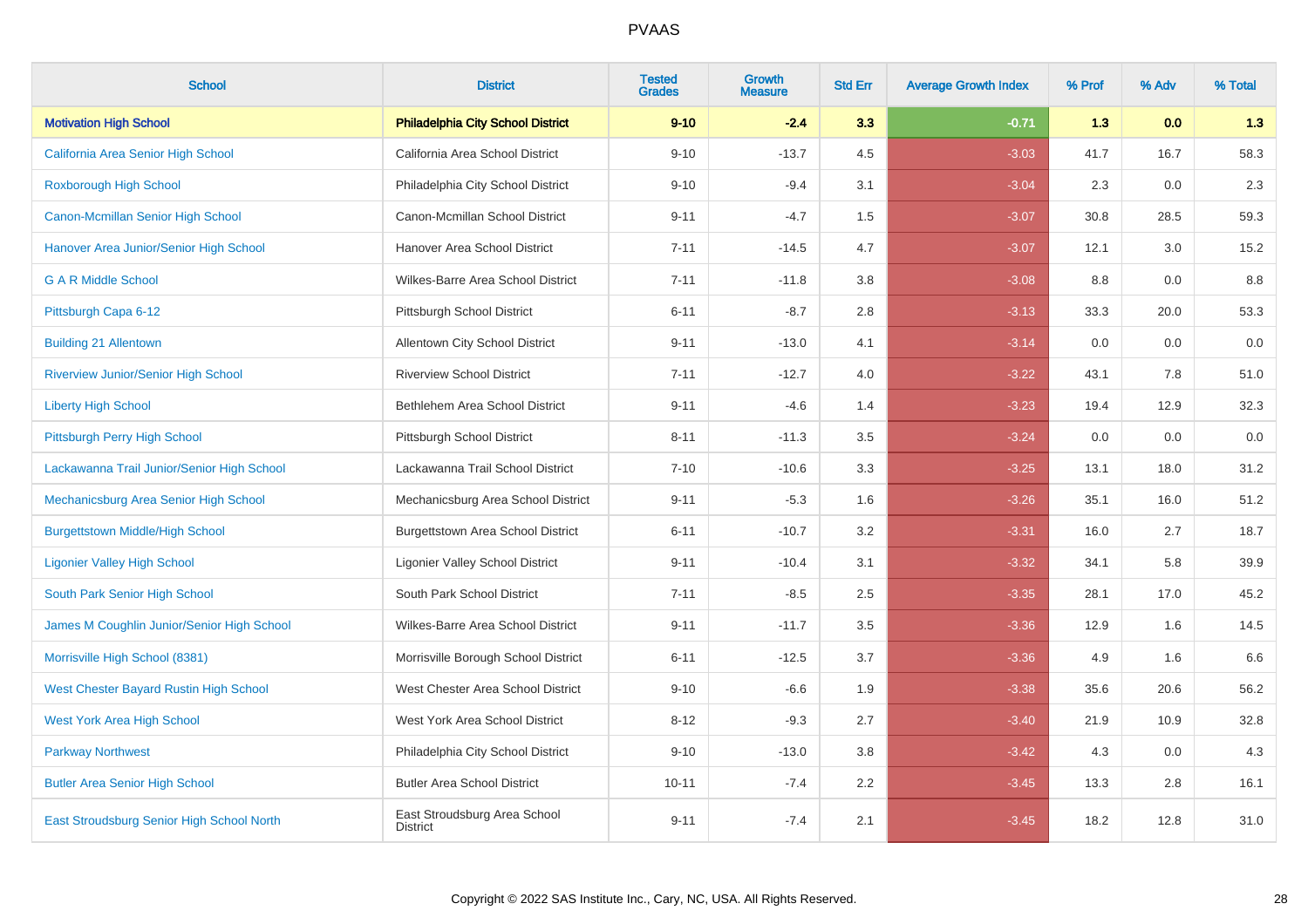| <b>School</b>                             | <b>District</b>                          | <b>Tested</b><br><b>Grades</b> | <b>Growth</b><br><b>Measure</b> | <b>Std Err</b> | <b>Average Growth Index</b> | % Prof | % Adv | % Total |
|-------------------------------------------|------------------------------------------|--------------------------------|---------------------------------|----------------|-----------------------------|--------|-------|---------|
| <b>Motivation High School</b>             | <b>Philadelphia City School District</b> | $9 - 10$                       | $-2.4$                          | 3.3            | $-0.71$                     | 1.3    | 0.0   | 1.3     |
| Old Forge Junior/Senior High School       | Old Forge School District                | $7 - 12$                       | $-11.0$                         | 3.1            | $-3.51$                     | 28.6   | 13.2  | 41.8    |
| Pittston Area Senior High School          | <b>Pittston Area School District</b>     | $9 - 11$                       | $-7.7$                          | 2.2            | $-3.54$                     | 26.7   | 14.8  | 41.5    |
| <b>Central Dauphin Senior High School</b> | Central Dauphin School District          | $9 - 11$                       | $-5.3$                          | 1.5            | $-3.55$                     | 35.1   | 11.8  | 46.9    |
| Vaux High School: A Big Picture School    | Philadelphia City School District        | $9 - 12$                       | $-8.4$                          | 2.3            | $-3.58$                     | 0.0    | 0.0   | $0.0\,$ |
| <b>Grove City Area High School</b>        | Grove City Area School District          | $8 - 12$                       | $-8.1$                          | 2.3            | $-3.58$                     | 29.9   | 19.5  | 49.4    |
| Shade Junior/Senior High School           | Shade-Central City School District       | $7 - 11$                       | $-14.3$                         | 4.0            | $-3.59$                     | 9.6    | 0.0   | 9.6     |
| <b>Mohawk Senior High School</b>          | Mohawk Area School District              | $9 - 11$                       | $-10.2$                         | 2.8            | $-3.65$                     | 35.1   | 10.6  | 45.7    |
| Chambersburg Area Senior High School      | Chambersburg Area School District        | $9 - 11$                       | $-5.5$                          | 1.5            | $-3.68$                     | 23.0   | 14.5  | 37.5    |
| Jefferson County-Dubois AVTS              | Jefferson County-Dubois AVTS             | $9 - 11$                       | $-11.7$                         | 3.1            | $-3.72$                     | 17.6   | 2.8   | 20.4    |
| Windber Area High School                  | Windber Area School District             | $9 - 11$                       | $-11.4$                         | 3.1            | $-3.72$                     | 41.9   | 6.8   | 48.6    |
| <b>Tussey Mountain High School</b>        | <b>Tussey Mountain School District</b>   | $9 - 12$                       | $-12.6$                         | 3.3            | $-3.80$                     | 11.1   | 3.2   | 14.3    |
| Deer Lakes High School                    | Deer Lakes School District               | $9 - 11$                       | $-9.5$                          | 2.5            | $-3.85$                     | 27.7   | 9.9   | 37.6    |
| Pittsburgh Carrick High School            | Pittsburgh School District               | $9 - 10$                       | $-11.4$                         | 3.0            | $-3.85$                     | 7.4    | 2.1   | 9.5     |
| <b>Plum Senior High School</b>            | Plum Borough School District             | $9 - 11$                       | $-9.1$                          | 2.4            | $-3.86$                     | 32.9   | 27.4  | 60.4    |
| <b>Milton High School</b>                 | Milton Area School District              | $8 - 11$                       | $-9.6$                          | 2.5            | $-3.86$                     | 22.8   | 11.0  | 33.8    |
| <b>Mcguffey High School</b>               | <b>Mcguffey School District</b>          | $9 - 11$                       | $-11.5$                         | 3.0            | $-3.88$                     | 12.8   | 5.9   | 18.6    |
| <b>Constitution High School</b>           | Philadelphia City School District        | $8 - 11$                       | $-10.9$                         | 2.8            | $-3.89$                     | 3.8    | 1.0   | 4.8     |
| <b>Science Leadership Academy</b>         | Philadelphia City School District        | $8 - 11$                       | $-13.6$                         | 3.5            | $-3.90$                     | 30.8   | 12.3  | 43.1    |
| <b>Lincoln Junior/Senior High School</b>  | Ellwood City Area School District        | $7 - 11$                       | $-12.2$                         | 3.1            | $-3.90$                     | 26.7   | 8.7   | 35.4    |
| <b>Tacony Academy Charter School</b>      | Tacony Academy Charter School            | $3 - 11$                       | $-12.9$                         | 3.3            | $-3.90$                     | 8.6    | 1.4   | 10.0    |
| Moniteau Junior/Senior High School        | Moniteau School District                 | $7 - 11$                       | $-11.4$                         | 2.9            | $-3.92$                     | 22.6   | 5.0   | 27.6    |
| <b>Mid Valley Secondary Center</b>        | Mid Valley School District               | $7 - 10$                       | $-10.7$                         | 2.7            | $-3.96$                     | 28.3   | 8.1   | 36.4    |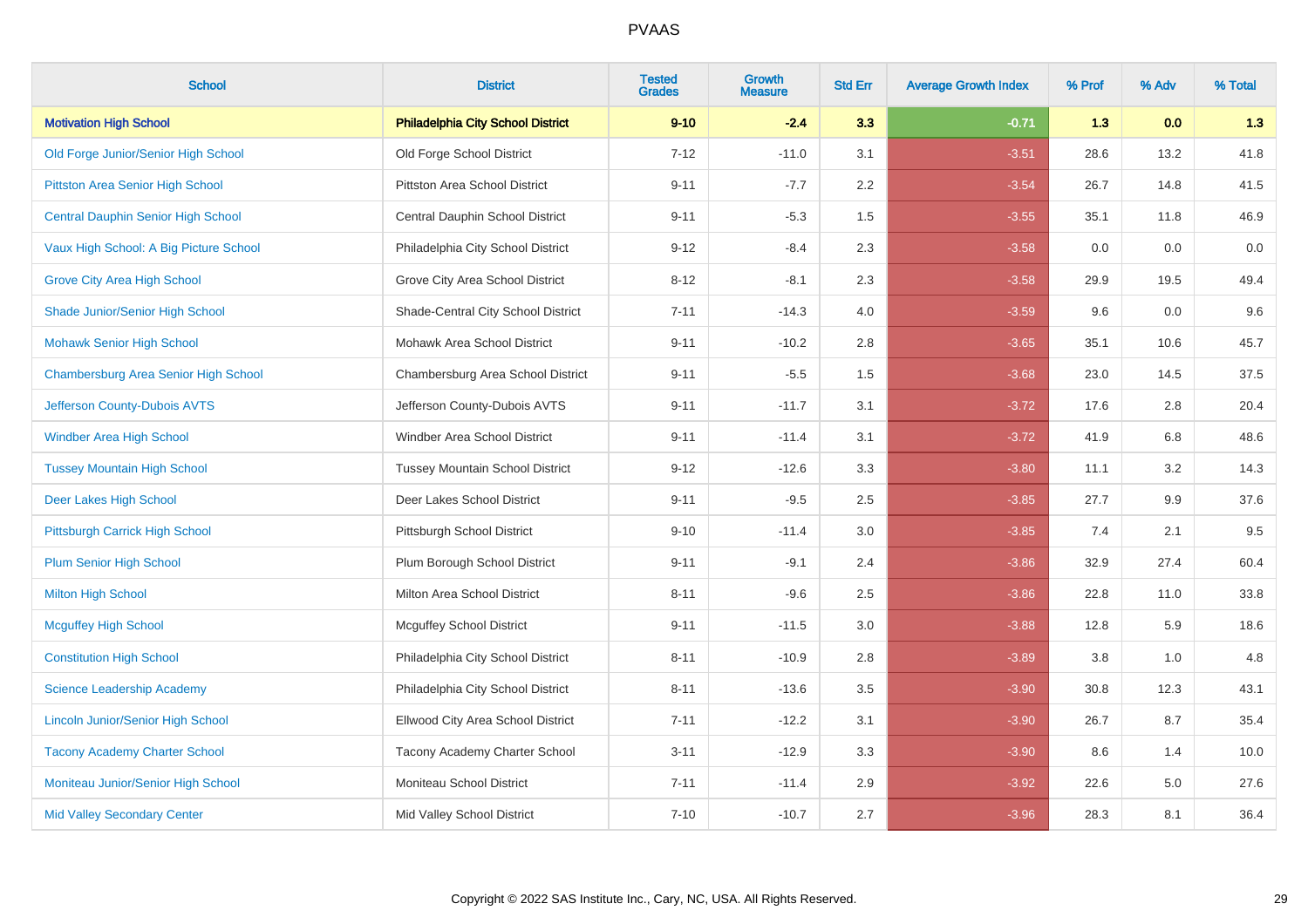| <b>School</b>                                    | <b>District</b>                                  | <b>Tested</b><br><b>Grades</b> | Growth<br><b>Measure</b> | <b>Std Err</b> | <b>Average Growth Index</b> | % Prof | % Adv | % Total |
|--------------------------------------------------|--------------------------------------------------|--------------------------------|--------------------------|----------------|-----------------------------|--------|-------|---------|
| <b>Motivation High School</b>                    | <b>Philadelphia City School District</b>         | $9 - 10$                       | $-2.4$                   | 3.3            | $-0.71$                     | 1.3    | 0.0   | 1.3     |
| <b>Chartiers Valley High School</b>              | <b>Chartiers Valley School District</b>          | $9 - 11$                       | $-8.5$                   | 2.1            | $-3.99$                     | 20.7   | 17.4  | 38.0    |
| Southmoreland Senior High School                 | Southmoreland School District                    | $9 - 11$                       | $-12.3$                  | 3.1            | $-3.99$                     | 33.3   | 15.5  | 48.8    |
| Panther Valley Junior/Senior High School         | Panther Valley School District                   | $7 - 12$                       | $-12.9$                  | 3.2            | $-3.99$                     | 31.5   | 4.1   | 35.6    |
| <b>Interboro Senior High School</b>              | Interboro School District                        | $7 - 12$                       | $-7.9$                   | 2.0            | $-4.03$                     | 27.6   | 6.4   | 34.1    |
| Williamsburg Community Junior/Senior High School | Williamsburg Community School<br><b>District</b> | $7 - 11$                       | $-16.7$                  | 4.1            | $-4.08$                     | 22.4   | 0.0   | 22.4    |
| <b>Mcconnellsburg High School</b>                | <b>Central Fulton School District</b>            | $9 - 11$                       | $-13.0$                  | 3.2            | $-4.10$                     | 18.1   | 9.7   | 27.8    |
| <b>Big Spring High School</b>                    | <b>Big Spring School District</b>                | $9 - 11$                       | $-9.3$                   | 2.3            | $-4.12$                     | 23.6   | 12.9  | 36.5    |
| <b>West Scranton High School</b>                 | <b>Scranton School District</b>                  | $9 - 12$                       | $-12.7$                  | 3.0            | $-4.21$                     | 16.9   | 3.6   | 20.5    |
| Saul W B Agricultural School                     | Philadelphia City School District                | $9 - 10$                       | $-10.4$                  | 2.5            | $-4.22$                     | 10.3   | 0.8   | 11.1    |
| <b>General Mclane High School</b>                | General Mclane School District                   | $8 - 11$                       | $-10.4$                  | 2.4            | $-4.28$                     | 34.0   | 15.6  | 49.6    |
| Jim Thorpe Area High School                      | Jim Thorpe Area School District                  | $9 - 11$                       | $-10.4$                  | 2.4            | $-4.30$                     | 19.5   | 6.0   | 25.5    |
| <b>Greenville Junior/Senior High School</b>      | Greenville Area School District                  | $7 - 11$                       | $-12.8$                  | 3.0            | $-4.32$                     | 32.1   | 4.6   | 36.7    |
| Dunmore Junior/Senior High School                | Dunmore School District                          | $7 - 11$                       | $-11.7$                  | 2.7            | $-4.34$                     | 15.0   | 5.3   | 20.4    |
| <b>Hanover Senior High School</b>                | Hanover Public School District                   | $9 - 11$                       | $-11.9$                  | 2.7            | $-4.34$                     | 22.7   | 6.2   | 28.9    |
| Derry Area Senior High School                    | Derry Area School District                       | $9 - 11$                       | $-11.4$                  | 2.6            | $-4.37$                     | 34.8   | 6.1   | 40.9    |
| Pittsburgh Obama 6-12                            | Pittsburgh School District                       | $6 - 11$                       | $-11.3$                  | 2.6            | $-4.38$                     | 9.2    | 6.9   | 16.1    |
| Northwestern Senior High School                  | Northwestern School District                     | $9 - 11$                       | $-14.3$                  | 3.2            | $-4.43$                     | 32.5   | 13.7  | 46.2    |
| Youngsville Middle/High School                   | Warren County School District                    | $6 - 11$                       | $-15.6$                  | 3.4            | $-4.56$                     | 29.4   | 4.0   | 33.3    |
| West Mifflin Area High School                    | West Mifflin Area School District                | $8 - 12$                       | $-11.4$                  | 2.5            | $-4.58$                     | 15.9   | 4.0   | 19.9    |
| Neshannock Junior/Senior High School             | Neshannock Township School<br><b>District</b>    | $7 - 10$                       | $-12.3$                  | 2.6            | $-4.63$                     | 29.0   | 13.0  | 42.0    |
| <b>Trinity Senior High School</b>                | <b>Trinity Area School District</b>              | $9 - 11$                       | $-8.2$                   | 1.8            | $-4.63$                     | 20.9   | 9.8   | 30.8    |
| <b>Fannett-Metal Senior High School</b>          | Fannett-Metal School District                    | $9 - 11$                       | $-22.4$                  | 4.8            | $-4.65$                     | 16.4   | 6.6   | 23.0    |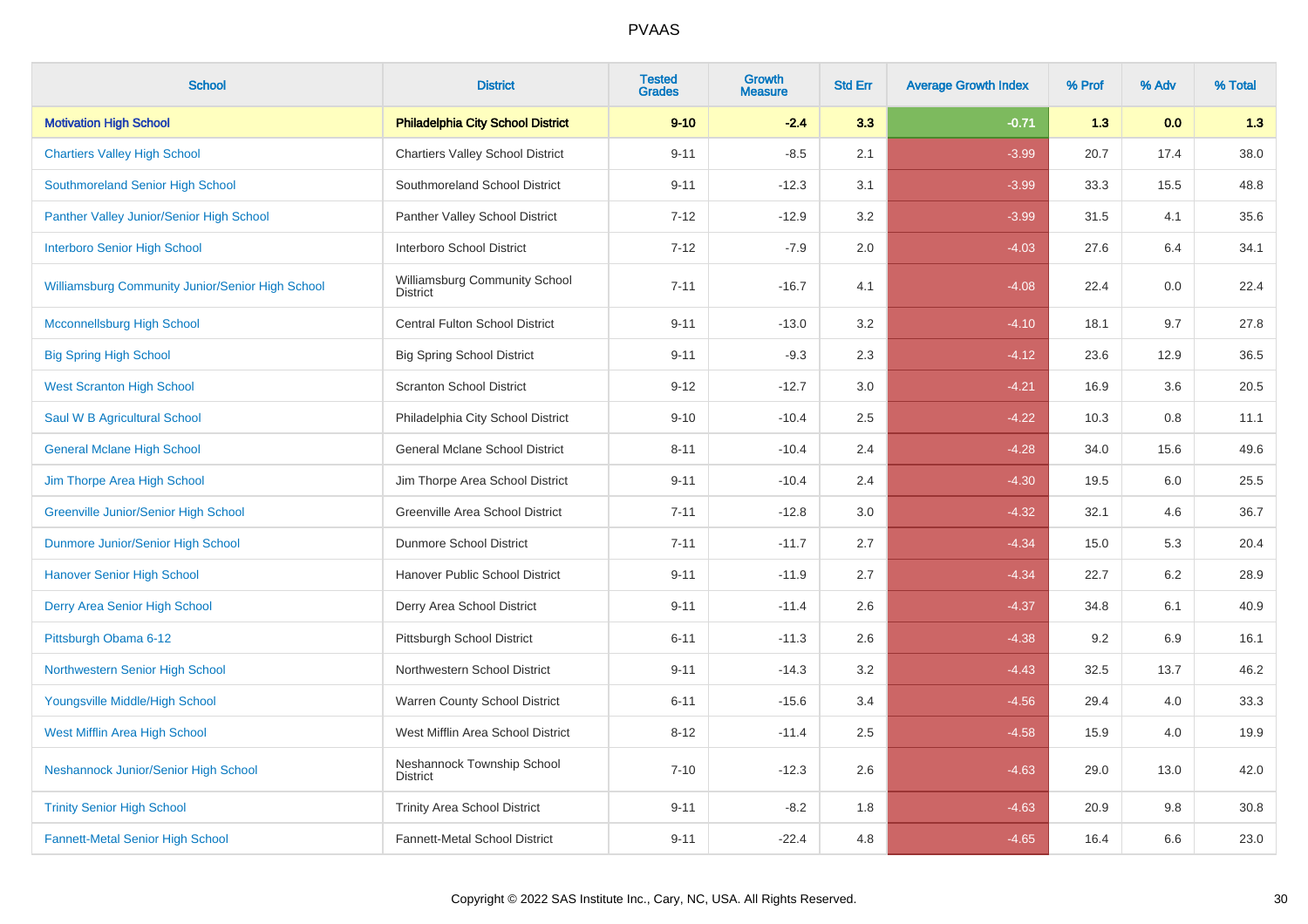| <b>School</b>                                      | <b>District</b>                                             | <b>Tested</b><br><b>Grades</b> | <b>Growth</b><br><b>Measure</b> | <b>Std Err</b> | <b>Average Growth Index</b> | % Prof | % Adv | % Total |
|----------------------------------------------------|-------------------------------------------------------------|--------------------------------|---------------------------------|----------------|-----------------------------|--------|-------|---------|
| <b>Motivation High School</b>                      | <b>Philadelphia City School District</b>                    | $9 - 10$                       | $-2.4$                          | 3.3            | $-0.71$                     | 1.3    | 0.0   | 1.3     |
| <b>Chartiers-Houston Junior/Senior High School</b> | <b>Chartiers-Houston School District</b>                    | $7 - 10$                       | $-16.2$                         | 3.5            | $-4.68$                     | 26.3   | 6.6   | 32.9    |
| <b>Girard High School</b>                          | <b>Girard School District</b>                               | $9 - 11$                       | $-12.0$                         | 2.6            | $-4.69$                     | 29.7   | 18.9  | 48.6    |
| Lehigh Valley Charter High School For The Arts     | Lehigh Valley Charter High School<br>For The Arts           | $9 - 10$                       | $-11.8$                         | 2.5            | $-4.76$                     | 28.9   | 5.7   | 34.6    |
| <b>School Of The Future</b>                        | Philadelphia City School District                           | $9 - 10$                       | $-11.5$                         | 2.4            | $-4.80$                     | 2.4    | 0.0   | 2.4     |
| <b>Executive Education Academy Charter School</b>  | <b>Executive Education Academy</b><br><b>Charter School</b> | $3 - 10$                       | $-14.6$                         | 3.0            | $-4.81$                     | 8.5    | 1.2   | $9.8\,$ |
| Meyersdale Area High School                        | Meyersdale Area School District                             | $9 - 11$                       | $-15.8$                         | 3.2            | $-4.85$                     | 20.3   | 5.8   | 26.1    |
| <b>Hughesville Junior/Senior High School</b>       | East Lycoming School District                               | $7 - 11$                       | $-10.4$                         | 2.1            | $-4.88$                     | 22.5   | 8.2   | 30.8    |
| <b>Truman Senior High School</b>                   | <b>Bristol Township School District</b>                     | $9 - 11$                       | $-6.8$                          | 1.4            | $-4.88$                     | 13.8   | 4.6   | 18.4    |
| <b>Parkway Center City Middle College</b>          | Philadelphia City School District                           | $9 - 10$                       | $-13.5$                         | 2.7            | $-4.98$                     | 25.2   | 2.6   | 27.8    |
| <b>Girls High School</b>                           | Philadelphia City School District                           | $8 - 11$                       | $-10.1$                         | 2.0            | $-5.15$                     | 17.1   | 2.4   | 19.6    |
| <b>Washington High School</b>                      | <b>Washington School District</b>                           | $9 - 11$                       | $-15.4$                         | 2.9            | $-5.28$                     | 12.9   | 1.7   | 14.7    |
| <b>Frazier High School</b>                         | <b>Frazier School District</b>                              | $9 - 11$                       | $-18.5$                         | 3.4            | $-5.40$                     | 18.3   | 1.4   | 19.7    |
| Aliquippa Junior/Senior High School                | Aliquippa School District                                   | $7 - 11$                       | $-19.5$                         | 3.6            | $-5.41$                     | 1.7    | 0.0   | 1.7     |
| <b>Central Cambria High School</b>                 | Central Cambria School District                             | $9 - 11$                       | $-12.2$                         | 2.3            | $-5.41$                     | 19.4   | 7.4   | 26.9    |
| Philadelphia Academy Charter School                | Philadelphia Academy Charter<br>School                      | $3 - 11$                       | $-14.7$                         | 2.7            | $-5.42$                     | 21.6   | 3.9   | 25.5    |
| <b>Lincoln Park Performing Arts Charter School</b> | Lincoln Park Performing Arts Charter<br>School              | $7 - 11$                       | $-14.9$                         | 2.7            | $-5.45$                     | 39.3   | 8.9   | 48.2    |
| <b>Coatesville Intermediate High School</b>        | Coatesville Area School District                            | $8-9$                          | $-10.1$                         | 1.8            | $-5.72$                     | 16.9   | 4.5   | 21.3    |
| Pittsburgh Allderdice High School                  | Pittsburgh School District                                  | $9 - 10$                       | $-12.2$                         | 2.1            | $-5.73$                     | 26.4   | 10.6  | 37.0    |
| <b>New Castle Senior High School</b>               | New Castle Area School District                             | $7 - 12$                       | $-13.1$                         | 2.3            | $-5.78$                     | 17.6   | 2.0   | 19.5    |
| <b>Shikellamy High School</b>                      | <b>Shikellamy School District</b>                           | $9 - 10$                       | $-15.2$                         | 2.6            | $-5.89$                     | 23.6   | 4.6   | 28.2    |
| Swenson Arts & Technology High School              | Philadelphia City School District                           | $9 - 10$                       | $-13.5$                         | 2.3            | $-5.99$                     | 9.8    | 1.4   | 11.2    |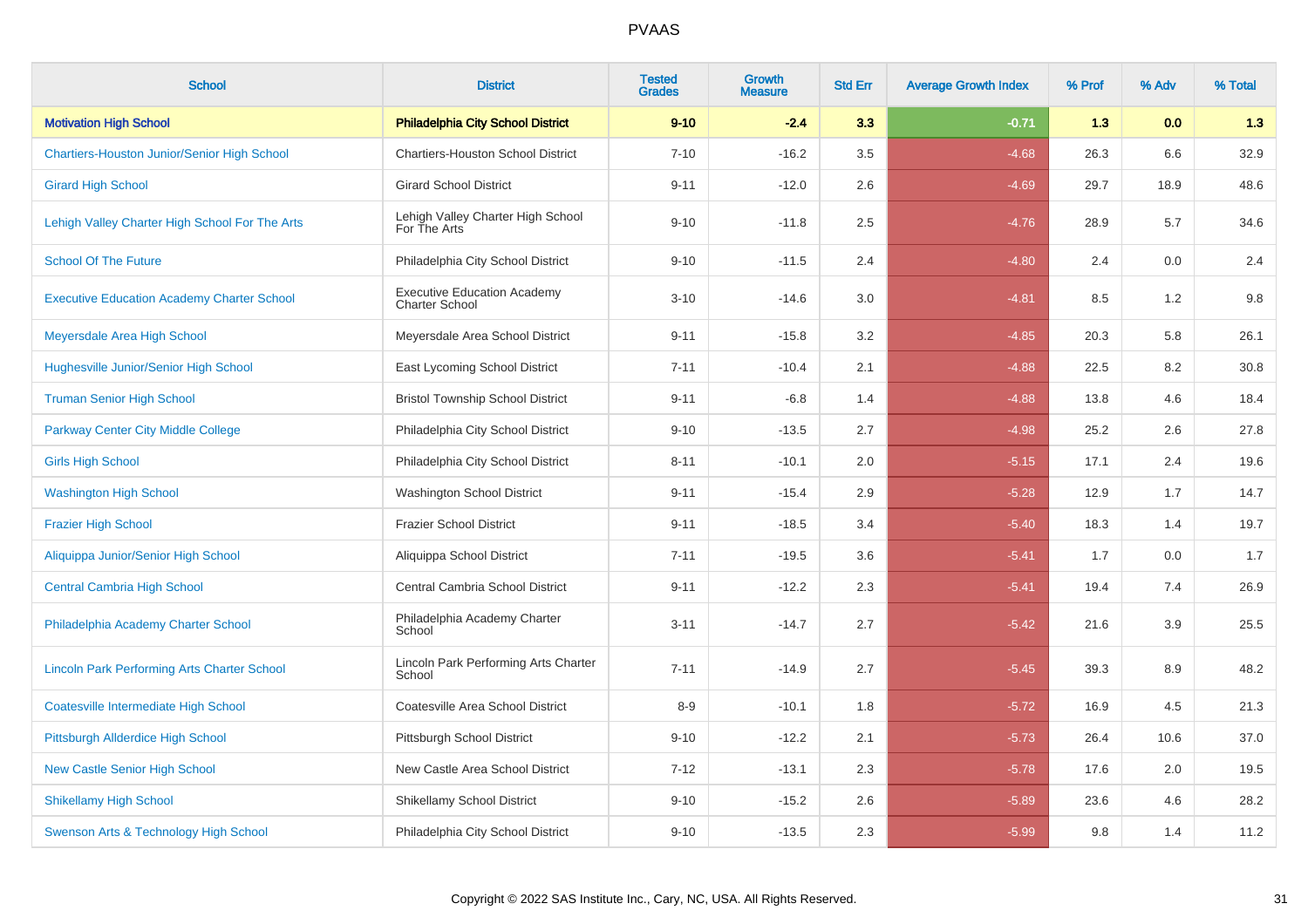| <b>School</b>                               | <b>District</b>                          | <b>Tested</b><br><b>Grades</b> | Growth<br><b>Measure</b> | <b>Std Err</b> | <b>Average Growth Index</b> | % Prof | % Adv | % Total |
|---------------------------------------------|------------------------------------------|--------------------------------|--------------------------|----------------|-----------------------------|--------|-------|---------|
| <b>Motivation High School</b>               | <b>Philadelphia City School District</b> | $9 - 10$                       | $-2.4$                   | 3.3            | $-0.71$                     | 1.3    | 0.0   | 1.3     |
| <b>Kennett High School</b>                  | Kennett Consolidated School District     | $9 - 11$                       | $-10.0$                  | 1.7            | $-6.05$                     | 28.7   | 14.0  | 42.7    |
| Beaver Falls Area Senior High School        | Big Beaver Falls Area School District    | $9 - 11$                       | $-17.4$                  | 2.8            | $-6.12$                     | 9.4    | 2.8   | 12.2    |
| <b>Hempfield Area Senior High School</b>    | Hempfield Area School District           | $9 - 12$                       | $-9.8$                   | 1.6            | $-6.14$                     | 28.1   | 19.2  | 47.3    |
| <b>Mccaskey Campus</b>                      | Lancaster School District                | $8 - 11$                       | $-9.6$                   | 1.5            | $-6.56$                     | 10.8   | 4.7   | 15.5    |
| <b>York County School Of Technology</b>     | York Co School Of Technology             | $9 - 12$                       | $-10.9$                  | 1.6            | $-6.79$                     | 22.6   | 4.0   | 26.6    |
| <b>Greater Latrobe Senior High School</b>   | Greater Latrobe School District          | $9 - 11$                       | $-13.8$                  | 2.0            | $-7.00$                     | 41.0   | 12.6  | 53.6    |
| <b>Carver High School</b>                   | Philadelphia City School District        | $7 - 11$                       | $-16.8$                  | 2.3            | $-7.26$                     | 38.6   | 6.7   | 45.2    |
| Arts Academy At Benjamin Rush               | Philadelphia City School District        | $9 - 10$                       | $-18.6$                  | 2.5            | $-7.35$                     | 23.6   | 6.1   | 29.7    |
| Ambridge Area High School                   | Ambridge Area School District            | $9 - 12$                       | $-18.9$                  | 2.5            | $-7.48$                     | 23.2   | 5.6   | 28.9    |
| Pittsburgh Brashear High School             | Pittsburgh School District               | $9 - 11$                       | $-20.1$                  | 2.7            | $-7.56$                     | 6.0    | 0.7   | 6.6     |
| <b>Williamsport Area Senior High School</b> | Williamsport Area School District        | $9 - 11$                       | $-11.1$                  | 1.4            | $-7.95$                     | 18.2   | 10.5  | 28.7    |
| <b>William Allen High School</b>            | Allentown City School District           | $8 - 12$                       | $-15.5$                  | 1.9            | $-8.04$                     | 7.8    | 0.8   | $8.6\,$ |
| <b>West Side CTC</b>                        | West Side CTC                            | $9 - 10$                       | $-32.0$                  | 3.9            | $-8.16$                     | 5.9    | 0.0   | 5.9     |
| Louis E Dieruff High School                 | <b>Allentown City School District</b>    | $8 - 12$                       | $-16.3$                  | 1.9            | $-8.44$                     | 5.2    | 0.0   | $5.2\,$ |
| <b>Creative And Performing Arts</b>         | Philadelphia City School District        | $8 - 11$                       | $-17.7$                  | 2.1            | $-8.51$                     | 31.8   | 5.2   | 37.0    |
| <b>Cheltenham High School</b>               | Cheltenham School District               | $9 - 11$                       | $-17.2$                  | $2.0\,$        | $-8.55$                     | 24.4   | 8.3   | 32.6    |
| North Hills Senior High School              | North Hills School District              | $9 - 11$                       | $-15.4$                  | 1.8            | $-8.67$                     | 26.4   | 19.8  | 46.2    |
| <b>Academy At Palumbo</b>                   | Philadelphia City School District        | $8 - 11$                       | $-17.2$                  | 2.0            | $-8.69$                     | 32.6   | 6.9   | 39.6    |
| <b>Bodine William W High School</b>         | Philadelphia City School District        | $8 - 11$                       | $-21.5$                  | 2.4            | $-8.86$                     | 11.2   | 0.0   | 11.2    |
| <b>Muhlenberg Middle School</b>             | Muhlenberg School District               | $7-9$                          | $-17.2$                  | 1.9            | $-9.06$                     | 12.4   | 4.6   | 17.0    |
| <b>Butler Area lhs</b>                      | <b>Butler Area School District</b>       | $7-9$                          | $-17.9$                  | 1.9            | $-9.48$                     | 35.4   | 16.7  | 52.1    |
| <b>William Penn Senior High School</b>      | <b>York City School District</b>         | $9 - 12$                       | $-17.0$                  | 1.8            | $-9.69$                     | 3.2    | 0.7   | 3.9     |